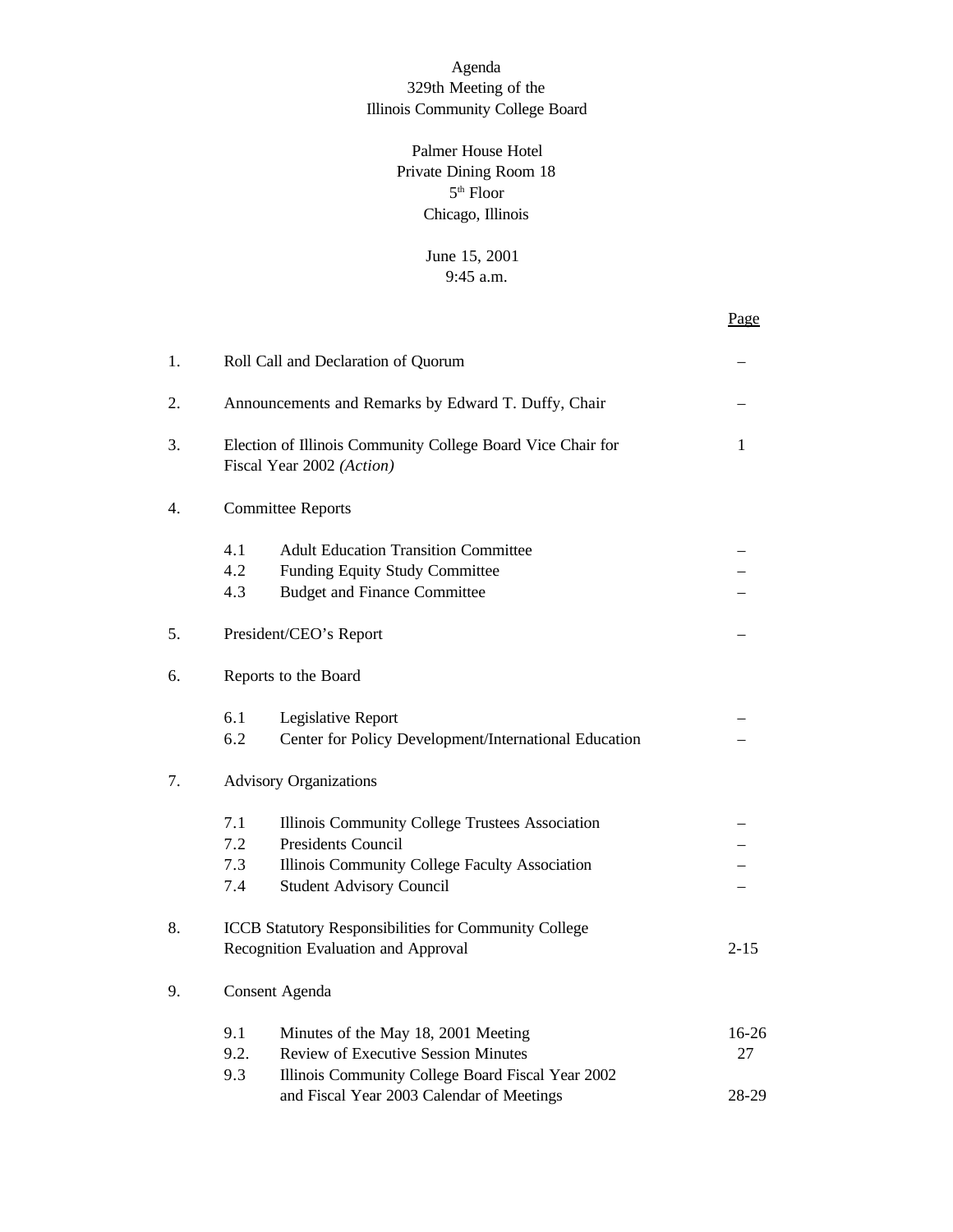## Agenda 329<sup>th</sup> Meeting of the Illinois Community College Board

|     |      |                                                       | Page  |
|-----|------|-------------------------------------------------------|-------|
|     | 9.4  | Fiscal Year 2002 Contracts for the Illinois Community |       |
|     |      | College Board Office                                  | 30    |
|     | 9.5  | Authorization for Salary Increases and Salary Range   |       |
|     |      | Adjustments                                           | 31    |
|     | 9.6  | Authorization to Enter into Interagency Contracts/    |       |
|     |      | Agreements for Fiscal Year 2002                       | 32    |
|     | 9.7  | Authorization to Transfer Funds Among Line Items      | 33    |
|     | 9.8  | Approval of Locally Funded Construction Project at    |       |
|     |      | <b>Oakton Community College</b>                       | 34    |
|     | 9.9  | Policy Guidelines for Restricted Grant Expenditures   |       |
|     |      | and Reporting for Fiscal Year 2002                    | 35    |
|     | 9.10 | New Units of Instruction                              | 36-39 |
| 10. |      | <b>Information Items</b>                              |       |
|     | 10.1 | Fiscal Year 2001 Financial Statements                 |       |
|     |      | (May 2001)                                            |       |
| 11. |      | <b>Other Business</b>                                 |       |
| 12. |      | <b>Executive Session</b>                              |       |
| 13. |      | Adjournment                                           |       |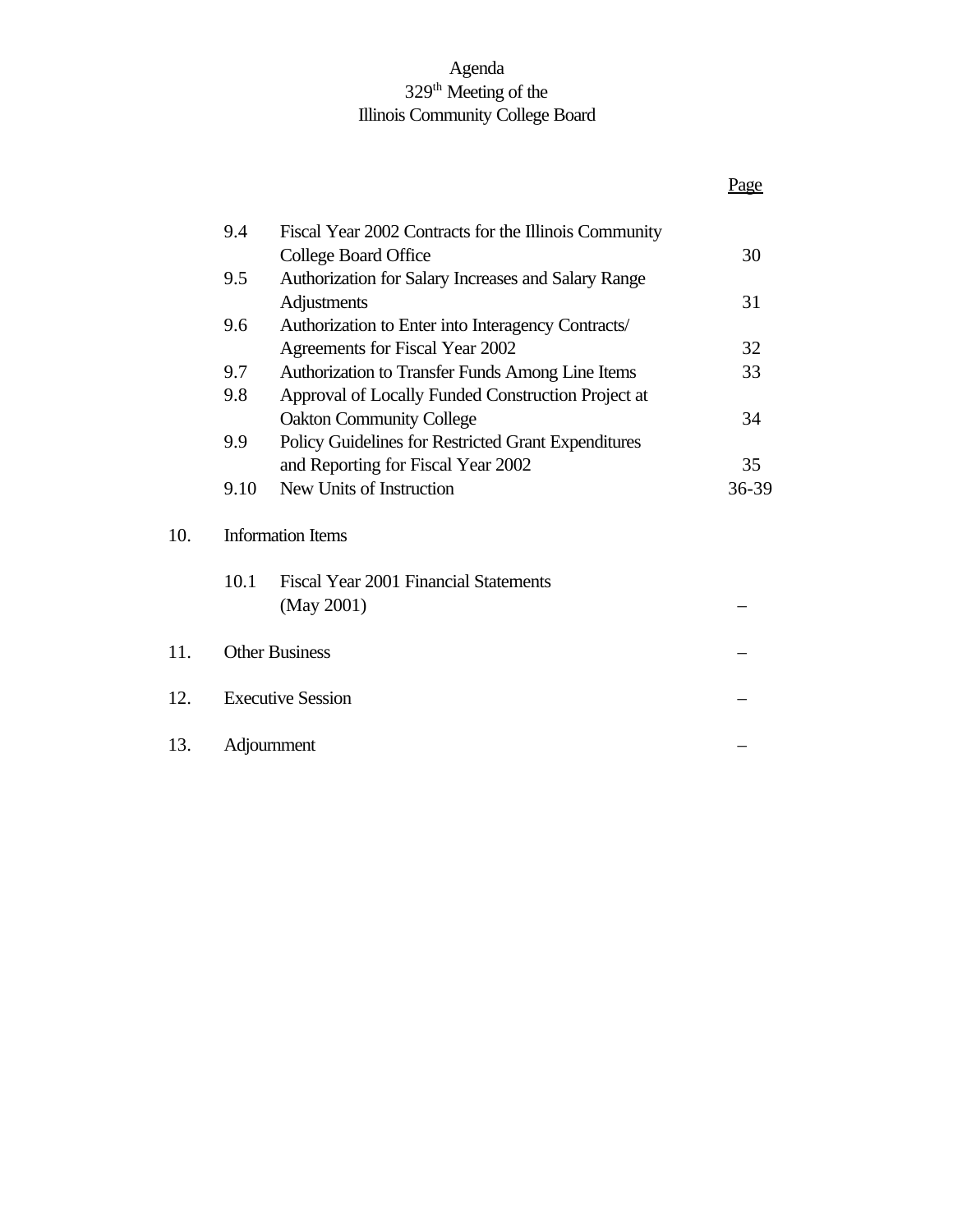Illinois Community College Board

# **ELECTION OF ILLINOIS COMMUNITY COLLEGE BOARD VICE CHAIR FOR FISCAL YEAR 2002**

Nominations will be accepted from the Board at its meeting on June 15, 2001.

# **RECOMMENDED ACTION**

(Oral nominations will be received from the Board.)

**BACKGROUND.** As stated in Statute 102-3 of the Illinois Public Community College Act, "...At a regular meeting by the end of June each year the vice-chairman shall be selected by members of the board for an annual term beginning July 1 next..."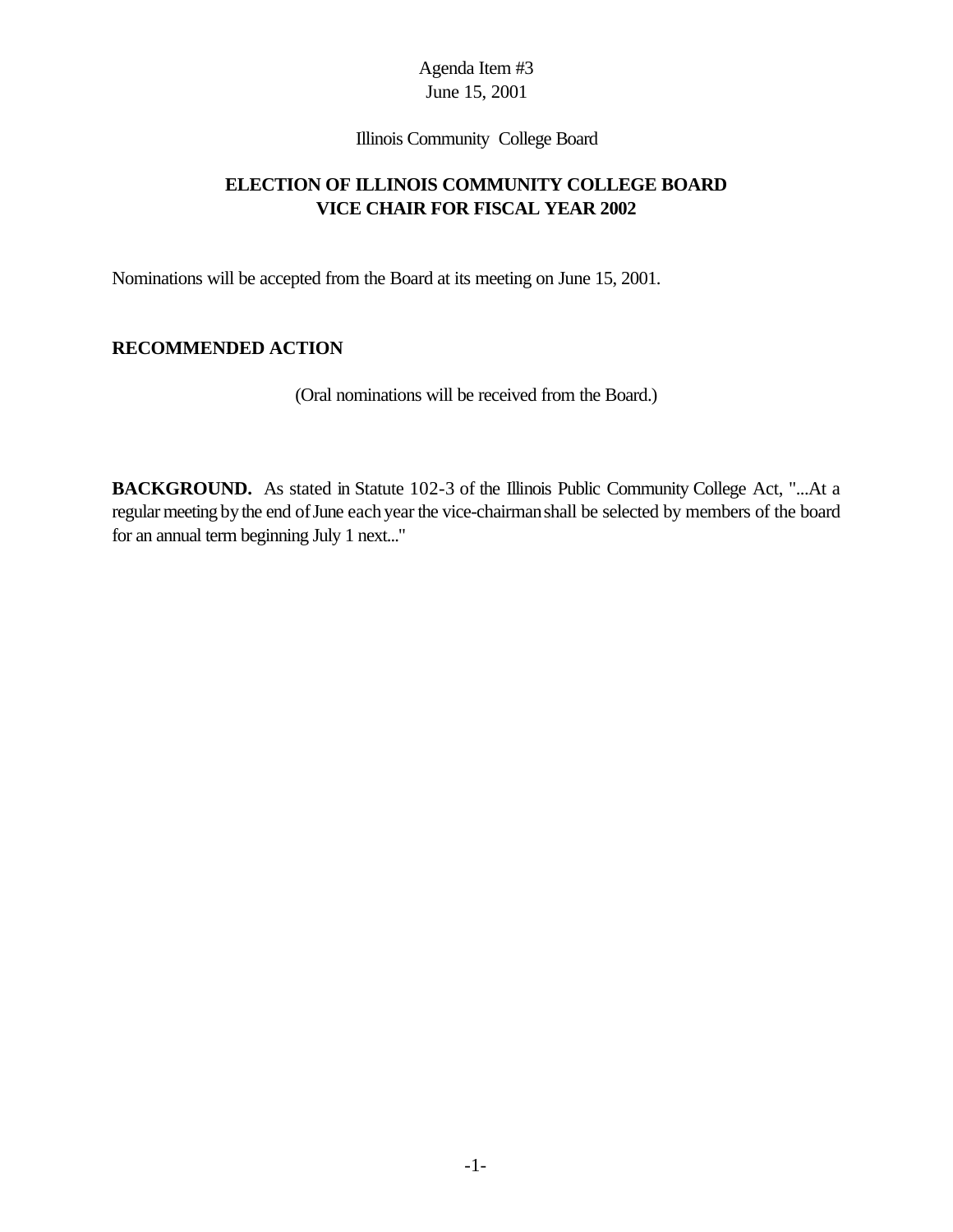#### Illinois Community College Board

# **ICCB STATUTORY RESPONSIBILITIES FOR COMMUNITY COLLEGE RECOGNITION EVALUATION AND APPROVAL**

The Illinois CommunityCollege Board has statutory authority to "recognize" community colleges for their compliance with state statutes and standards. During fiscal year 2001, seven community colleges underwent in-depth recognitionevaluations. Three of these colleges have completed the process and are recommended for continued recognition status at this time. The remaining four colleges will be presented in September when their evaluations are completed. This agenda item not only presents the staff recommendations for the colleges having completed the evaluation, but gives background on the recognition evaluation and approval process for the Board's information.

#### **RECOMMENDED ACTION**

It is recommended that the following motion be adopted:

The Illinois Community College Board hereby grants a status of "recognition continued" to the following districts:

> Black Hawk College, District #503 College of DuPage, District #502 Prairie State College, District #515

**BACKGROUND.** Recognition is a statutory term describing the status of a district which meets instructional, administrative, financial, facility and equipment standards as established by the Illinois Community College Board (110 ILCS Section 805/2-12 fand 805/2-15 - see Attachment A). Community colleges must be recognized to be eligible for state funding. Once a college district has been recognized by the ICCB, that recognition status is continued unless action is taken by the Board to interrupt it. To determine a district's recognition status the ICCB conducts periodic evaluations. The objectives of the recognition evaluation include 1) the determination of a district's compliance with the Public Community College Act and ICCB Administrative Rules; 2) the provision of assistance to districts in achieving compliance with the Act and rules; 3) identification of issues which may be of concern to the community college system and the gathering of basic data about these issues; and 4) the identification of exemplary district practices/programs that can be shared with other districts.

Based on a five-year cycle, ICCB staff conduct recognition evaluations to assure that districts are in compliance withselected standards. All districts are evaluated on a select number of standards during the same five-year cycle. ICCB staff make an assessment on each individual standard and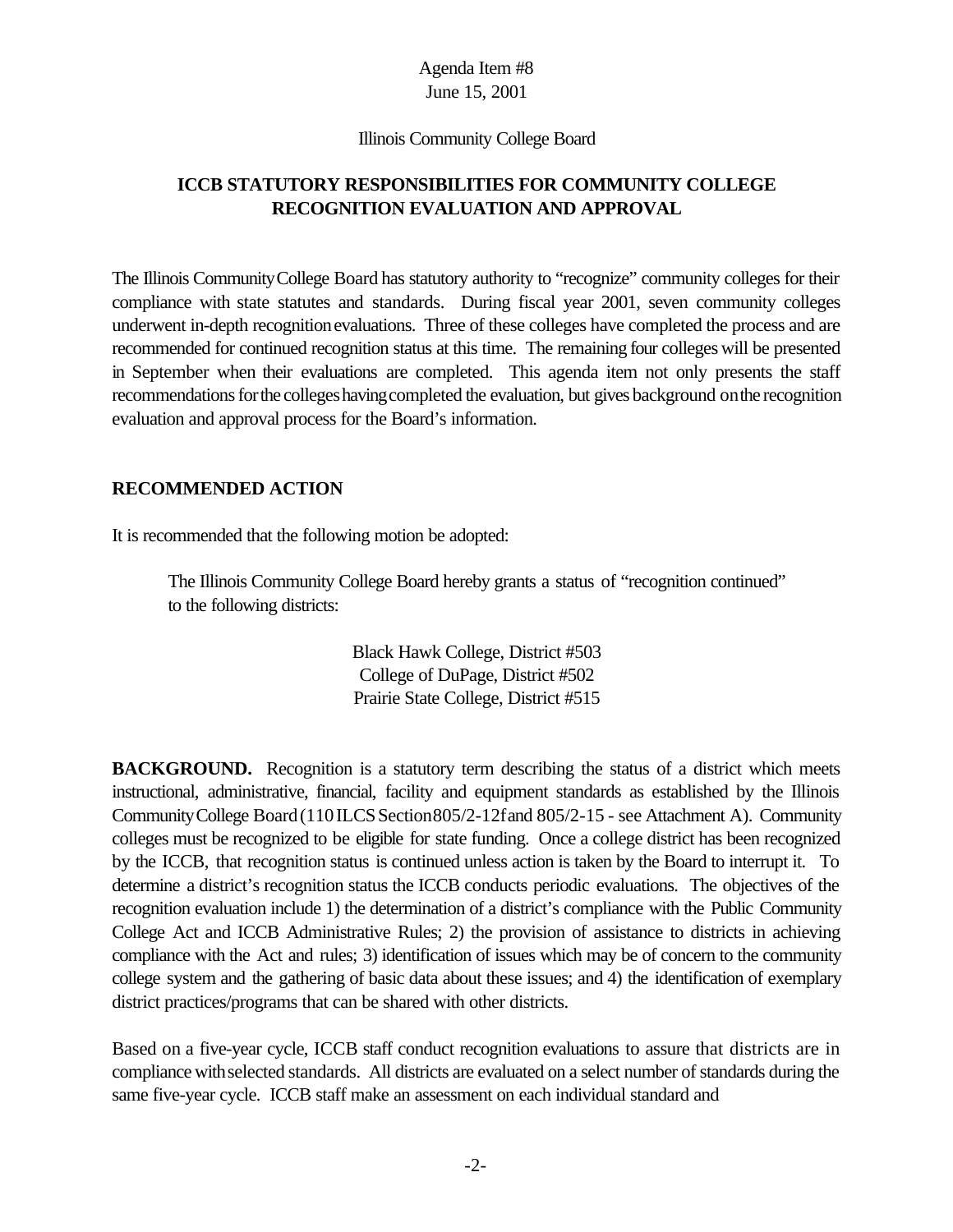on a global basis. On individual standards, districts are identified as either in compliance or not in compliance. Recommendations are either mandatory, when a college is "out of compliance", or otherwise advisory. On an overall, global basis, there are three categories of recognition status:

*Recognition continued* - The district generally meets ICCB standards. A district which has been granted a status of "recognition continued" is entitled to receive ICCB grants for which it is otherwise entitled and eligible.

*Recognition Continued-with Conditions* - The district generally does not meet ICCB standards. A district which has been assigned the status of "recognition continued-with conditions"is entitled to receive ICCB grants for which it is otherwise entitled and eligible, but it is given a specified time to resolve the conditions which led to the assignment of that status. A follow-up evaluation is scheduled no sooner than three nor later than nine months after ICCB action on the assignment to determine the district's progress in resolving the conditions.

*Recognition Interrupted* - The district fails to take corrective action to resolve the conditions placed upon it under "recognition continued-with conditions" within a prescribed time period. A district which has been assigned a status of "recognition interrupted" may apply for recognition at such time as all requirements set forth by the ICCB have been satisfied. A district will have state funding suspended on a prorata, per diem basis for the period of time for which such status is in effect.

Beginning in fiscal year 2001, a new evaluation process was implemented. This new process takes advantage of the substantial amounts of information that the districts provide to the Board on a routine basis and relies less on information gathered through on-site visits to the college campuses. Financial audit visits have been decoupled from the actual recognition process. However, these audits which are normally conducted the year prior to the recognition evaluation, are considered in the evaluation. Evaluations have been broadened to include quality indicators, in addition to standards that are strictly compliance-oriented. If issues arise during the ICCB staff's office evaluation that cannot be resolved through off-site contact with the college, a visit to the college is arranged to viewmaterials only available on campus and/or to discuss issues with college personnel.

Standardsidentified for focused review during the fiscal years 2001 through 2005 were selected fromthe following categories: accountability, finance/facilities, instruction, workforce development, and technology/telecommunications. Attachment B lists the specific standards and the criteria used for evaluation. These same standards are used byeachdistrict in a self-evaluation that is submitted to ICCB prior the staff evaluation.

Seven districts - Black Hawk College, Danville Area Community College, College of DuPage, Prairie State College, Rock Valley College, Triton College, and Waubonsee Community College - underwent recognition evaluations during fiscal year 2001. All districts have received draft evaluation reports and three of these districts (Black Hawk College, College of DuPage, and Prairie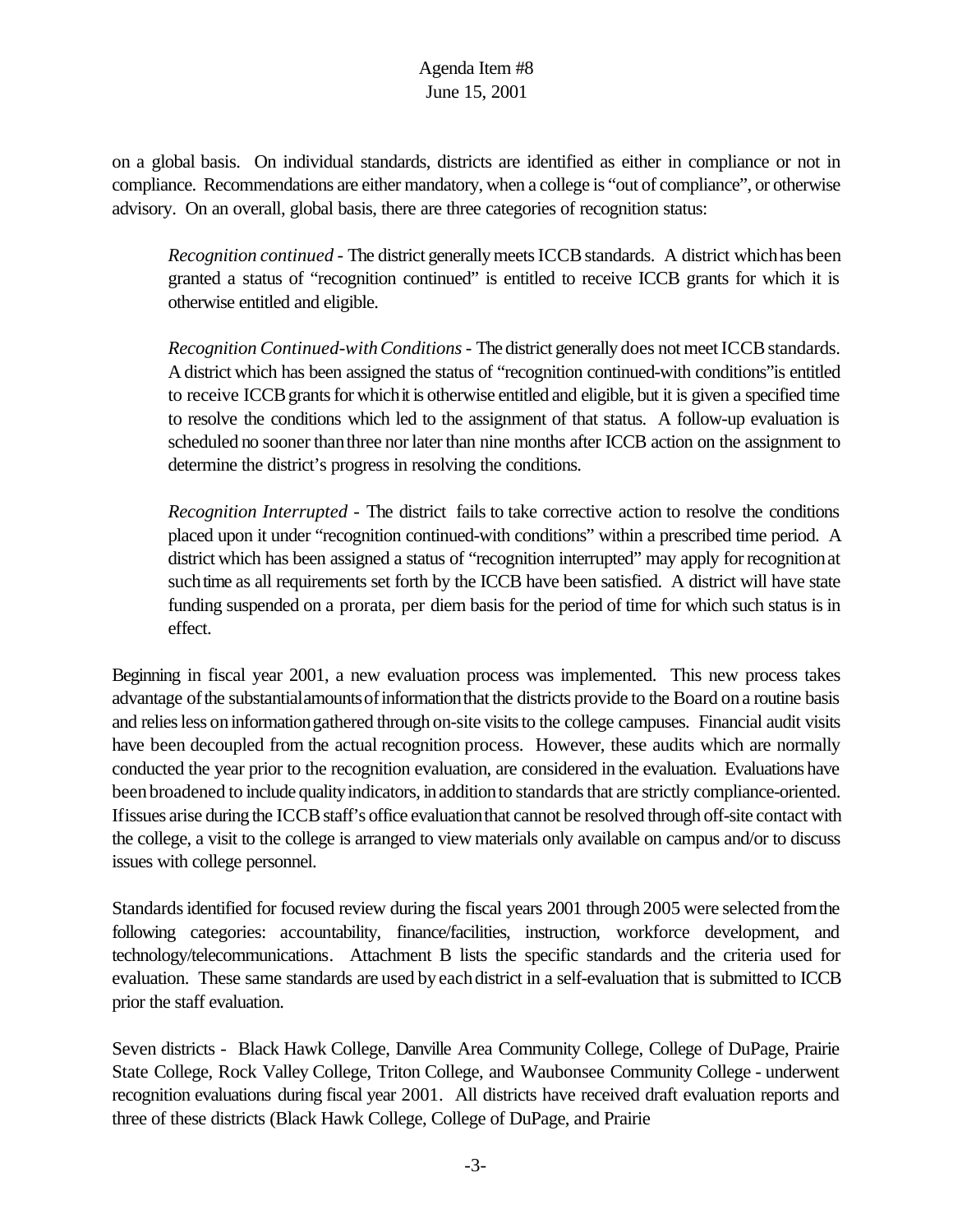State College) evaluations have been completed through receipt of responses to the draft reports. The responsesincluded the districts' planned actions forthe compliance recommendations as well as reactions to quality or advisory recommendations when the districts chose to provide them. Each of these three districts is judged by staff to be in general compliance with ICCB recognition standards and, therefore, recommended for continuation of it recognized status. The final report of each, including district responses, is externally attached.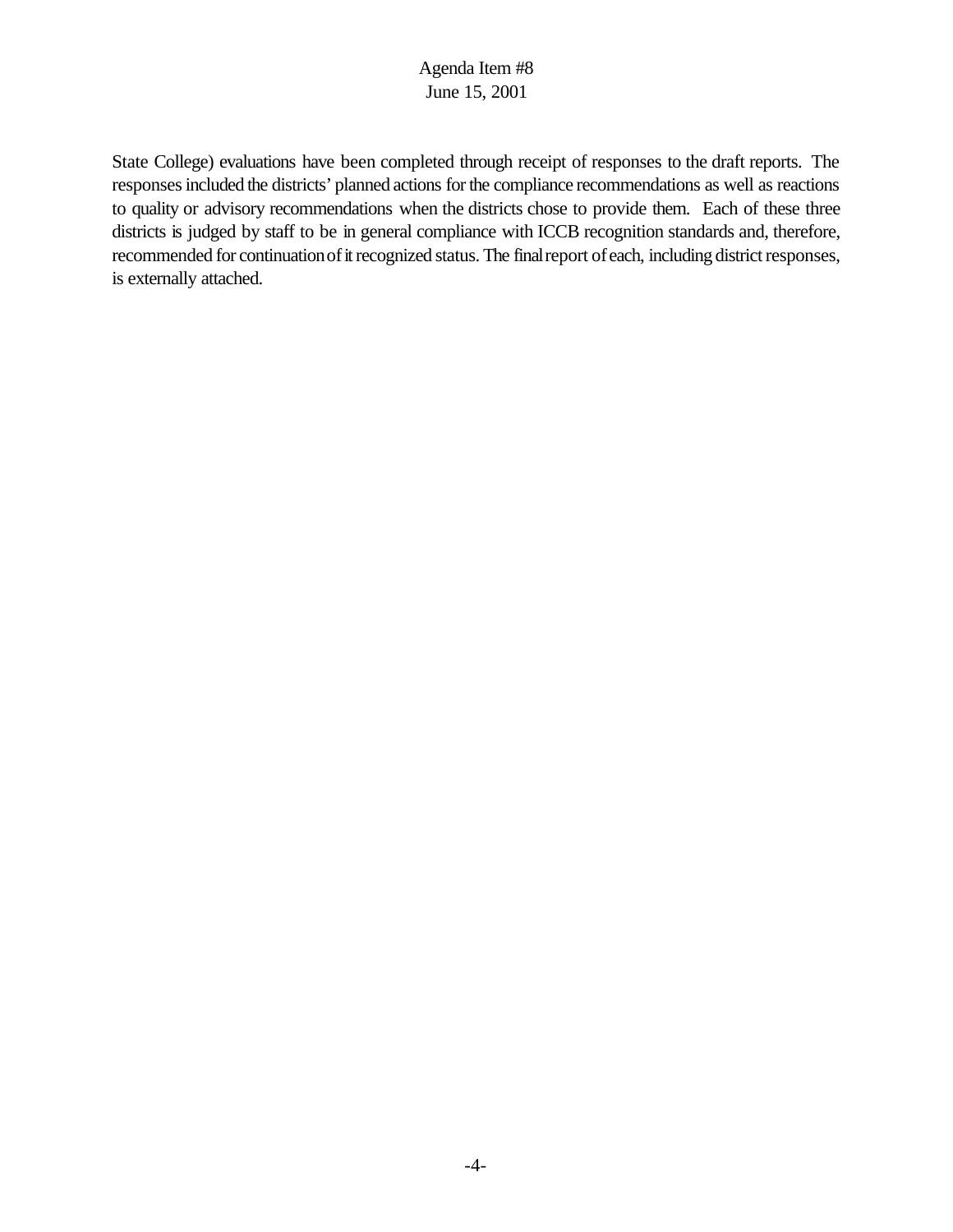#### Attachment A

## **APPLICABLE STATUTES - RECOGNITION**

Sections 2-12 and 2-15 of the Public Community College Act provide the bases for recognition:

2-12. The State Board shall have the power and it shall be its duty:

2-12f. To determine efficient and adequate standards for community colleges for the physical plant, heating, lighting, ventilation, sanitation, safety, equipment and supplies, instruction and teaching, curriculum, library, operation, maintenance, administration and supervision, and to grant recognition certificates to community colleges meeting such standards.

2-12g. To determine the standards for establishment of community colleges and the proper location of the site in relation to existing institutions of higher education offering academic, occupational and technical training curricula, possible enrollment, assessed valuation, industrial, business, agricultural, and other conditions reflecting educational needs in the area to be served; however, no community college may be considered as being recognized nor may the establishment of any community college be authorized in any district which shall be deemed inadequate for the maintenance, in accordance with the desirable standards thus determined, of a community college offering the basic subjects of general education and suitable vocational and semiprofessional and technical curricula.

2-15. The State Board shall grant recognition to community colleges which maintain equipment, courses of study, standards of scholarship, and other requirements set by the State Board. Application for recognition shall be made to the State Board. The State Board shall set the criteria by which the community colleges shall be judged and through the executive officer of the State Board shall arrange for an official evaluation of the communitycolleges and shall grant recognition of such community colleges as may meet the required standards.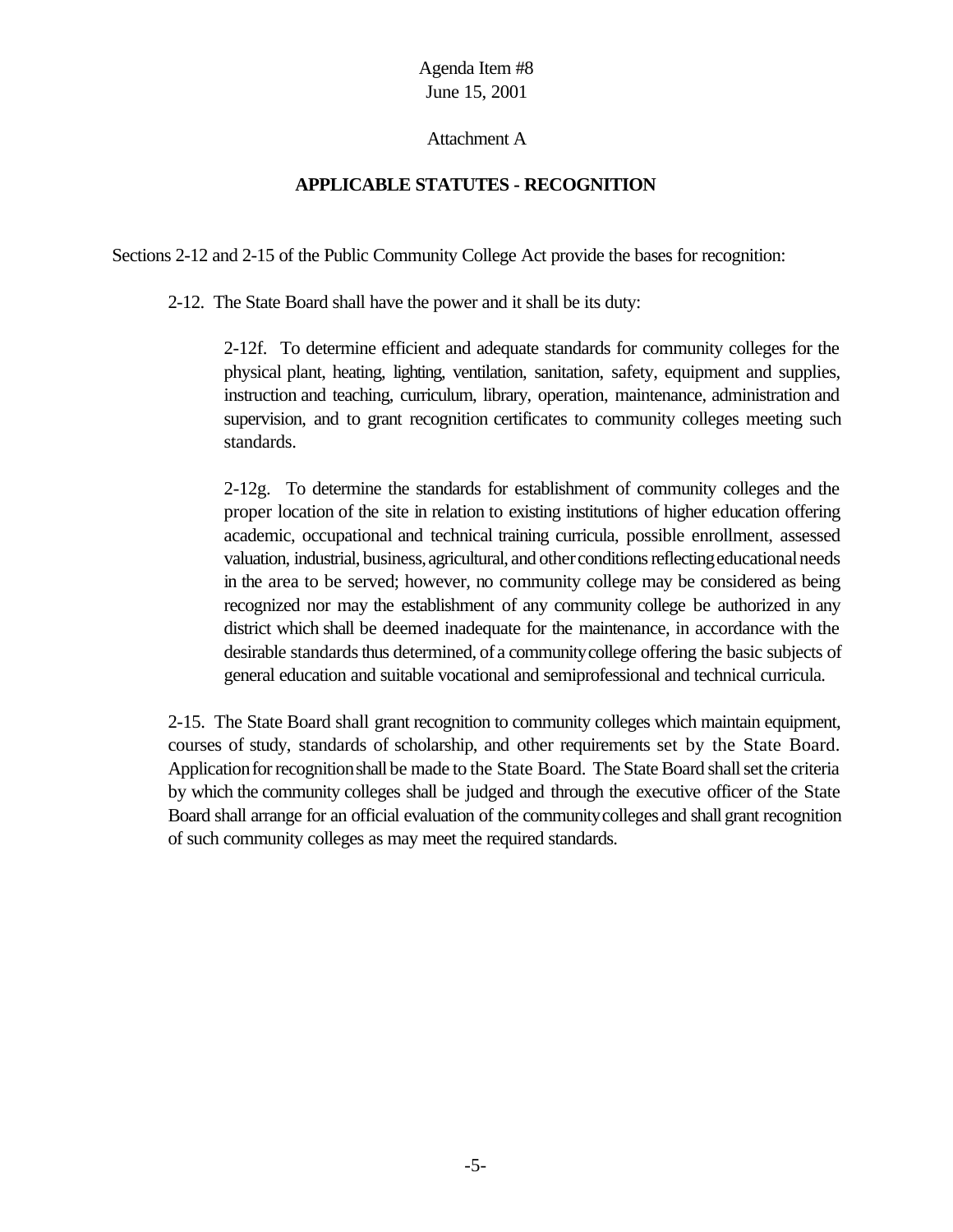| <b>STANDARD</b> |                                                                                                                                                                                                                                                                                                                                                                                                                                                                                                                                                                                                                                                                                                                                                                                                                       | <b>AUTHORITY</b>                                                                                                                                | <b>INDICATORS OF COMPLIANCE/QUALITY</b>                                                                                                                                                                                                                                                                                                                                                                                                                                                                                                                                                                                                                                                                                                                                                                                                                                                                                                                                                                         | <b>ITEMS TO BE EVALUATED</b>                                                                                                                                                                                                                                              |
|-----------------|-----------------------------------------------------------------------------------------------------------------------------------------------------------------------------------------------------------------------------------------------------------------------------------------------------------------------------------------------------------------------------------------------------------------------------------------------------------------------------------------------------------------------------------------------------------------------------------------------------------------------------------------------------------------------------------------------------------------------------------------------------------------------------------------------------------------------|-------------------------------------------------------------------------------------------------------------------------------------------------|-----------------------------------------------------------------------------------------------------------------------------------------------------------------------------------------------------------------------------------------------------------------------------------------------------------------------------------------------------------------------------------------------------------------------------------------------------------------------------------------------------------------------------------------------------------------------------------------------------------------------------------------------------------------------------------------------------------------------------------------------------------------------------------------------------------------------------------------------------------------------------------------------------------------------------------------------------------------------------------------------------------------|---------------------------------------------------------------------------------------------------------------------------------------------------------------------------------------------------------------------------------------------------------------------------|
|                 | 1: ACCOUNTABILITY                                                                                                                                                                                                                                                                                                                                                                                                                                                                                                                                                                                                                                                                                                                                                                                                     |                                                                                                                                                 |                                                                                                                                                                                                                                                                                                                                                                                                                                                                                                                                                                                                                                                                                                                                                                                                                                                                                                                                                                                                                 |                                                                                                                                                                                                                                                                           |
| 1a.             | <b>Reporting Requirements.</b> Complete and<br>accurate reports shall be submitted by the<br>district/college to the ICCB in accordance<br>with ICCB requirements, on forms<br>provided by the ICCB, where applicable.                                                                                                                                                                                                                                                                                                                                                                                                                                                                                                                                                                                                | <b>ICCB</b> Rule 1501.201                                                                                                                       | <b>Indicators of Compliance:</b><br>a) Data submissions/reports have been received on time.<br>b) Data submissions are completed accurately and in the required<br>format.<br>c) Data in different submissions are consistent.<br>Optional:<br>d) Official college records support data submissions.                                                                                                                                                                                                                                                                                                                                                                                                                                                                                                                                                                                                                                                                                                            | Data and Report Submission<br>records.<br>Edit and frequency printouts<br>generated by the ICCB.<br>All items listed in ICCB Rule<br>1501.201.<br>Optional:<br>Selected internal documents<br>maintained by the colleges,<br>including individual student<br>transcripts. |
|                 | 1b. Program Review/PQP/Results                                                                                                                                                                                                                                                                                                                                                                                                                                                                                                                                                                                                                                                                                                                                                                                        |                                                                                                                                                 |                                                                                                                                                                                                                                                                                                                                                                                                                                                                                                                                                                                                                                                                                                                                                                                                                                                                                                                                                                                                                 |                                                                                                                                                                                                                                                                           |
|                 | Part A:<br>Each college shall have a systematic,<br>college-wide program review process for<br>evaluating all of its instructional, student<br>services, and academic support programs at<br>least once within a five-year cycle. The<br>minimum criteria for program review shall<br>be program need, program cost, and<br>program quality, as defined by each<br>college. Occupational programs shall be<br>scheduled in the year following their<br>inclusion in the ICCB follow-up study<br>unless the college obtains an exception in<br>writing from the ICCB. Each college shall<br>submit to the ICCB by August 1 each year<br>a summary report of its previous year's<br>program review results in a format<br>designated by the ICCB and a copy of its<br>current five-year schedule of program<br>reviews. | Part A:<br><b>ICCB Rule 1501.303d</b><br>(Review and Evaluation<br>of Programs) and ICCB<br>"Community College<br>PQP/Program Review<br>Guide". | Part A:<br>Indicators of Compliance:<br>a) The college's written process description documents a systematic,<br>collegewide process.<br>b) Supporting data used to conduct the review reflect a systematic<br>approach.<br>c) The five-year schedule submitted by the college encompasses all<br>instructional, student services, and academic programs over the<br>five-year cycle to demonstrate a collegewide review process.<br>d) The college will examine overall academic productivity,<br>administrative productivity, and public services productivity<br>according to a schedule designated by ICCB/IBHE.<br>e) Criteria of need, quality, and cost as defined by the college will be<br>used in the review of each program.<br>f) The college's program review schedule matches the schedule for<br>occupational program review as designated in the ICCB Program<br>Review/Results Manual and will be submitted as part of the college's<br>annual report.<br>g) Reports use the designated format. | Part A:<br>Process description<br>PQP/Program review/Results<br>report<br>Individual program reviews<br>District's program review schedule                                                                                                                                |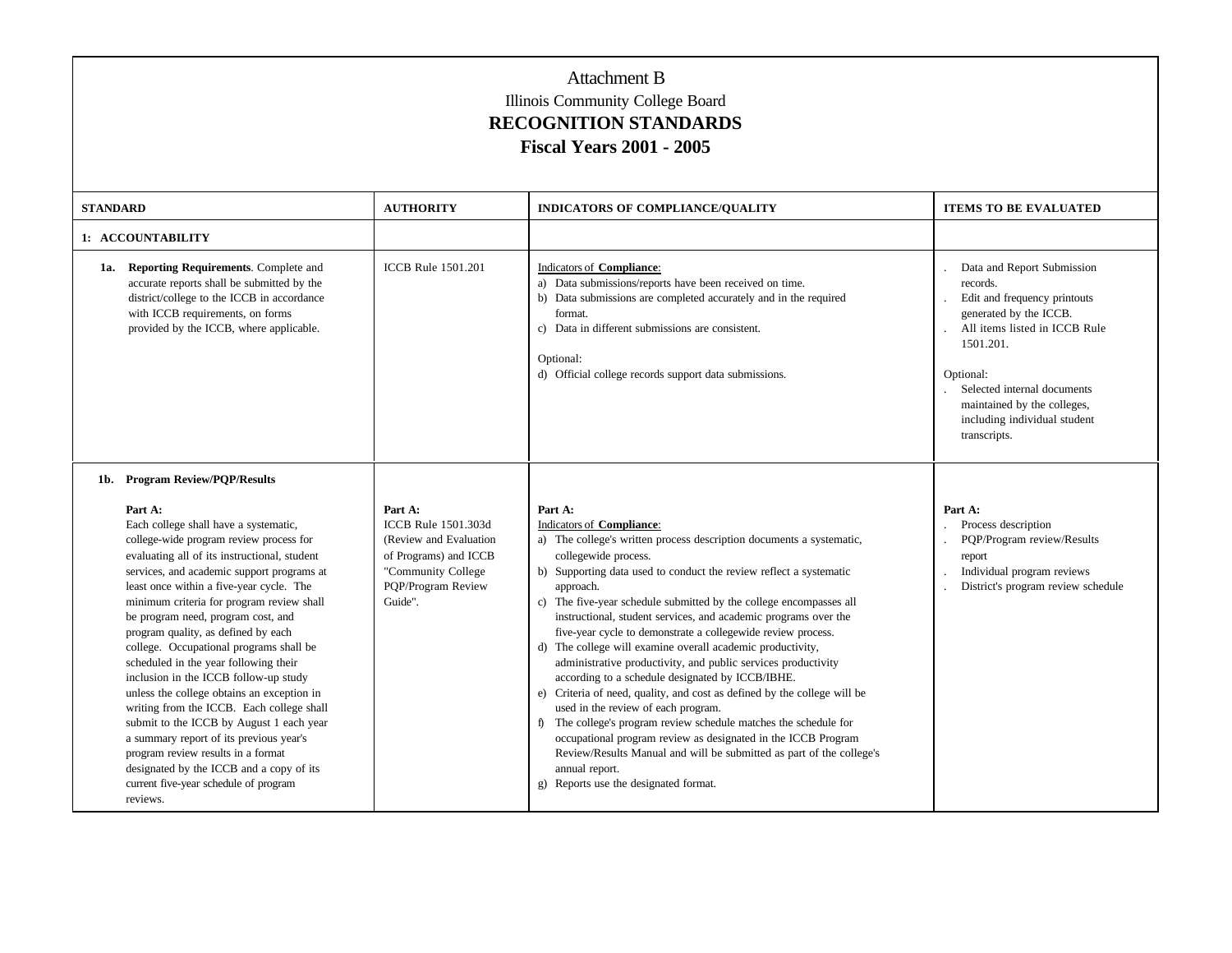| <b>STANDARD</b> |                                                                                                                                                                                                                                                                                                                                                                                                                                                                                                                                                                                                                                                                                                                                                               | <b>AUTHORITY</b>                                                                      | <b>INDICATORS OF COMPLIANCE/QUALITY</b>                                                                                                                                                                                                                                                                                                                                                                                                                                                                                                                                                                                                                                                                                                                                                                                                                                                                                                                                                                                                     | <b>ITEMS TO BE EVALUATED</b>                                                                       |
|-----------------|---------------------------------------------------------------------------------------------------------------------------------------------------------------------------------------------------------------------------------------------------------------------------------------------------------------------------------------------------------------------------------------------------------------------------------------------------------------------------------------------------------------------------------------------------------------------------------------------------------------------------------------------------------------------------------------------------------------------------------------------------------------|---------------------------------------------------------------------------------------|---------------------------------------------------------------------------------------------------------------------------------------------------------------------------------------------------------------------------------------------------------------------------------------------------------------------------------------------------------------------------------------------------------------------------------------------------------------------------------------------------------------------------------------------------------------------------------------------------------------------------------------------------------------------------------------------------------------------------------------------------------------------------------------------------------------------------------------------------------------------------------------------------------------------------------------------------------------------------------------------------------------------------------------------|----------------------------------------------------------------------------------------------------|
| 1b.             | <b>Program Review/Results (Continued)</b>                                                                                                                                                                                                                                                                                                                                                                                                                                                                                                                                                                                                                                                                                                                     |                                                                                       |                                                                                                                                                                                                                                                                                                                                                                                                                                                                                                                                                                                                                                                                                                                                                                                                                                                                                                                                                                                                                                             |                                                                                                    |
|                 | Part B:<br>The goals of Illinois Commitment are to<br>help Illinois business and industry sustain<br>strong economic growth; join elementary<br>and secondary education to improve<br>teaching and learning at all levels; to<br>eliminate financial barriers to a college<br>education: increase the number and<br>diversity of citizens completing training<br>and education programs; hold students to<br>even higher expectations for learning and<br>be accountable for the quality of academic<br>programs and the assessment of learning;<br>and improve productivity, cost-<br>effectiveness, and accountability. Directly<br>connected to these commitments is the<br>process of reviewing all programs offered<br>by higher education institutions. | Part B:<br><b>ICCB</b> "Community<br>College Results Report/<br>Program Review Guide" | Part B:<br>The following are measures that reflect quality<br>Indicators of <b>Quality</b> :<br>aspects of Program Review/Results Report processes:<br>a) General<br>The college provides a strong foundation of data for analysis to help<br>determine program need, quality, and cost-effectiveness.<br>The college uses trend data.<br>Use of data across like programs areas is consistent,<br>Reports show that program costs are appropriate and there is evidence<br>that cost data are analyzed.<br>The program review process is a collaborative process relying<br>primarily on faculty and using administrative resources.<br>The program review process is tied to long-range planning.<br>The college systematically incorporates analyses of key issues and<br>factors into its program review process to keep attune to emerging<br>trends.<br>Recommendations appropriately<br>address identified<br>weaknesses, and<br>the college has a mechanism to ensure that priority recommendations<br>are adopted and implemented. | Part B:<br>PQP/Program Review/Results<br>Reports<br>Optional:<br><b>Individual Program Reviews</b> |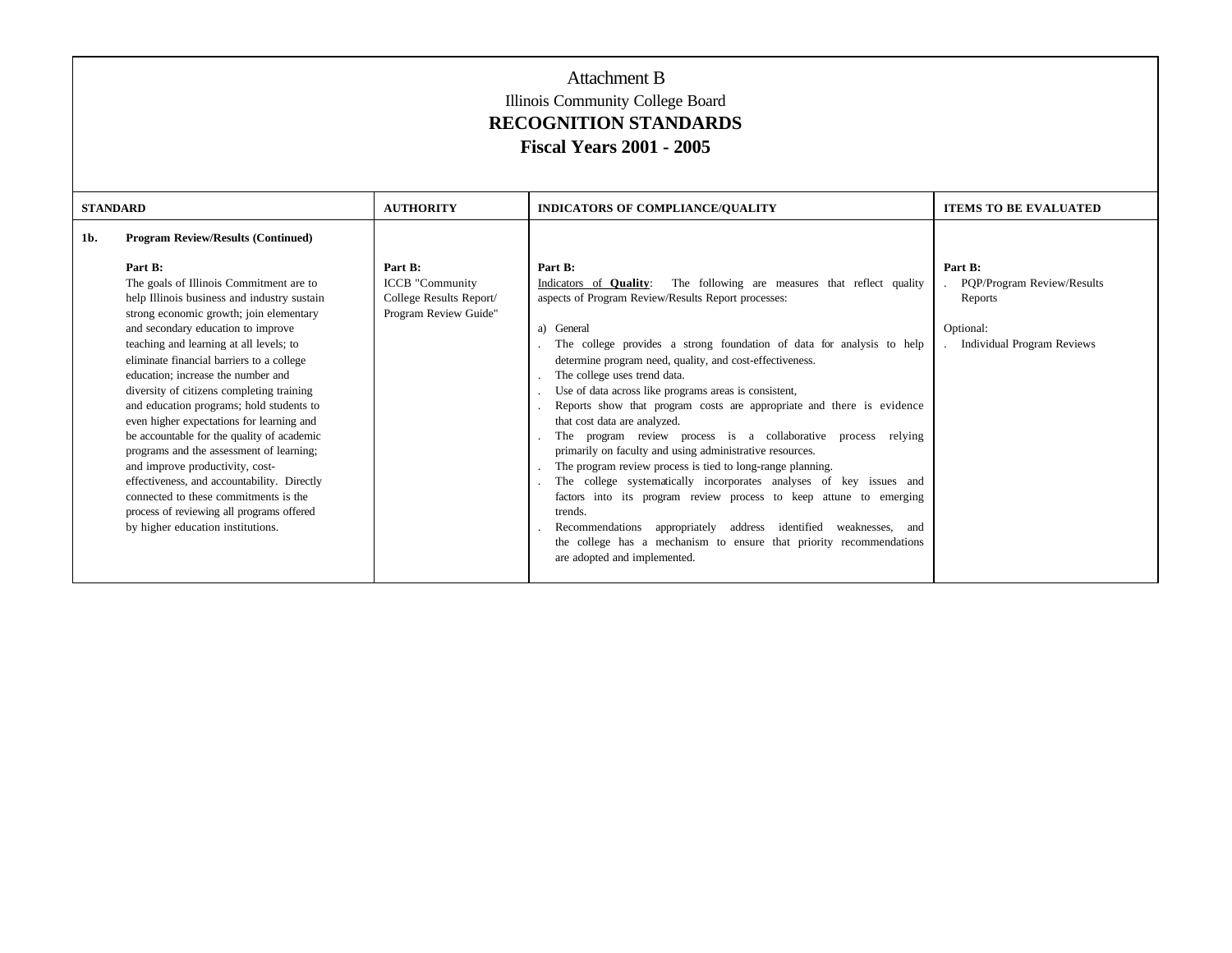| <b>STANDARD</b> |                                                                  | <b>AUTHORITY</b> | INDICATORS OF COMPLIANCE/QUALITY                                                                                                                                                                                                                                                                                                                                                                                                                                                                                                                                                                                                                                                                                                                                                                                                                                                                                                                                                                                                                                                                                                                                                                                                                                                                                                                                                                                                                                                                                          | <b>ITEMS TO BE EVALUATED</b>                                              |
|-----------------|------------------------------------------------------------------|------------------|---------------------------------------------------------------------------------------------------------------------------------------------------------------------------------------------------------------------------------------------------------------------------------------------------------------------------------------------------------------------------------------------------------------------------------------------------------------------------------------------------------------------------------------------------------------------------------------------------------------------------------------------------------------------------------------------------------------------------------------------------------------------------------------------------------------------------------------------------------------------------------------------------------------------------------------------------------------------------------------------------------------------------------------------------------------------------------------------------------------------------------------------------------------------------------------------------------------------------------------------------------------------------------------------------------------------------------------------------------------------------------------------------------------------------------------------------------------------------------------------------------------------------|---------------------------------------------------------------------------|
| 1b.             | <b>Program Review/Results (Continued)</b><br>Part B (Continued): |                  | Part B (Continued):<br>b) Program Need<br>The college makes effective use of labor market information,<br>including a review of local, regional, and statewide data and<br>including a review of both demand and supply data to determine                                                                                                                                                                                                                                                                                                                                                                                                                                                                                                                                                                                                                                                                                                                                                                                                                                                                                                                                                                                                                                                                                                                                                                                                                                                                                 | Part B (Continued):<br>PQP/Program Review/Results<br>Reports<br>Optional: |
|                 |                                                                  |                  | the net demand for the area.<br>The college analyzes enrollments and completions and has<br>developed an appropriate plan to address programs with less than<br>10 students officially enrolled.<br>The college uses job placement data as a key indicator of program<br>need.<br>The college has an effective process in place to generate adequate<br>responses to its follow-up surveys, e.g. to reach a minimum of 75%<br>responses.<br>c) Program Quality<br>In assessing occupational program quality, the college takes into<br>consideration occupational skills standards, work-based learning,<br>articulation, integration of academic and technical instruction, and<br>faculty qualifications and professional development in emerging<br>trends and teaching techniques.<br>The college uses input from its business advisory committees to<br>assess program quality and determine if modifications are needed to<br>keep up with changes in the occupation.<br>The college has incorporated educational guarantees into its<br>program review process, e.g. by having a mechanism in place to<br>take advantage of guarantees called to help determine if program<br>improvements might be warranted.<br>d) Program Cost-Effectiveness<br>The college uses trend data over a minimum of three years.<br>The college uses a variety of indicators, e.g. unit cost, revenues vs.<br>expenditures, etc.<br>The college takes advantage of regional collaboration to delivery<br>low-need/high cost programs. | <b>Individual Program Reviews</b>                                         |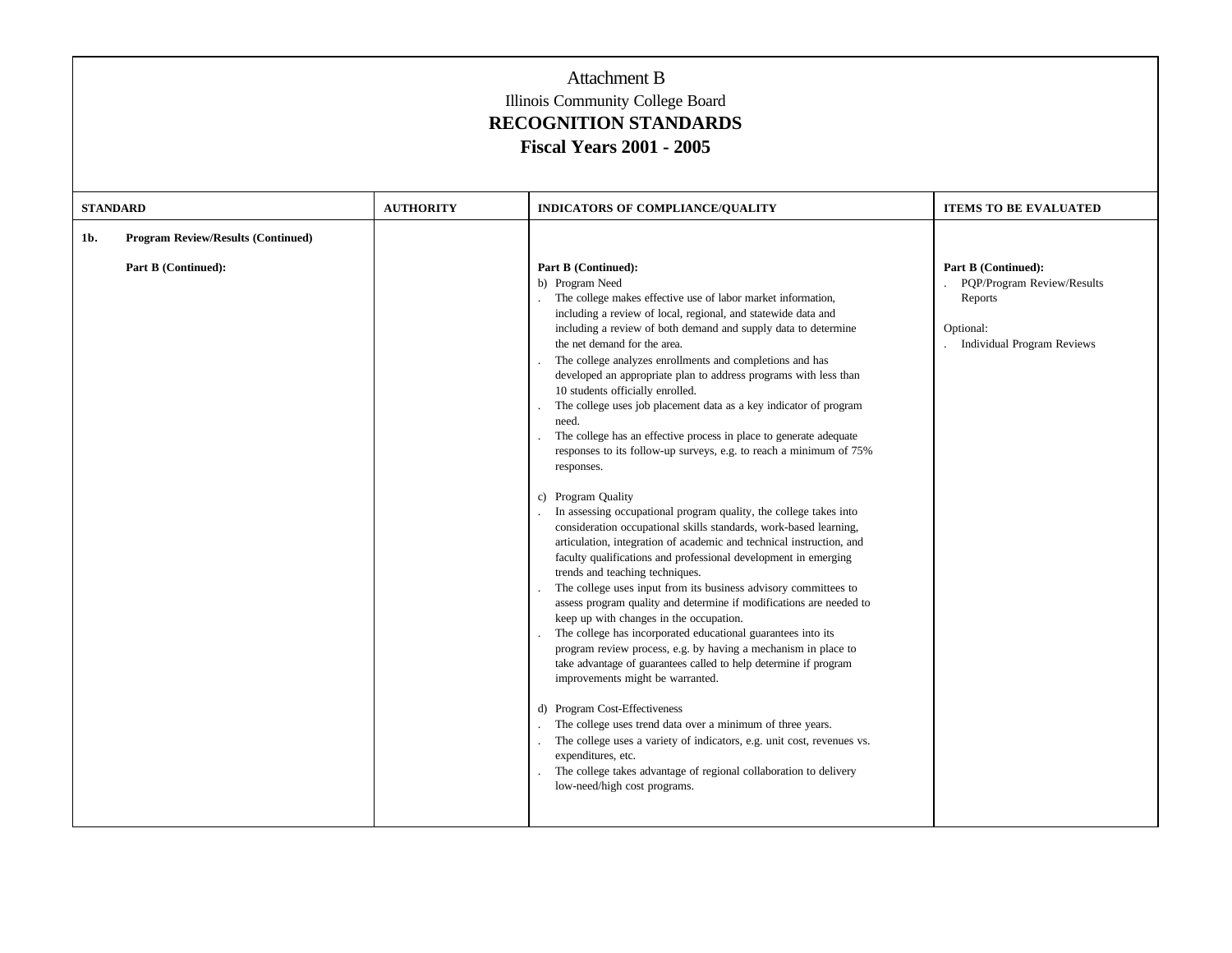| <b>STANDARD</b>                                                                                                                                                                                                       | <b>AUTHORITY</b>                                                                                        | <b>INDICATORS OF COMPLIANCE/OUALITY</b>                                                                                                                                                                                                                                                                                                                                                                              | <b>ITEMS TO BE EVALUATED</b>                                                                                                                                                                           |
|-----------------------------------------------------------------------------------------------------------------------------------------------------------------------------------------------------------------------|---------------------------------------------------------------------------------------------------------|----------------------------------------------------------------------------------------------------------------------------------------------------------------------------------------------------------------------------------------------------------------------------------------------------------------------------------------------------------------------------------------------------------------------|--------------------------------------------------------------------------------------------------------------------------------------------------------------------------------------------------------|
|                                                                                                                                                                                                                       |                                                                                                         |                                                                                                                                                                                                                                                                                                                                                                                                                      |                                                                                                                                                                                                        |
| 2: FINANCE/FACILITIES                                                                                                                                                                                                 |                                                                                                         |                                                                                                                                                                                                                                                                                                                                                                                                                      |                                                                                                                                                                                                        |
| <b>Credit Hour Claim Verification. ICCB</b><br>2a.<br>credit hour grants shall be based on the<br>number of credit hours, or equivalent, of<br>students who have been certified as being<br>in attendance at midterm. | Section 2-16 of the Act<br>and ICCB Rule<br>1501.507c1                                                  | Indicators of Compliance:<br>a) Agreement between district's state grant claim (S3) records and<br>information provided on certified mid-term class lists.<br>b) Process for determining residency.                                                                                                                                                                                                                  | Results of ICCB audit visits based on<br>a<br>review of:<br>ICCB S3 printouts<br>Midterm class lists<br>Residency classification                                                                       |
| Financial Planning. Financial planning<br>$2b$ .<br>for current and future operations shall<br>provide for both a sound educational<br>program and the prudent use of public<br>funds.                                | <b>ICCB</b> Rule 1501.502<br>(Financial Planning)<br>Sections 3-33.5, 33.6 of<br>the Act (Working Cash) | Indicators of Compliance:<br>a) Existence of long range plans and contingency plans for reduced<br>state or local tax revenues.<br>b) Monies in the working cash fund principal have not been used as<br>current revenue.<br>c) Interest transferred from working cash fund to education or<br>operations & maintenance funds authorized through separate board<br>resolution.                                       | Annual budgets<br><b>External Audits</b><br><b>Uniform Financial Statements</b><br><b>Board Minutes</b><br>Strategic Planning documents<br>District financial records<br><b>Facilities Master Plan</b> |
|                                                                                                                                                                                                                       |                                                                                                         | Indicators of <b>Quality:</b><br>a) Trends in past and current operating balances compared to peer<br>group averages.<br>b) Magnitudes and trends in indebtedness compared to peer group<br>averages.<br>c) Review and integration of long range financial plans into overall<br>college mission.<br>d) Review integration of facilities master plan into overall college<br>mission and strategic planning process. |                                                                                                                                                                                                        |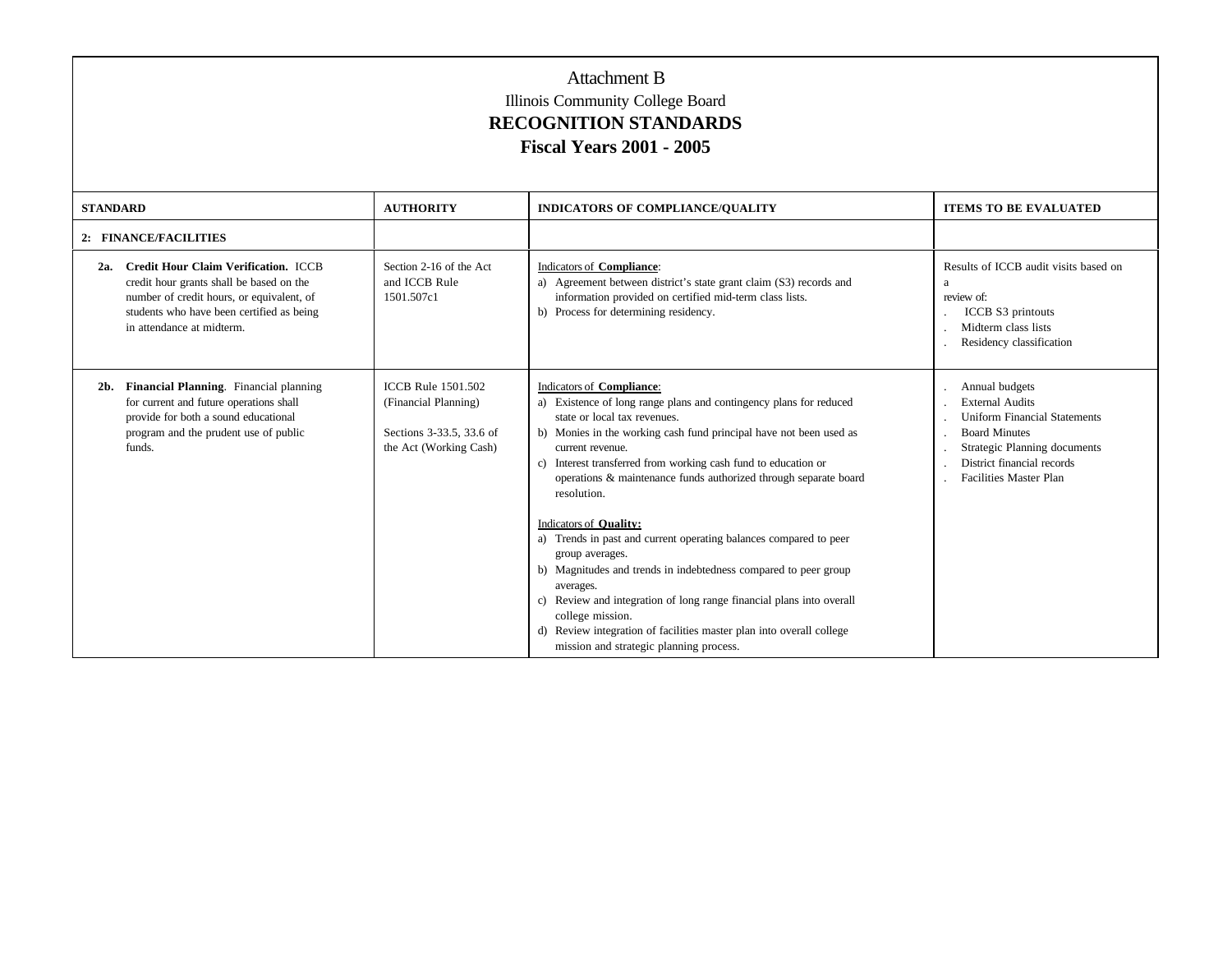| <b>STANDARD</b> |                                                                                                                                                                                                                     | <b>AUTHORITY</b>                                                                   | <b>INDICATORS OF COMPLIANCE/QUALITY</b>                                                                                                                                                                                                                                          | <b>ITEMS TO BE EVALUATED</b>                                                                                                                            |
|-----------------|---------------------------------------------------------------------------------------------------------------------------------------------------------------------------------------------------------------------|------------------------------------------------------------------------------------|----------------------------------------------------------------------------------------------------------------------------------------------------------------------------------------------------------------------------------------------------------------------------------|---------------------------------------------------------------------------------------------------------------------------------------------------------|
| 2c.             | <b>Financial Compliance</b><br>Part A: Annual External Audit<br>The district shall complete an annual<br>external audit and file it with the ICCB by<br>October 15 following the end of the fiscal<br>year $(6/30)$ | Part A:<br>ILCS 805/3-22.1<br><b>ICCB</b> Rule 1501.503                            | Part A:<br>Indicators of Compliance:<br>filed by due date<br>a)<br>b) filed in acceptable format<br>Indicators of Quality:<br>a) recipient of GFOA financial statement award                                                                                                     | Part A:<br><b>External Audits</b><br>Board policies<br>Optional:<br>Local financial statements<br>Local board minutes                                   |
|                 | Part B: Unit Cost Study<br>The district shall complete an annual unit<br>cost study and file it with the ICCB by<br>September 15 following the end of the<br>fiscal year $(6/30)$ .                                 | Part B:<br>ICCB Rule 1501.510b<br>ICCB Rule 1501.510d                              | Part B:<br><b>Indicators of Compliance:</b><br>a) filed by due date<br>Indicators of Quality:<br>a) No or minor corrections required by ICCB                                                                                                                                     | Part B:<br>Unit cost reports                                                                                                                            |
|                 | <b>Part C: College Budget</b><br>The district shall adopt its annual budget by<br>September 30 and file with the ICCB by<br>October 15.                                                                             | Part C:<br>ILCS 805/3-20.1, 20.2<br>and ICCB Rule 1501.504                         | Part C:<br><b>Indicators of Compliance:</b><br>a) filed by due date<br>b) filed in prescribed format<br>c) adopted by due date<br>d) budget hearing appropriately advertised<br><b>Indicators of Quality:</b>                                                                    | Part C:<br><b>Board Minutes</b><br>Annual Budget-state format<br>Annual Budget-local format<br>Certification of Publication of<br><b>Budget Hearing</b> |
|                 | <b>Part D: Published Financial Statements</b><br>The district shall publish an annual<br>financial statement by November 15 and<br>file it with the ICCB by December 1.                                             | Part D:<br>ILCS 805/3-222<br>ICCB Rule 1501.506                                    | a) Recipient of GFOA budget award<br>Part D:<br>Indicators of Compliance:<br>a) published by due date<br>b) published in prescribed format<br>c) filed by due date                                                                                                               | Part D:<br>Published financial report<br>Certificate of publication                                                                                     |
|                 | <b>Part E: Financial Investments</b><br>Community college funds are public funds<br>within the meaning of the Public Funds<br>Investment Act and may be invested by<br>the board as provided in that Act            | Part E:<br>Section 3-47 of the Act<br>Public Funds Investment<br>Act (30 ILCS 235) | Part E:<br><b>Indicators of Compliance:</b><br>a) Funds are invested in securities allowable under the Act.<br>Indicators of Quality:<br>a) Existence of local board investment policy.<br>b) Timeliness of local board review of investment portfolio and<br>investment policy. | Part E:<br><b>External Audits</b><br>Board policies<br>Optional:<br>Local financial statements<br>Local board minutes                                   |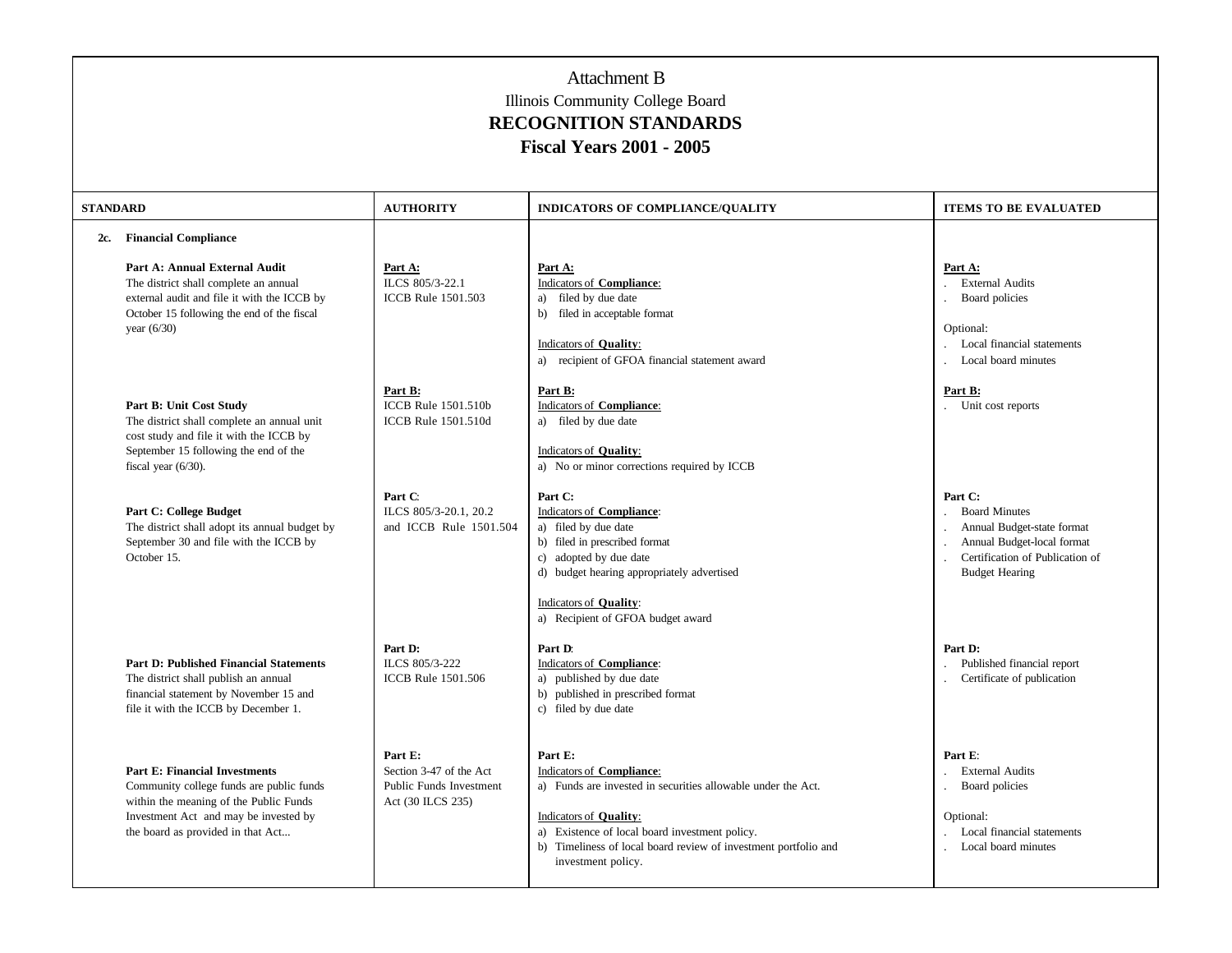| <b>STANDARD</b> |                                                                                                                                                                                                                                                                                                                                        | <b>AUTHORITY</b>                                                                                     | <b>INDICATORS OF COMPLIANCE/OUALITY</b>                                                                                                                                                                                                                                                                                                                                                                                                                                | <b>ITEMS TO BE EVALUATED</b>                                                                                                                                                                     |
|-----------------|----------------------------------------------------------------------------------------------------------------------------------------------------------------------------------------------------------------------------------------------------------------------------------------------------------------------------------------|------------------------------------------------------------------------------------------------------|------------------------------------------------------------------------------------------------------------------------------------------------------------------------------------------------------------------------------------------------------------------------------------------------------------------------------------------------------------------------------------------------------------------------------------------------------------------------|--------------------------------------------------------------------------------------------------------------------------------------------------------------------------------------------------|
| 2c.             | <b>Financial Compliance (Continued)</b><br>Part F: Tax Levy<br>The district shall adopt its annual tax levy<br>and file with the appropriate county<br>clerk(s) by the last Tuesday of December<br>and with the ICCB by January 31. It shall<br>comply with all applicable statutes<br>including publication notices.                  | Part F:<br>ILCS 805/3-20.5<br>ILCS 805/3-14.2, 14.3<br><b>ILCS 866</b><br><b>ICCB Rule 1501.510d</b> | Part F:<br>Indicators of Compliance:<br>a) filed by due date (s)<br>b) performed required publication notices                                                                                                                                                                                                                                                                                                                                                          | Part F:<br>Tax Levy Certificate<br>Certificate(s) of publication, if<br>applicable                                                                                                               |
|                 | 2d. Facilities<br>Part A: Approval of Construction<br><b>Projects</b><br>The expenditure of funds for the purchase,<br>construction, remodeling, or rehabilitation<br>of physical facilitiesshall have prior ICCB<br>approval                                                                                                          | Part A:<br><b>ICCB</b> Rule 1501.602                                                                 | Part A:<br>Indicators of Compliance:<br>College projects, including locally funded; protection, health, and<br>safety; and state-funded projects have received local board and ICCB<br>approval prior to construction, as required.<br>Indicators of Quality:<br>a) Existence of a long range capital plan including deferred<br>maintenance needs.<br>b) Periodic review of adequacy of long range capital plan by college<br>management and local board of trustees. | Part A:<br>Results of ICCB Audit, including:<br>ICCB capital projects records<br>District construction projects files<br><b>Board minutes</b><br>District financial records<br>Campus facilities |
|                 | Part B: Protection, Health, or Safety<br><b>Projects</b><br>(A district may levy a tax or issue bonds<br>which) provides for alterations or repairs<br>determined by the local community college<br>board to be necessary for health and safety,<br>environmental protection, ADA<br>accessibility, or energy conservation<br>purposes | Part B:<br>Section 3-20.3.01 of the<br>Act and ICCB Rule<br>1501.608a                                | Part B:<br>Indicators of Compliance:<br>Proceeds of PH&S monies (tax levy or bonds) are expended for<br>approved protection, health, and safety projects only.<br><b>Indicators of Quality:</b><br>Projects are accounted for in a project accounting system that allows<br>for identification of excess PH&S funds in the O&M restricted fund.                                                                                                                        | Part B:<br>District financial records<br>District audits<br>District project files and records                                                                                                   |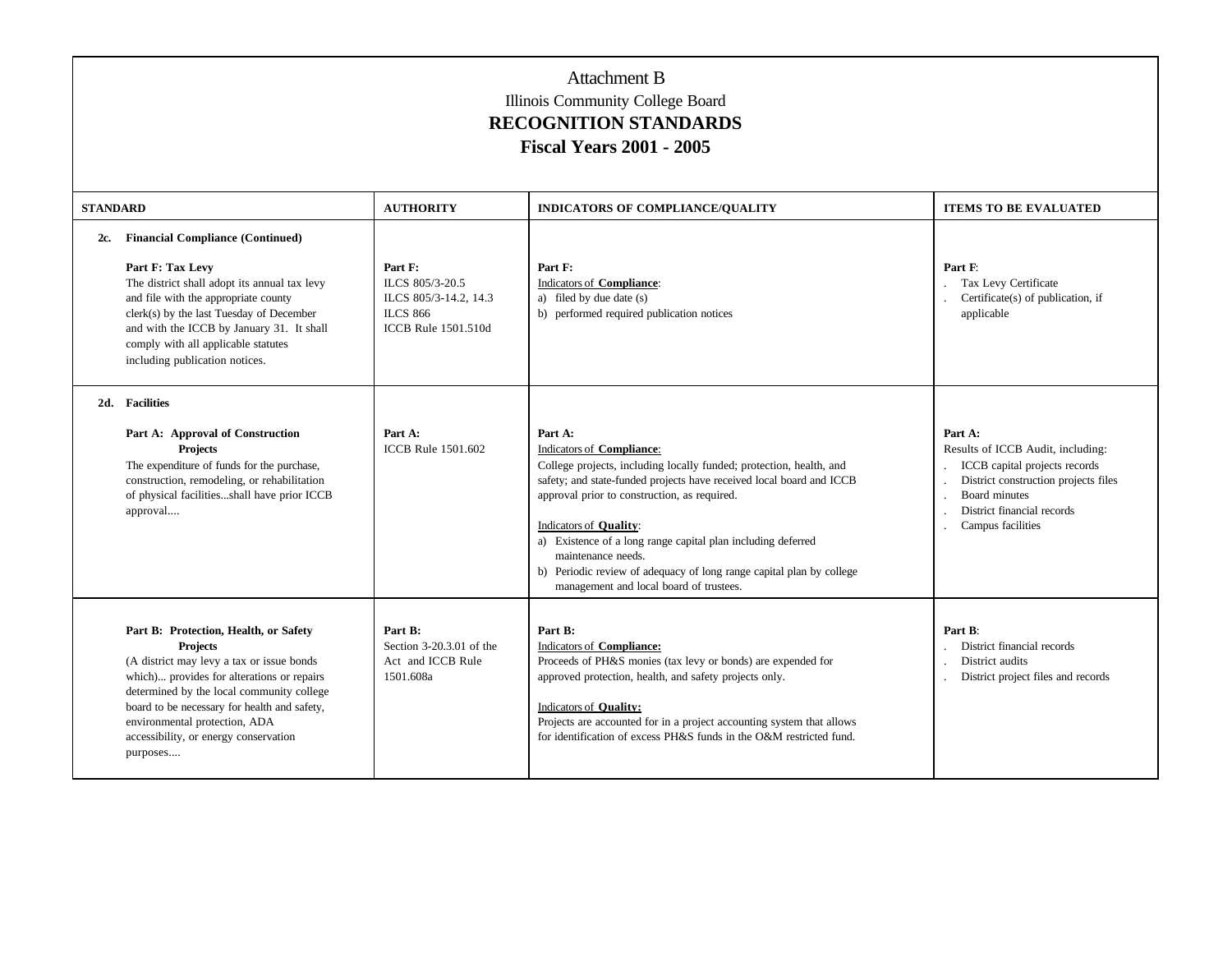| <b>STANDARD</b>                                                                                                                                                                                                                                                                                                                                                                                                                                                                                                                                                                                | <b>AUTHORITY</b>                                                                                                                                                               | <b>INDICATORS OF COMPLIANCE/OUALITY</b>                                                                                                                                                                                                                                                                                                                                                                                                                                                                                                                                                                                                                                                                                                                                                                                                       | <b>ITEMS TO BE EVALUATED</b>                                                                                        |
|------------------------------------------------------------------------------------------------------------------------------------------------------------------------------------------------------------------------------------------------------------------------------------------------------------------------------------------------------------------------------------------------------------------------------------------------------------------------------------------------------------------------------------------------------------------------------------------------|--------------------------------------------------------------------------------------------------------------------------------------------------------------------------------|-----------------------------------------------------------------------------------------------------------------------------------------------------------------------------------------------------------------------------------------------------------------------------------------------------------------------------------------------------------------------------------------------------------------------------------------------------------------------------------------------------------------------------------------------------------------------------------------------------------------------------------------------------------------------------------------------------------------------------------------------------------------------------------------------------------------------------------------------|---------------------------------------------------------------------------------------------------------------------|
| 3. INSTRUCTION                                                                                                                                                                                                                                                                                                                                                                                                                                                                                                                                                                                 |                                                                                                                                                                                |                                                                                                                                                                                                                                                                                                                                                                                                                                                                                                                                                                                                                                                                                                                                                                                                                                               |                                                                                                                     |
| 3a. Degrees and Certificates. A college shall<br>award associate degrees and certificates in<br>accordance with units of instruction<br>approved by the ICCB. The criteria for<br>approval of new units of instruction also<br>are required for existing programs offered<br>by community colleges. When a college<br>no longer offers an approved unit of<br>instruction to additional new students, that<br>unit of instruction shall be reported to the<br>ICCB and shall be removed from the<br>college catalog and other documents<br>advertising the program offerings to the<br>public. | ICCB Rule 1501.303b<br>(Program<br>Requirements), ICCB<br>Rule 1501.302 (Units of<br>Instruction, Research.<br>and Public Service), and<br><b>ICCB</b> Goals and<br>Objectives | Indicators of Compliance:<br>a) The college awards associate degrees and certificates in accordance<br>with units of instruction approved by the ICCB.<br>b) All degrees and certificates will meet credit hour ranges and general<br>education requirements for new programs.<br>c) Programs that are not in the catalog and in which the college is not<br>enrolling new students will be classified as inactive (I) or withdrawn<br>(W) on the ICCB Curriculum Master File.<br>Indicators of <b>Quality</b> :<br>a) The college has implemented educational guarantees to ensure the<br>quality and transferability of its programs, in keeping with the<br>ICCB educational guarantee initiative initiated in 1992. (Other<br>quality indicators are addressed within the context of program<br>review/results and education-to-careers.) | College catalog<br><b>ICCB</b> Curriculum Master file<br>Educational guarantees<br>Optional:<br>Student transcripts |
| 3b. Articulation. Courses designed to meet<br>lower-division baccalaureate degree<br>requirements shall be applicable to<br>associate transfer degrees.                                                                                                                                                                                                                                                                                                                                                                                                                                        | ICCB Rule 1501.309d1<br>and ICCB Goals and<br>Objectives                                                                                                                       | Indicators of Compliance:<br>a) The district's AA, AS, AFA., and AES degree requirements allow<br>only courses that have been articulated for transfer.<br>Indicators of <b>Quality</b> :<br>a) The college has adopted the general education core for its<br>baccalaureate transfer degrees.<br>b) The college has adopted the major-specific curriculum models for<br>its baccalaureate/transfer degree majors to facilitate transfer to<br>corresponding baccalaureate programs.                                                                                                                                                                                                                                                                                                                                                           | District degree requirements and<br>procedures<br>District catalogs<br>Articulation criteria                        |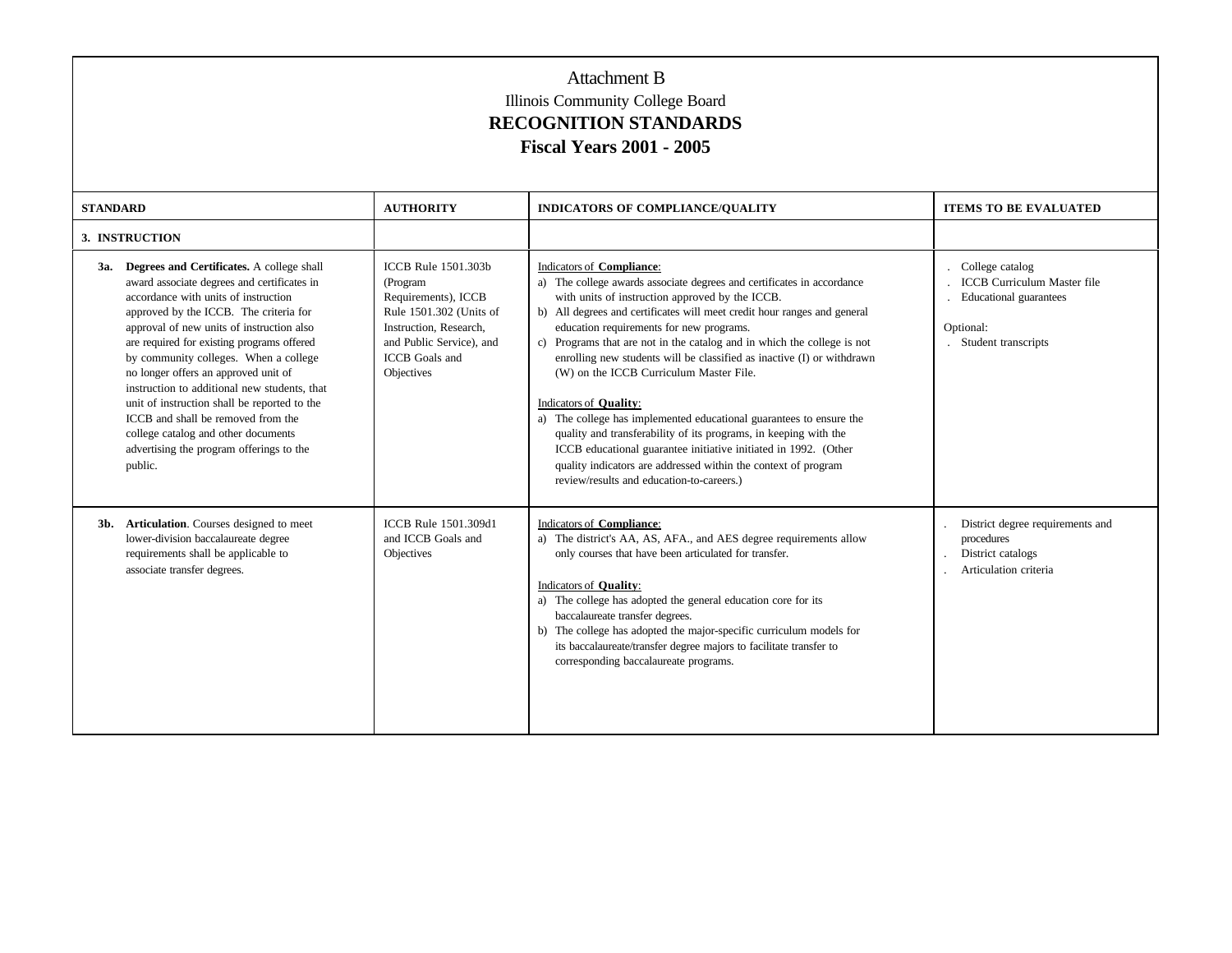| <b>STANDARD</b> |                                                                                                                                                                                                                                                                                                                                                                                                                                                                                                                                                                                                                                                                                                                           | <b>AUTHORITY</b>                                                                                            | <b>INDICATORS OF COMPLIANCE/QUALITY</b>                                                                                                                                                                        | <b>ITEMS TO BE EVALUATED</b>       |
|-----------------|---------------------------------------------------------------------------------------------------------------------------------------------------------------------------------------------------------------------------------------------------------------------------------------------------------------------------------------------------------------------------------------------------------------------------------------------------------------------------------------------------------------------------------------------------------------------------------------------------------------------------------------------------------------------------------------------------------------------------|-------------------------------------------------------------------------------------------------------------|----------------------------------------------------------------------------------------------------------------------------------------------------------------------------------------------------------------|------------------------------------|
|                 | <b>4. WORKFORCE DEVELOPMENT</b>                                                                                                                                                                                                                                                                                                                                                                                                                                                                                                                                                                                                                                                                                           |                                                                                                             |                                                                                                                                                                                                                |                                    |
| 4а.             | Welfare-to-Work. The Welfare-to-Work<br>component of the Workforce Development<br>Grant is used to fund the infrastructure for<br>working with welfare recipients and the<br>working poor at each community college.<br>These funds help provide support for the<br>existing Advancing Opportunities Program<br>at the college and support the educational<br>components which are allowable under<br>Illinois Welfare-to-Work law. Funds<br>provide for a welfare-to-work liaison at<br>each college to interface with all existing<br>entities who are interacting with welfare<br>recipients. They also work with business<br>and industry to identify skill upgrading and<br>career choices where jobs are available. | <b>ICCB</b> Rule 1501.519<br>and Policy Guidelines<br>for Restricted Grant<br>Expenditures and<br>Reporting | Indicators of Compliance:<br>Activities conducted under the grants and corresponding<br>a)<br>expenditures shall be in accordance with ICCB Rules and the scope<br>of activities specified in ICCB guidelines. | Financial records<br>Grant reports |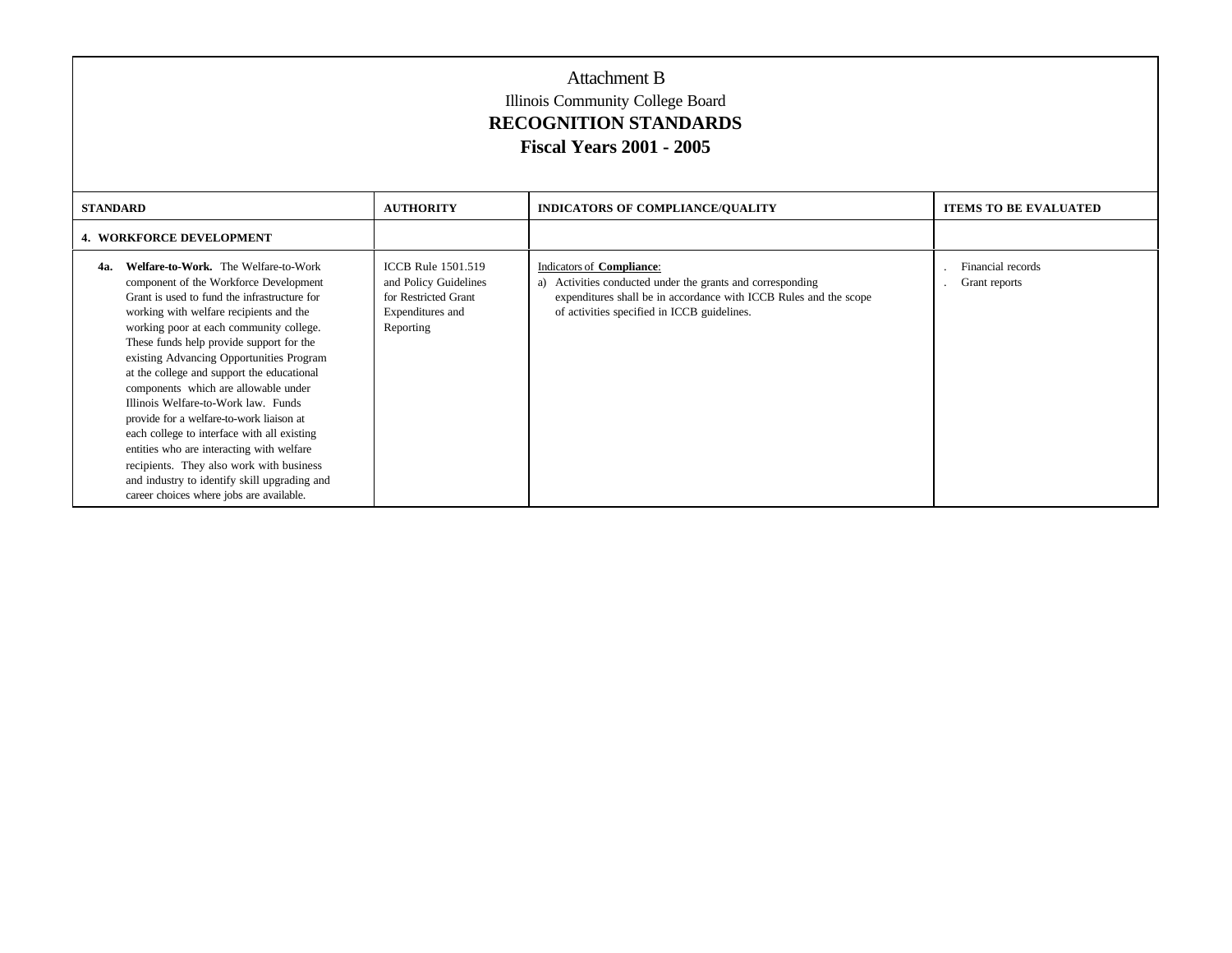| <b>STANDARD</b> |                                                                                                                                                                                                                                                                                                                                                                                                                                                                                                                                                                                                                                                                                                                                                                                                                                                                                                                                                                                                                                                                                                              | <b>AUTHORITY</b>                                                                                                                                     | <b>INDICATORS OF COMPLIANCE/OUALITY</b>                                                                                                                                                                     | <b>ITEMS TO BE EVALUATED</b>                                                                                                                                            |
|-----------------|--------------------------------------------------------------------------------------------------------------------------------------------------------------------------------------------------------------------------------------------------------------------------------------------------------------------------------------------------------------------------------------------------------------------------------------------------------------------------------------------------------------------------------------------------------------------------------------------------------------------------------------------------------------------------------------------------------------------------------------------------------------------------------------------------------------------------------------------------------------------------------------------------------------------------------------------------------------------------------------------------------------------------------------------------------------------------------------------------------------|------------------------------------------------------------------------------------------------------------------------------------------------------|-------------------------------------------------------------------------------------------------------------------------------------------------------------------------------------------------------------|-------------------------------------------------------------------------------------------------------------------------------------------------------------------------|
|                 | 4b. Education-to-Careers. In keeping with the<br>special education-to-careers initiative, the<br>community college system will develop a<br>fully integrated education/employment<br>system that is necessary for students to<br>move easily from education to work and to<br>continue their education while employed.<br>Community college districts will use<br>Workforce Preparation-Education-to-<br>Careers Grants to develop and sustain local<br>education-to-careers partnerships,<br>institutionalize the integration of academic<br>and technical instruction and integration of<br>school-based and work-based learning,<br>implement seamless programs of study,<br>implement work-based and work-site<br>learning experiences, provide professional<br>development for faculty and staff, and<br>develop and implement a process to help<br>students through a course of study and into<br>the world of work. Activities conducted<br>under the grants and corresponding<br>expenditures shall be in accordance with<br>ICCB Rules and the scope of activities<br>specified in ICCB guidelines. | <b>ICCB</b> Rule 1501.519<br>(Special Initiative<br>Grants) and Policy<br>Guidelines for<br><b>Restricted Grant</b><br>Expenditures and<br>Reporting | Indicators of Compliance:<br>a) Activities conducted under the grants and corresponding<br>expenditures shall be in accordance with ICCB Rules and the scope<br>of activities specified in ICCB guidelines. | Grant reports<br>Financial records                                                                                                                                      |
|                 | 5. TECHNOLOGY/TELECOMMUNICATIONS                                                                                                                                                                                                                                                                                                                                                                                                                                                                                                                                                                                                                                                                                                                                                                                                                                                                                                                                                                                                                                                                             |                                                                                                                                                      |                                                                                                                                                                                                             |                                                                                                                                                                         |
|                 | 5a. Technology Support Initiative: The<br>technology support initiative recognizes the<br>community college system's critical need<br>for technological advancements in all areas<br>of their operations, as well as the need for<br>more efficient operations of institutions.<br>The funds are dedicated to technology<br>support and are to help defray the costs of<br>expenditures related to infrastructure,<br>transmission, and maintenance costs<br>associated with technology support.                                                                                                                                                                                                                                                                                                                                                                                                                                                                                                                                                                                                             | ICCB Rule 1501.519<br>and Policy Guidelines<br>for Restricted Grant<br>Expenditures and<br>Reporting                                                 | Indicators of Compliance:<br>Funds were expended in accordance with restrictions set forth in the<br>Policy Guidelines for Restricted Grant Expenditures and Reporting.                                     | External audit reports<br>District financial records<br>Reports to the ICCB<br>District accounting records, such<br>as vouchers, invoices, and<br>purchase requisitions |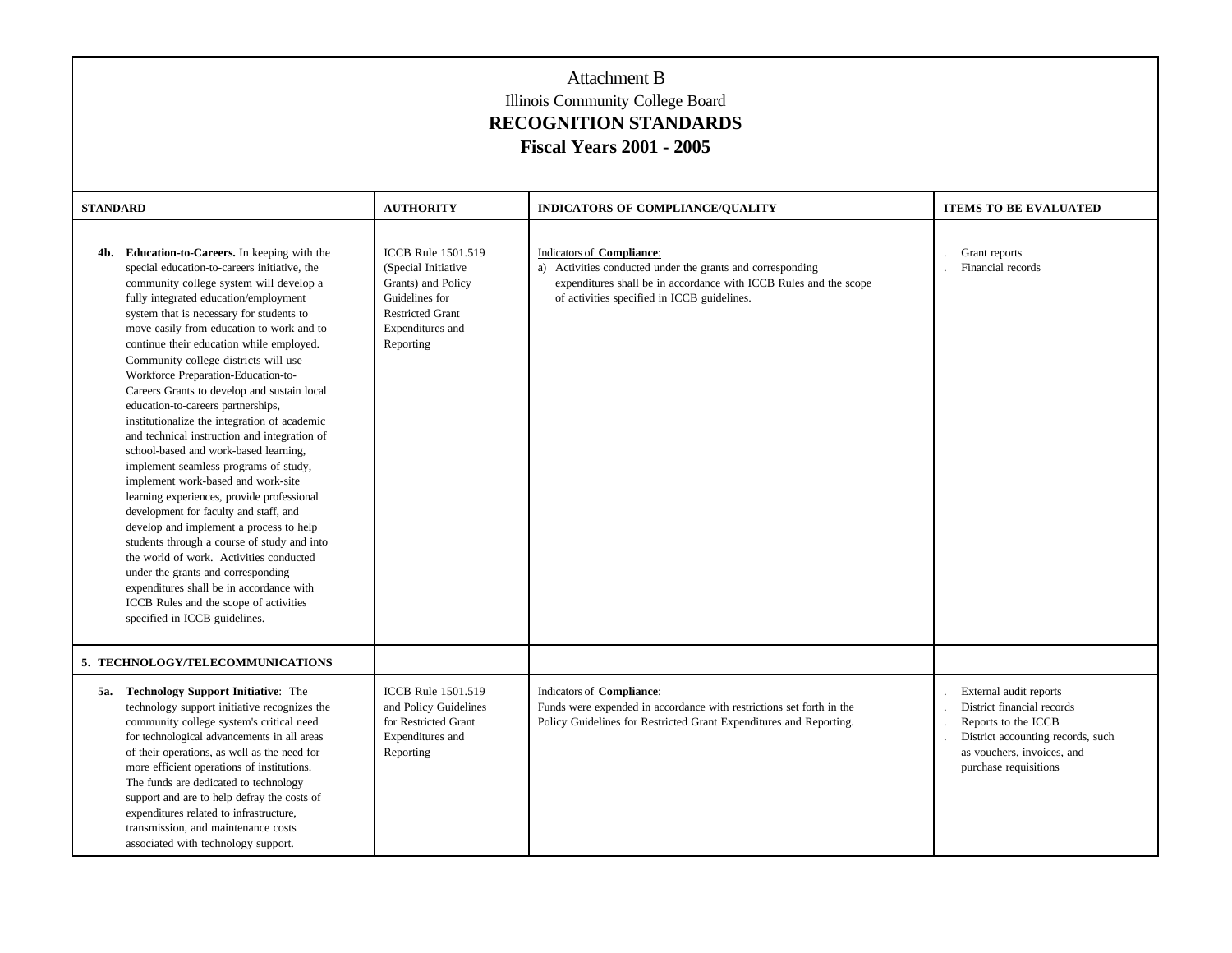| Attachment B<br>Illinois Community College Board<br><b>RECOGNITION STANDARDS</b><br><b>Fiscal Years 2001 - 2005</b>                                                                                                                                                                                                                                                                             |                                                                                                             |                                                                                                                                                                         |                                                                                     |  |  |
|-------------------------------------------------------------------------------------------------------------------------------------------------------------------------------------------------------------------------------------------------------------------------------------------------------------------------------------------------------------------------------------------------|-------------------------------------------------------------------------------------------------------------|-------------------------------------------------------------------------------------------------------------------------------------------------------------------------|-------------------------------------------------------------------------------------|--|--|
| <b>STANDARD</b>                                                                                                                                                                                                                                                                                                                                                                                 | <b>AUTHORITY</b><br>INDICATORS OF COMPLIANCE/QUALITY<br><b>ITEMS TO BE EVALUATED</b>                        |                                                                                                                                                                         |                                                                                     |  |  |
| <b>Staff Technical Skills.</b> The staff technical<br>5b.<br>skills initiative recognizes the community<br>college system's need for enhancing the<br>technical skills of community college<br>faculty and staff. Grants support the<br>improvement of faculty and staff skills in<br>utilization of computers, computer systems,<br>computerized machinery, and instructional<br>technologies. | <b>ICCB Rule 1501.519</b><br>and Policy Guidelines<br>for Restricted Grant<br>Expenditures and<br>Reporting | Indicators of Compliance:<br>Funds were expended in accordance with restrictions set forth in the<br>Policy Guidelines for Restricted Grant Expenditures and Reporting. | External audit reports<br>District financial records college<br>reports to the ICCB |  |  |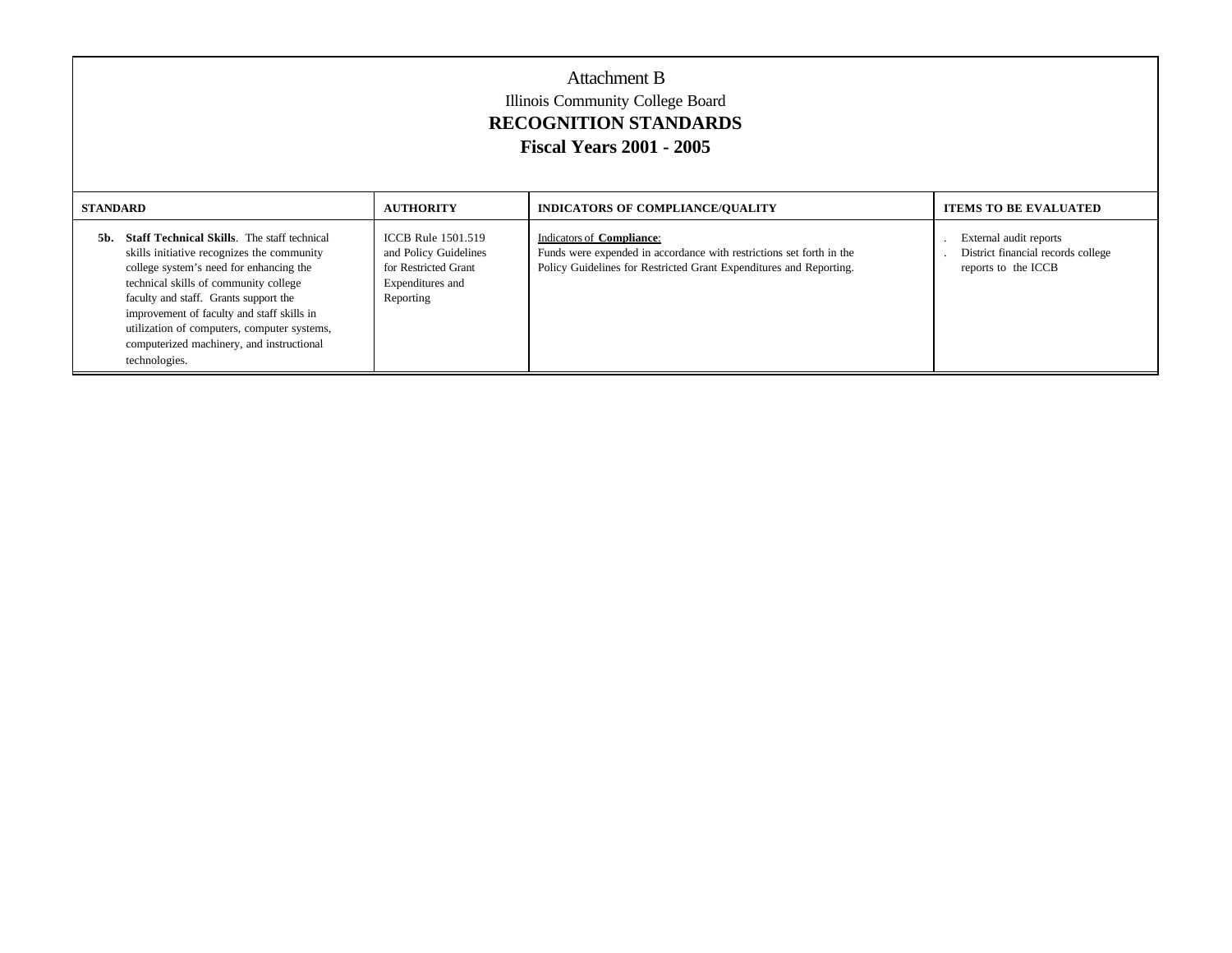### UNAPPROVED

Minutes of the 328<sup>th</sup> Meeting of the Illinois Community College Board May 18, 2001 James R. Thompson Center Room 2-025 Chicago, Illinois

#### Item #1 - Roll Call and Declaration of Quorum

Chairman Duffy called the meeting to order at 10:00 a.m. Roll call was taken with the following members present: James Berkel, Dave Davis, Edward Duffy, Inez Galvan, Laurna Godwin, Delores Ray, Lee Walker, James Zerkle, and James McFarland. Joseph Neely, Martha Olsson, and Gwendolyn Rogers were absent.

\* \* \* \* \*

Chairman Duffy welcomed all to the Chicago office ofthe Illinois CommunityCollege Board. The ICCB is also expanding its Springfield office to the campus of Lincoln Land Community College.

\* \* \* \* \*

### Item #2 - Presentation of Excellence in Workforce Development Awards

Awards for Excellence in Workforce Development were presented to McHenry County College, Olive-Harvey College, and Southeastern Illinois College.

### Item #3 - Career and Technical Education Challenge Task Force Report

In March 2000, Joseph Cipfl, President/CEO ofthe Illinois CommunityCollege Board, and Glenn (Max) McGee, State Superintendent of Education, Illinois State Board of Education, collaborated with the Governor's Office and formed a task force to address Career and TechnicalEducation (CTE) in order to meet the emerging challenges associated with education reform and workforce development. The task force, co-chaired by Virginia McMillan, ICCB Executive Vice President, and Diana Robinson, ISBE Deputy Superintendent, along with an additional 40 leaders in education and workforce development, developed a blueprint for CTE that addresses support for high educational achievement for all career and technical education students and prepares students for the high skill, high performance workplace of the 21<sup>st</sup> Century.

Virginia McMillan and Diana Robinson presented background information and comments to the Board.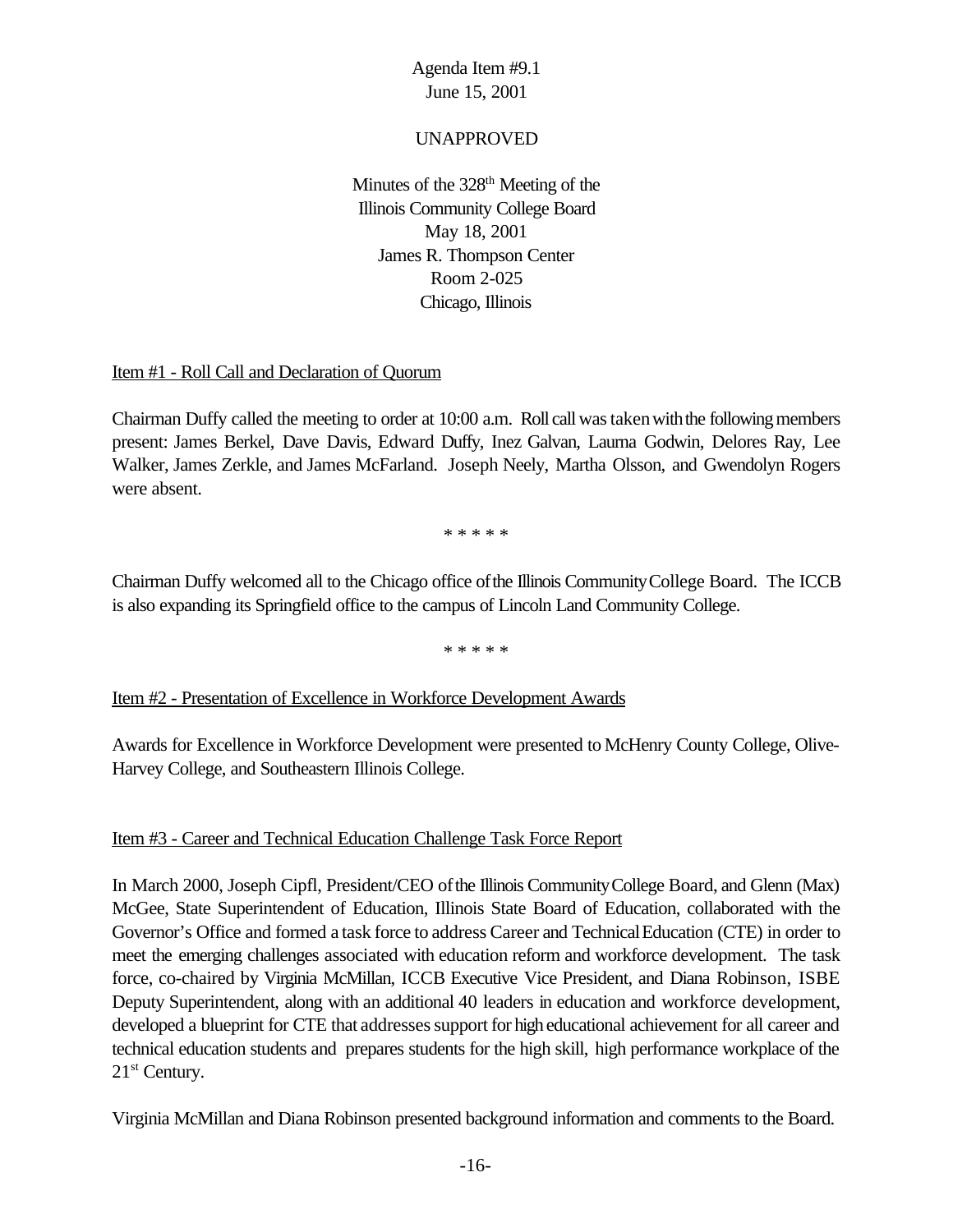Three members of the task force, Dr. Charles Novak, President of Richland Community College; Barb Oilschlager, President-elect of the Illinois Association of Career and Technical Education and a member of the Board of Trustees at the College of Lake County; and Ed Schwarze of the Human Resource Department of Caterpillar, Inc. also addressed the Board on CTE.

Laurna Godwin made the following motion, which was seconded by Inez Galvan:

The Illinois Community College Board accepts the report of the Career and Technical Education Challenge Task Force and endorses the vision and goals contained therein. It further directs its President/CEO to initiate appropriate action in pursuit of the vision and goals.

The motion was approved by unanimous voice vote. Student advisory vote: Yes.

### Item #4 - Committee Reports

## Item #4.1 - Adult Education Transition Committee

JimBerkel reported that Diane Lund has joined the Adult Education and Family Literacy staff as Associate Director for Adult Education. She will be located in the Chicago office serving as the area's technical assistance representative. Three positions remain to be filled for the administration of adult education and family literacy.

The seven adult education consultants have completed a report of recommendations for the transitionand improvement of key adult education functions and policies. ICCB staff willinclude these recommendations into the development of short- and long-term planning for improvement of administrative functions and program delivery.

The GED 2002 Online initiative is progressing. Its steering committee is identifying pilot site providers, examining curricular materials, scheduling staff development institutes, developing startup packets for teachers, and gathering packet information for new and potential students. An advisory committee of providers and one-stop center staff is being formed to work with the steering committee.

A website is being developed to include information on GED 2002 Online, GED Student Hotline, staff development materials for teachers, and informationonthe Illinois CommunityCollege Board and the Illinois State Board of Education.

The Illinois Professional Development Partnership Center, one ofthe Adult Education and Family Literacy ServiceCenters, has established a Credentialing Committee to investigate specific issues concerning Adult Education and Family Literacy teacher credentialing and will recommend minimum requirements and ongoing training.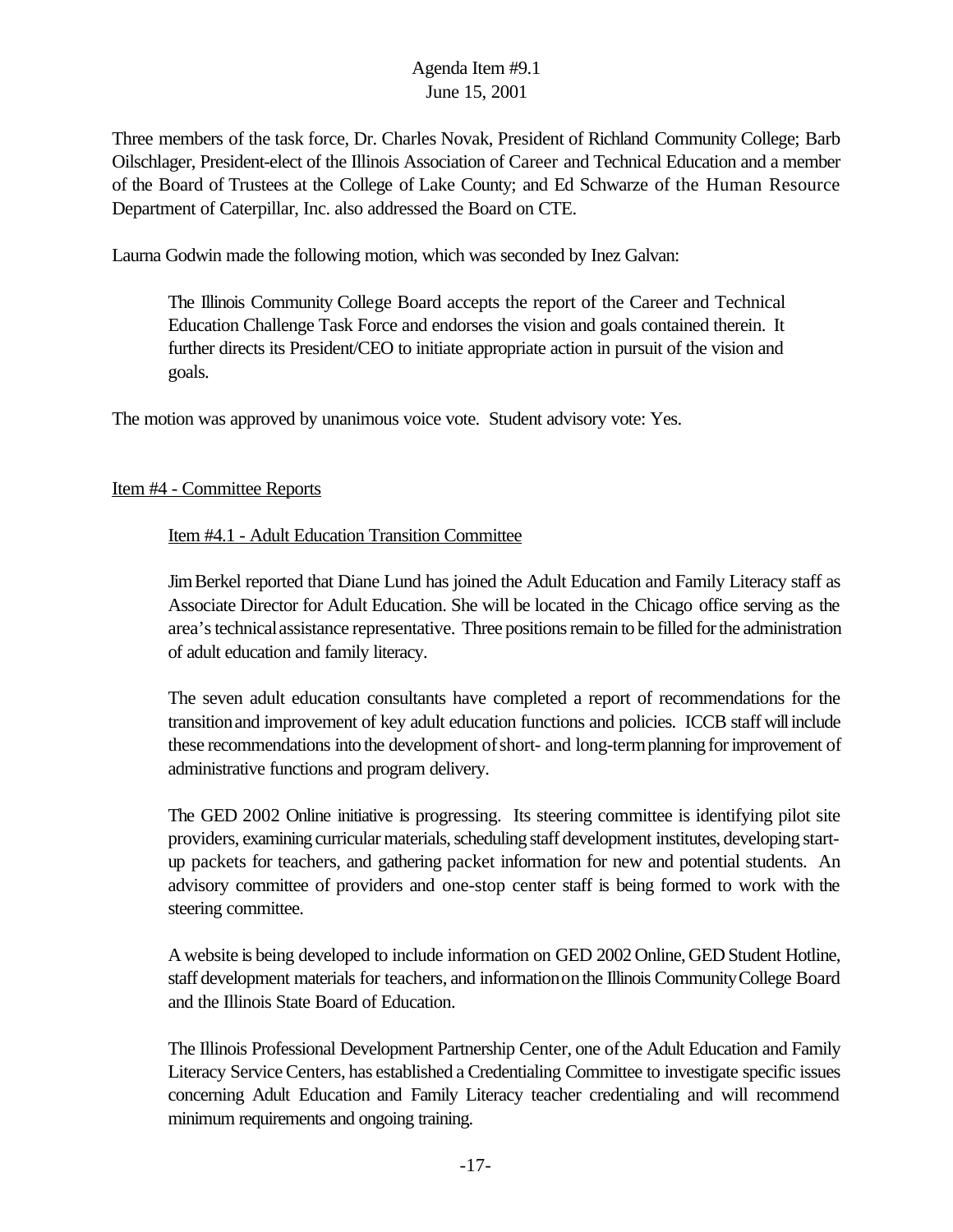Proposals were received by March 20 from providers seeking Adult Education and Family Literacy funding for fiscal year 2002. Nearly all of the 112 current providers submitted proposals to continue Adult Education and Family Literacy services, along with 12 new provider organizations. Some existing programs added English as a Second Language to their proposals. Funds will be awarded pending action on the fiscal year 2002 budget by the Illinois General Assembly.

#### Item #4.2 - Funding Equity Study Committee

JimZerkle reported onthe continued gathering ofhigher educationfinance fromvarious states. The intention of the report is to accurately document how other states address financing for higher education. The first public draft of the report is scheduled for release on June 22, 2001.

#### Item #4.3 - Budget and Finance Committee

Dave Davis reported that a detailed review was made this morning of financial statements. The fiscal year ends on June 30, and the state general funds were reviewed in more detail. Current expenditure projections show that less than 1 percent will lapse in administrative expenditures.

#### Item #5 - President/CEO's Report

Joe Cipfl welcomed all to the ICCB's Chicago office and commended Don Wilske, Ellen Andres, and Steve Morse for their efforts in planning and organizing the Chicago office.

Joe Cipfl recognized Diane Lund as the "charter" employee of the ICCB Chicago office.

Other introductions included Mary Charuhas, Director of Adult Education and Continuing Education at the College of Lake County and the lead Adult Education Consultant, and Sarah Watson, Senior Advisor to the Governor on Literacy.

Chairman Duffy and Joe Cipfl met with the Senate Appropriations Committee for Higher Education on April 3 and the House Appropriations Committee for Higher Education onApril 19 requesting support of the 5.6 percent increase in operations, the \$9 million for adult education, and \$250 million for capital projects. Joe Cipfl commended Chairman Duffy for his efforts in seeking support from members of the General Assembly to secure additional funding for the Illinois Community College System.

Three office sites are now in place for the Illinois Community College Board — 401East Capitol, Lincoln Land Community College, and the James R. Thompson Center in Chicago. The October 19,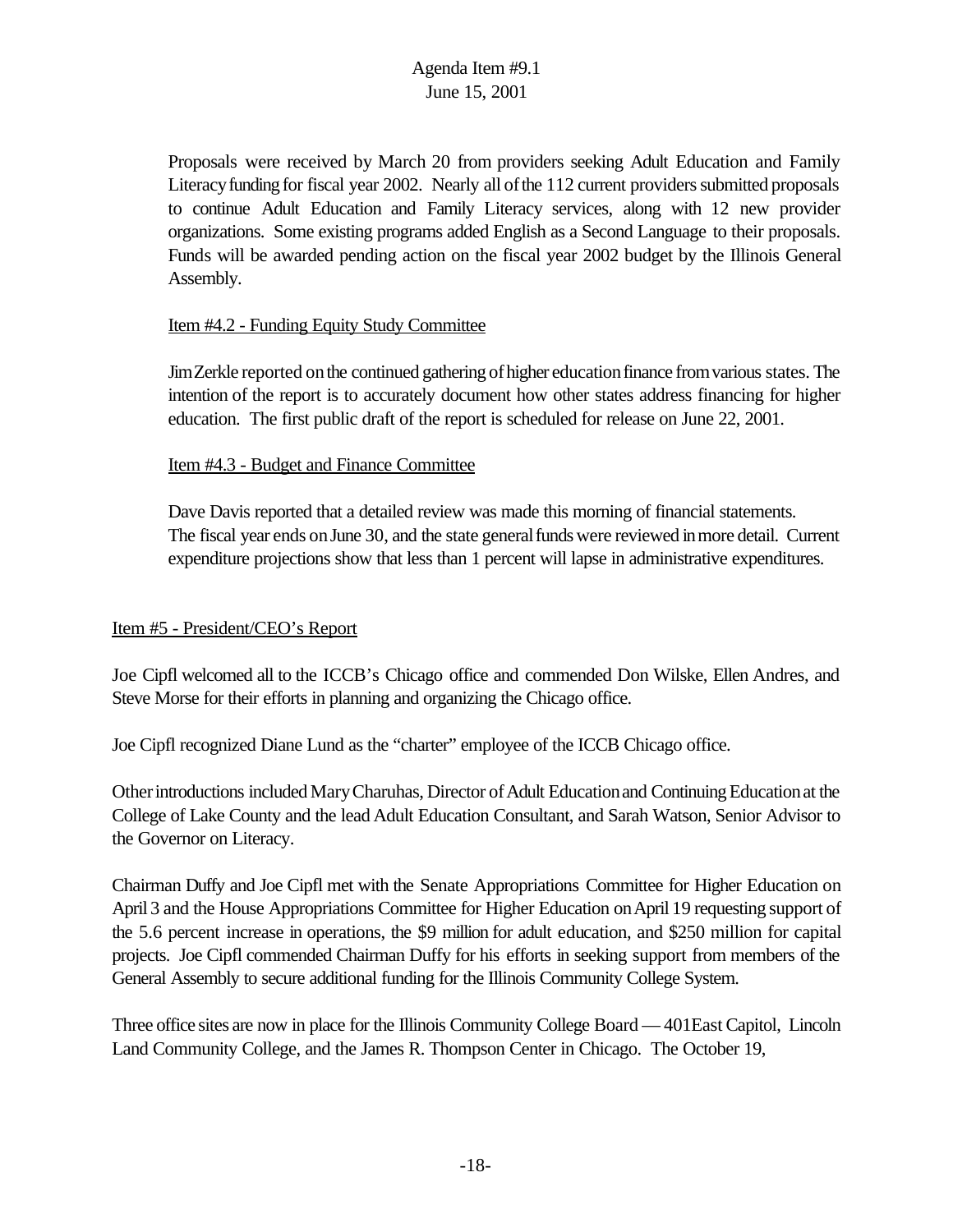2001, meeting of the Illinois Community College Board will be held on the campus site of Lincoln Land Community College.

Board member Jim Berkel was thanked for his role and responsibility as Chairman of the ICCB Adult Education Transition Committee. The Adult Education Administrators Conference was held May 7-8 in Peoria, and Mr. Berkel's presence at the entire conference was appreciated.

JoeCipflreported thatCommencement Addresses delivered byBoard membersincludedLaurna Godwin at Lewis and Clark Community College and Chairman Duffy at Rend Lake College and Wilbur Wright College. Joe delivered Commencement Addresses at Olney Central College and Danville Area Community College.

James McFarland was commended for his election to the Joliet Junior College Board of Trustees, effective November 2001.

Item #6 - Advisory Organizations

Item #6.1 - Presidents Council

Gretchen Naff reported that the presidents have been on letter-writing campaigns to all members of the General Assembly and letters to editors of various newspapers seeking support of community college funding. Dr. Naff commended Chairman Duffy and Joe Cipfl for their diligent efforts in meeting with editorial board and legislators.

At the national level, efforts are being made by Council members to contact the Illinois Congressional Delegation to oppose an amendment to move Federal Perkins funds into a block grant for secondary/elementary education.

Retiring presidents this year are John Swalec of Waubonsee Community College, George Jorndt of Triton College; and Charles Novak of Richland Community College.

### Item #6.2 - Illinois Community College Faculty Association

No report was given.

Item #6.3 - Student Advisory Committee

James McFarland reported that, at the April meeting of the Student Advisory Committee, Dawood Nagda was elected as the ICCB Student Member for fiscal year 2002. Dawood is from Parkland College in Champaign.

OnApril 24, a Phi Theta Kappa Banquet was held at Lincoln Land Community College, and the Phi Theta Kappa members were honored at a ceremony on April 25 at the State Capitol.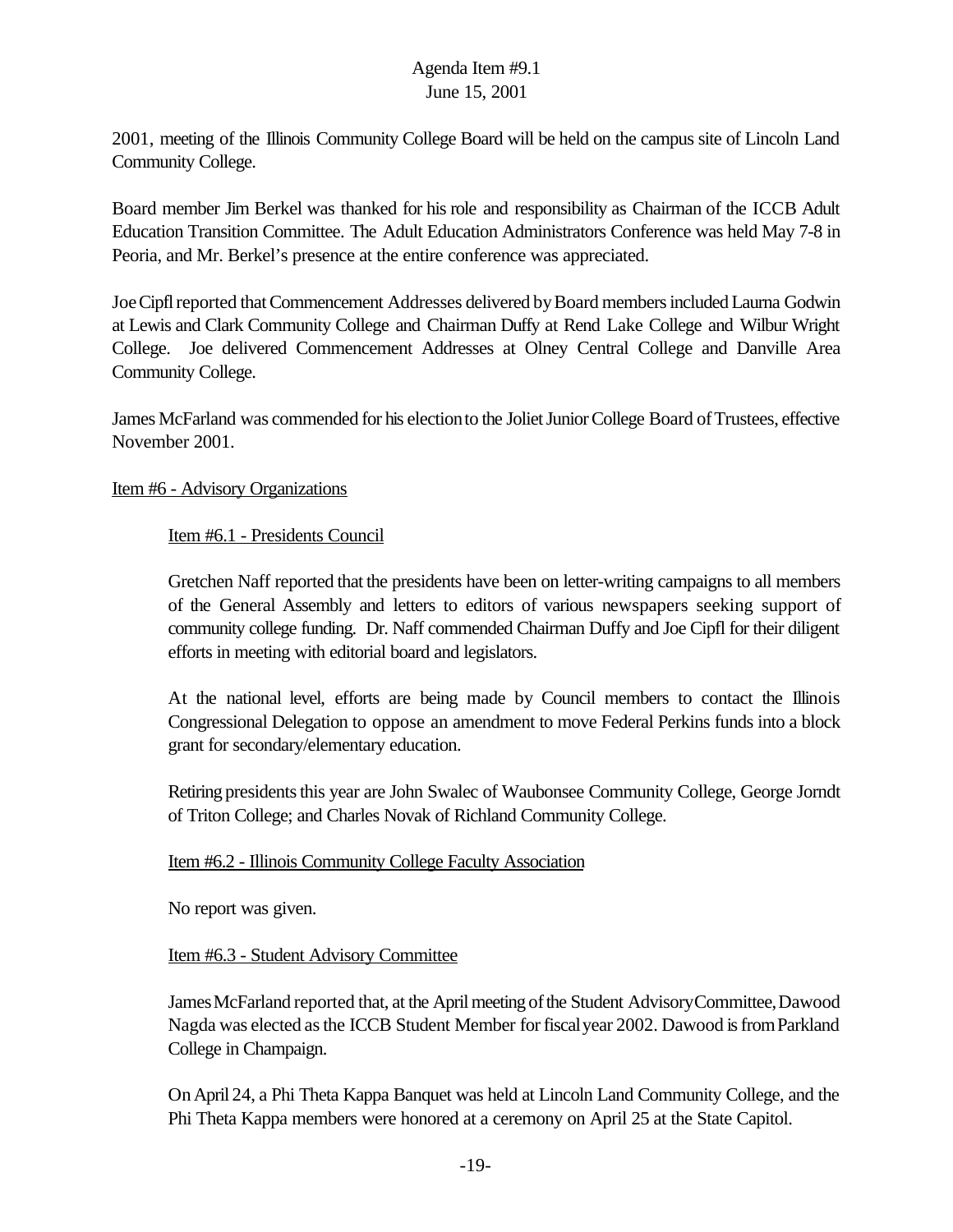#### Item #6.4 - Illinois Community College Trustees Association

KimVillanueva congratulated James McFarland onhis election to the Joliet Junior College Board of Trustees.

The Association is planning a Trustees Institute in October for the purpose of orienting new trustees.

Joe Cipfl and the ICCB were commended fortheir outstanding leadership during the past year on the capital projects initiative.

Joliet Junior College is celebrating its 100<sup>th</sup> Anniversary this year.

The National Association of Community College Trustees will hold its Annual meeting in Chicago at the Palmer House Hotelon June 13-16. The Meritorious Service Award will be presented to Joe Cipfl on the evening of June 15, as well as presentations of Achievement Awards.

#### Item #7 - Study of the Educational Needs of East St. Louis

Chairman Duffy provided background information on ICCB efforts to serve educational needs to the citizens of East St. Louis. Joe Cipfl commended the Southern Illinois Collegiate Common Market for its administrationoftheEastSt.LouisCommunityCollegeCenter. Virginia McMillan also commended Board Member Delores Ray for her work on the study's Steering Committee.

Laurna Godwin made the following motion, which was seconded by Inez Galvan:

The Illinois Community College Board hereby accepts the "Report to the General Assembly on the Study of Educational Needs of East St. Louis" in response to House Resolution 728 and approves the recommendations contained therein.

The motion was approved by unanimous voice vote. Student advisory vote: Yes.

#### Item #8 - Consent Agenda

James McFarland made a motion to approve the following items in the consent agenda, which was seconded by Laurna Godwin.

#### Item #8.1 - Minutes of the March 16, 2001 Meeting

The Illinois Community College Board hereby approves the minutes of the March 16, 2001, meeting as recorded.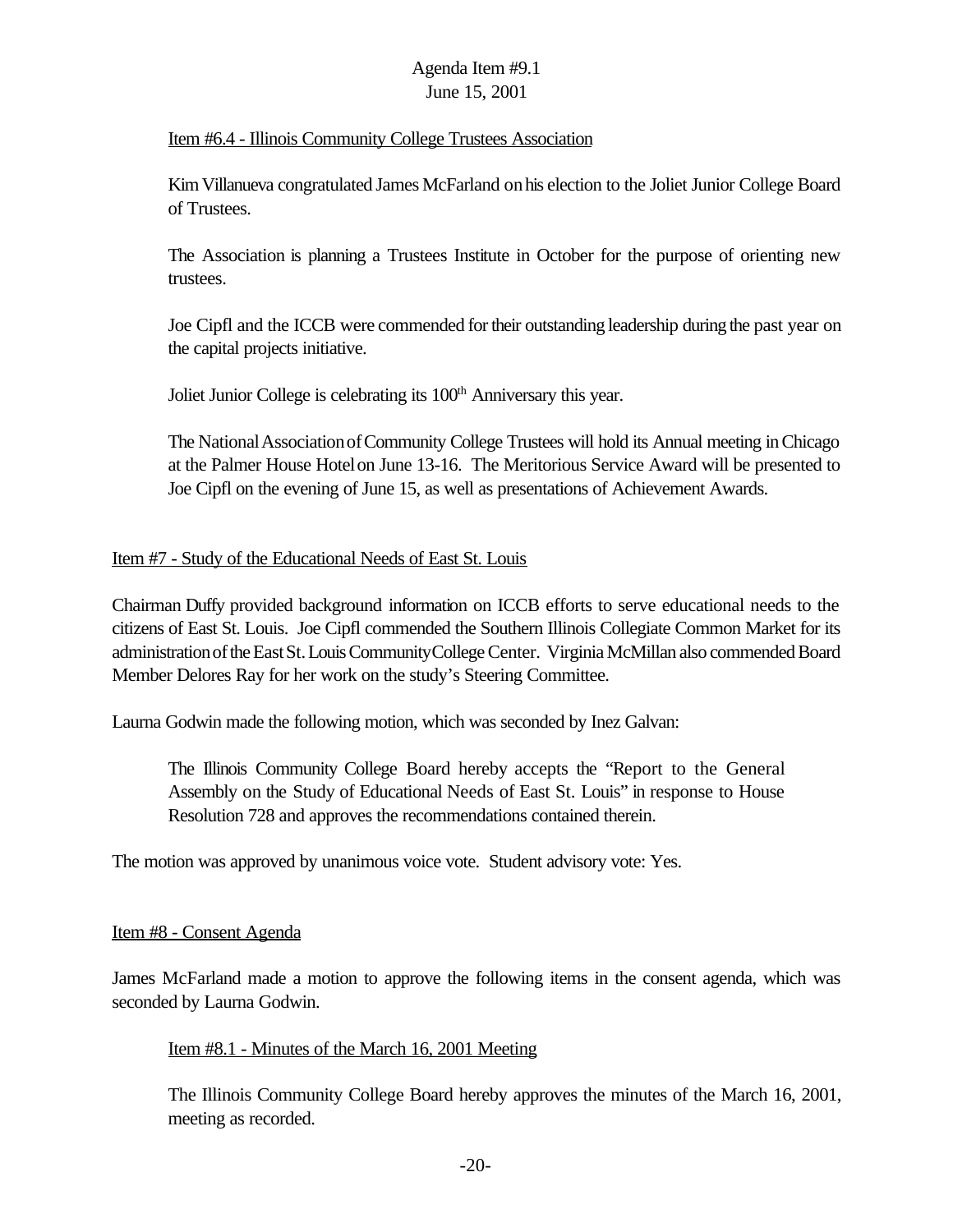## Item #8.2 - New Units of Instruction

The Illinois Community College Board hereby approves the following new units of instruction for the community colleges listed below:

# **PERMANENT PROGRAM APPROVAL**

College of Lake County

• Information Technology A.A.S. degree - 64 semester credit hours Olive-Harvey College

• Respiratory Therapy A.A.S. degree - 76 semester credit hours Carl Sandburg College

• Computer Networking Specialist A.A.S. degree - 62 semester credit hours Waubonsee Community College

• Auto Body Repair Business Operations A.A.S. degree - 64 semester credit hours Psychiatric Rehabilitation Certificate Program (State Model Curriculum)

- Basic Psychiatric Rehabilitation Certificate 14 semester credit hours
- Advanced Psychiatric Rehabilitation Certificate 16 semester credit hours

## **TEMPORARY PROGRAM APPROVAL**

College of DuPage

• MECOMTRONICS A.A.S. degree - 100 quarter credit hours

For information only, since the March 2001 meeting, the President/CEO has approved the following basic certificates:

Elgin Community College

- Montessori Early Childhood Certificate 15 semester credit hours
- Montessori Infant/Toddler Certificate 15 semester credit hours Illinois Central College
- Medical Coder Certificate 24 semester credit hours

Kankakee Community College

- Medical Laboratory Assistant Certificate 10 semester credit hours Oakton Community College
- CISCO Certified Network Associate Certificate 16 semester credit hours Prairie State College
- e-Business Certificate 15 semester credit hours
- South Suburban College
- Magnetic Resonance Imaging Certificate 18 semester credit hours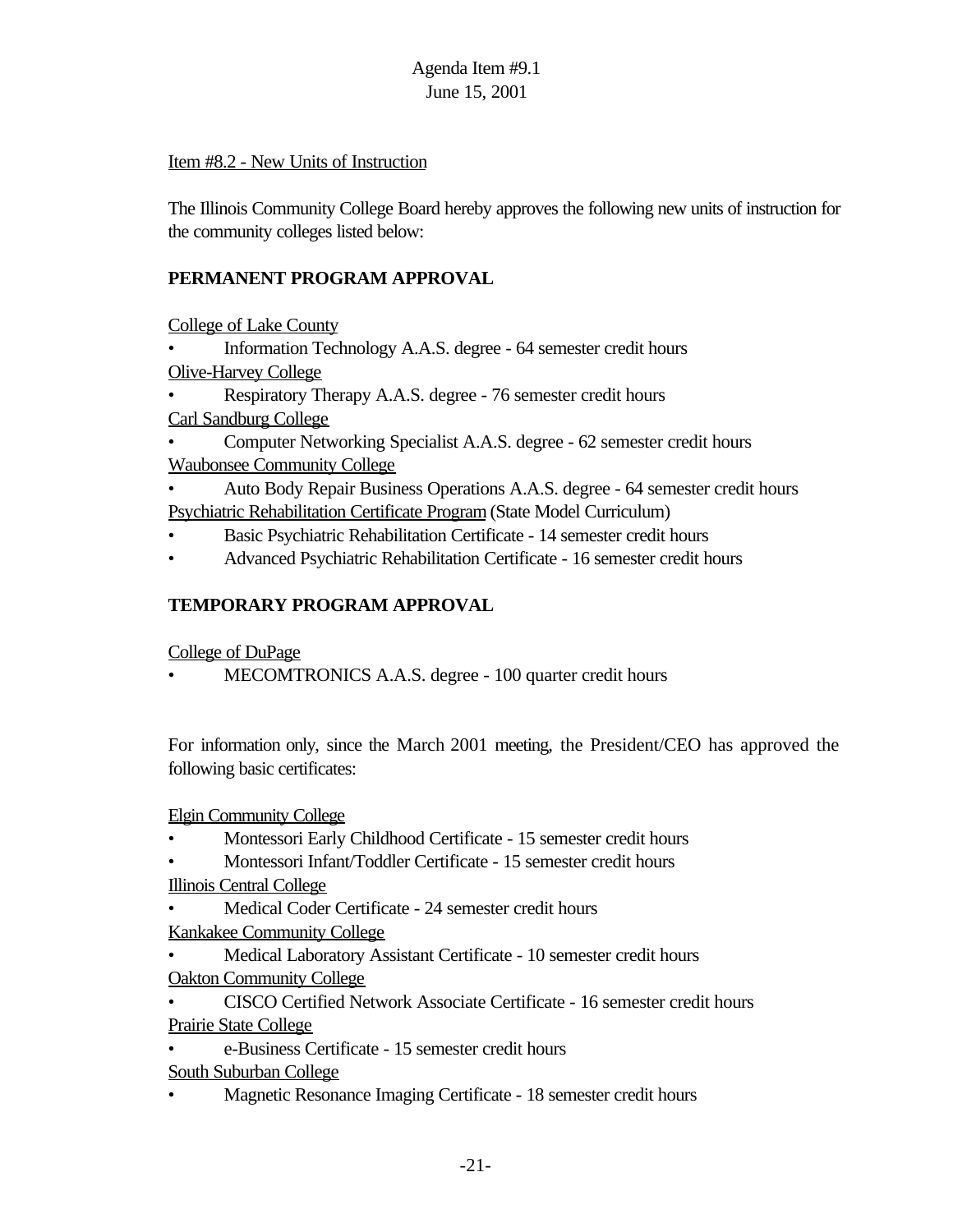Item #8.3 - Final Adoption of Amendments to Illinois Community College Board Rules Concerning the Minimum Threshold Required for Approval of Certain Locally Funded Capital Projects

The Illinois Community College Board hereby adopts and approves the following amendments to the *Administrative Rules of the Illinois Community College Board* and authorizes its President/CEO to process these amendments in accordance with the Illinois Administrative Procedures Act and distribute to the community college system.

### **Section 1501.602 Approval of Capital Projects**

- a) Notwithstanding any provision to the contrary [see subsection b and Section 1501.604(b)], requests for approval of capital projects shall be submitted to the ICCB on the forms prescribed by the ICCB.
- b) A project requiring the expenditure of state or local funds for purchase, construction, remodeling, or rehabilitation of physical facilities at a primary or secondary site shall have prior ICCB approval, except the following: (1) locally funded projects that meet the definition of a maintenance project as defined in ICCB Rule 1501.601, or (2) locally funded projects that result in no change in room use, or (3) locally funded projects for which the total estimated cost is less than  $$250,000$   $$25,000$ .
- c) A District Site and Construction Master Plan shall be filed with the ICCB by January 1, 1991. The purpose of the plan is to apprise the ICCB of possible primary site new construction and secondary site acquisition/construction plans for the next three years throughout the district. The plan should be updated, as needed, to ensure that any project submitted for approvalhas been reflected in the district plan on file withthe ICCBat least two months prior to submission of the project. Any primary site new construction or secondary site acquisition/construction projects must be reflected in the plan in order to receive consideration for approval. The plan, at a minimum, shall consist of a map of the district showing the location of all facilities owned by the district or leased for a period exceeding five years and a narrative describing the district's:
	- 1) Current permanent facilities where additions are planned.
	- 2) General plans for future site acquisition or acquisition/construction of permanent facilities either on the primary site or secondary sites. The location may be identified in terms of the general geographic area within the district.
	- 3) Proposed schedule for acquiring additional sites, constructing additions to existing facilities, or acquiring/constructing new permanent facilities.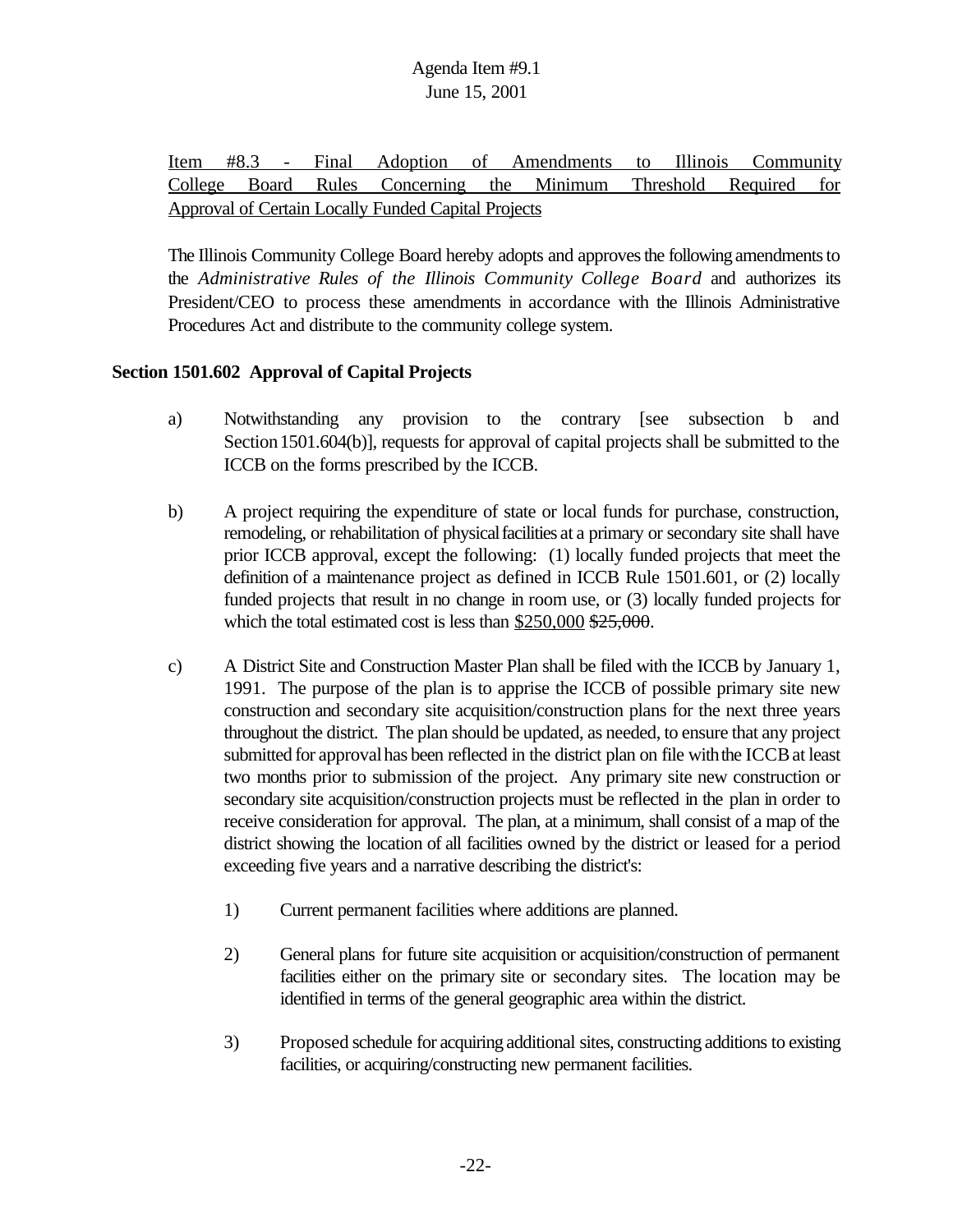- 4) The intended use of all proposed site acquisitions and facility acquisition/ construction.
- d) The authority to approve locally funded projects is delegated to the President/CEO Executive Director of the ICCB, who shall in turn report such actions to the ICCB.

#### **Section 1501.604 Locally Funded Capital Projects**

- a) All locally funded capital projects shall meet the same codes or standards listed in Section 1501.603(f)(2).
- b) Requests for ICCB approval of locally funded capital projects shall be submitted using forms prescribed by the ICCB. All locally funded capital projects must receive prior ICCB approval except those meeting any one of the following criteria:
	- 1) A project which meets the definition of a maintenance project as specified in Section 1501.601.
	- 2) A project which does not create a change in room use.
	- 3) A project which is less than  $$250,000$   $$25,000$  regardless of the work being performed.
- c) Requests for ICCB approval of locally funded capital projects shall be submitted to the ICCB according to the following criteria:
	- 1) All capital projects other than those excluded in Section 1501.604(b) require ICCB approval during the design phase of the project.
	- 2) Capital projects estimated to cost in excess of \$2.5 millionshall be reported to the ICCB following a project needs assessment.
	- 3) The final budget and scope of the project shall be reported to the ICCB after bids are received but before contracts are awarded. If the budget or scope exceeds that approved by the ICCB, the project shall be resubmitted for approval.
- d) Application Criteria for New Construction Projects at the Primary Site. Applications for new construction projects submitted to the ICCB shall have attached to them the following:
	- 1) Acopyofthe resolutionor motionpassed bythe localboard oftrustees approving the budget and scope of the project.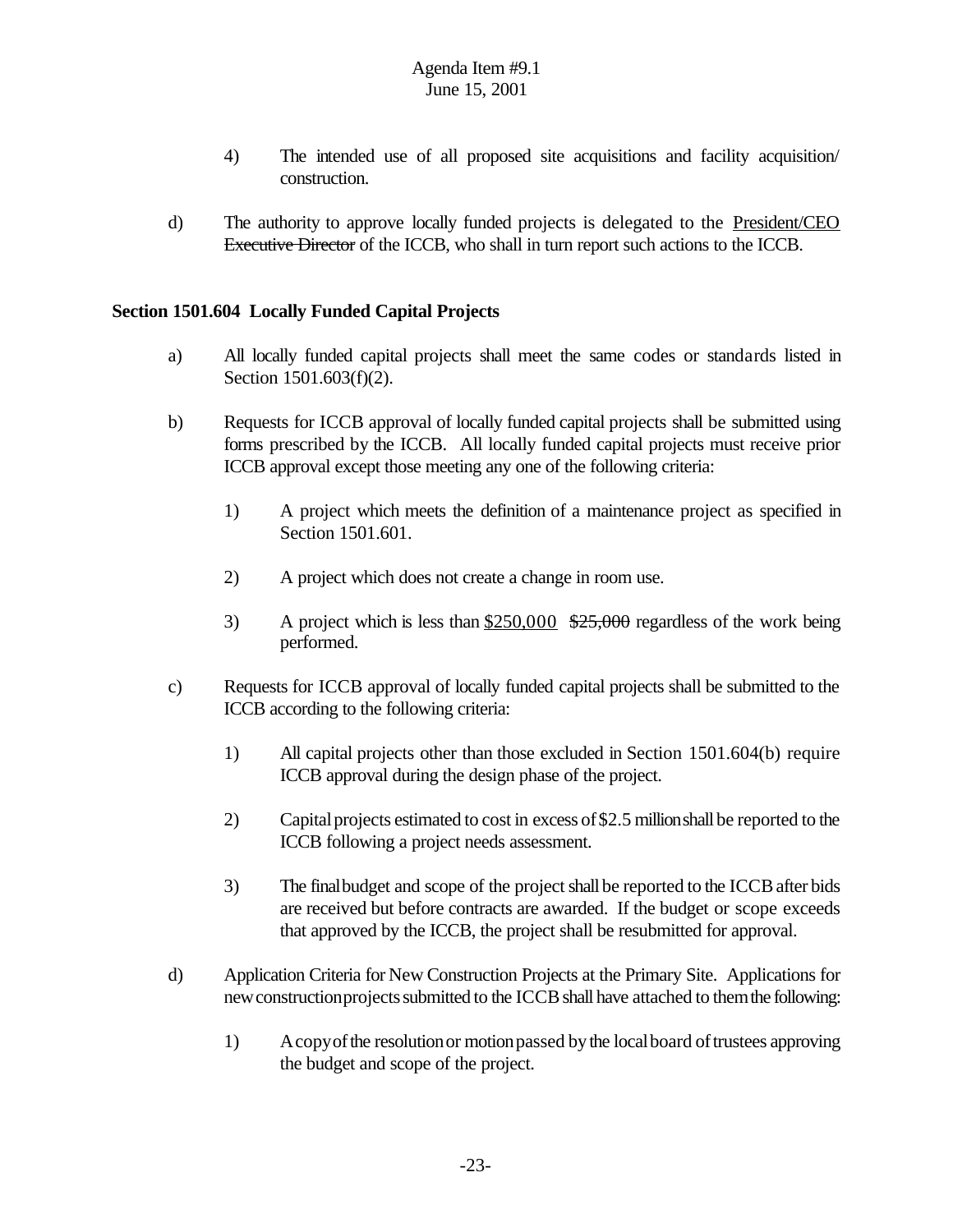- 2) A statement identifying the source of local funds for the project.
- 3) For primarysites, certification shall be provided that a suitable constructionsite is available. Suitability is determined through a site feasibility study. The feasibility study shall address, at a minimum, the following:
	- A) The location of the site in relation to geography and population of the entire district and its relation to sites of the district's other colleges, community college facilities in other contiguous districts, and other higher education facilities in contiguous districts.
	- B) The impact on the surrounding environment, including the effect of increased traffic flow.
	- C) Accessibility to the site by existing and planned highways and/or streets.
	- D) Cost of development of the site in relation to topography, soil condition, and utilities.
	- E) Size of the proposed site in relation to projected student population (as determined by census data) and land cost.
	- F) The number, location, and characteristics (types of terrain, geography, roadway access, and suitability of the site for building purposes) of alternative sites considered.
- 4) Requests for primary site acquisition shall include three appraisals of the property.
- 5) Evidence of need for the space requested shall be provided either on a general enrollment basis as specified in Section  $1501.603(e)(4)(C)$  or a specific program need basis as specified in Section 1501.603(e)(4)(D).
- 6) The project shall be within the mission of a community college as set forth in Section 1-2(e) of the Act.
- e) ApplicationCriteria for Projects Funded in Accordance with Section3-37 ofthe Act. In addition to the above, applications for projects proposed for funding in accordance with Section 3-37 of the Act must include:
	- 1) A copy of the proposed lease agreement showing that income is sufficient to pay the costs of constructing or acquiring and operating and maintaining the facilityfor the life of the installment loan arrangement entered into by the college.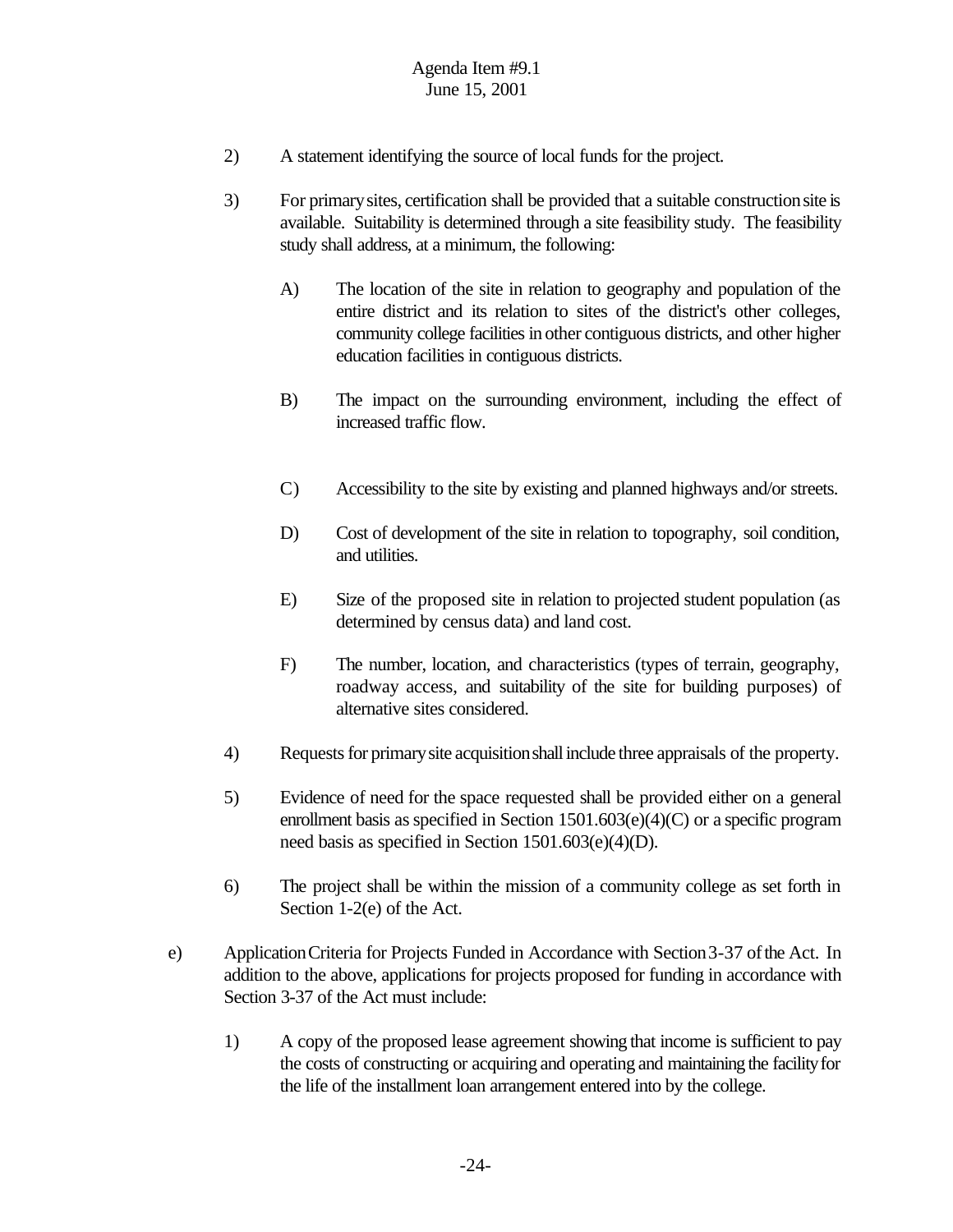- 2) A copyofthe loanarrangement entered into bythe college showing the installment costs to be incurred by the college.
- 3) Any other agreement between the college and another group which commits funds toward the project by that group.
- f) Application Criteria for Remodeling and Rehabilitation Projects. Projects to remodel and rehabilitate a facility shall require submittal of the following:
	- 1) A copy of the resolution or motion passed by the localboard of trustees approving the budget and scope of the project.
	- 2) A statement identifying the source of local funds for the project.
	- 3) A summary detailing the effects of the remodeling on space usage (classrooms, laboratories, offices...).
	- 4) A justification statement regarding the need to remodel.
- g) ApplicationCriteria for SecondarySite Projects. Projects for the acquisition/ construction of a new site and/or structure for purposes other than a primary site facility and projects for acquisition of sites and/or structures adjacent to the primary site shall require submittal of the following:
	- 1) A resolution by the local board of trustees stating that:
		- A) Funds are available to procure the site.
		- B) The programs offered have been approved by the ICCB and IBHE or approval of these stated programs by those boards is pending.
	- 2) Copies of at least two appraisals of the property.
	- 3) Verification that the condition of the facility is not a threat to public safety. This shall include tests of structural integrity, asbestos, toxic materials, underground storage tanks, and other hazardous conditions. (Findings regarding the existence of these hazards shall not preclude the procurement of the site/structure but the knowledge of the hazardous condition and any costs incurred in correcting the condition shall be incorporated into the total cost of procuring the facility.)
	- 4) Identification of the location of the site and its relationship to the main campus, communitycollege facilitiesinothercontiguous districts, and other highereducation facilities in contiguous districts.
	- 5) Identification of all estimated costs associated with the purchase and any subsequent construction and/or rehabilitation of the site/structure.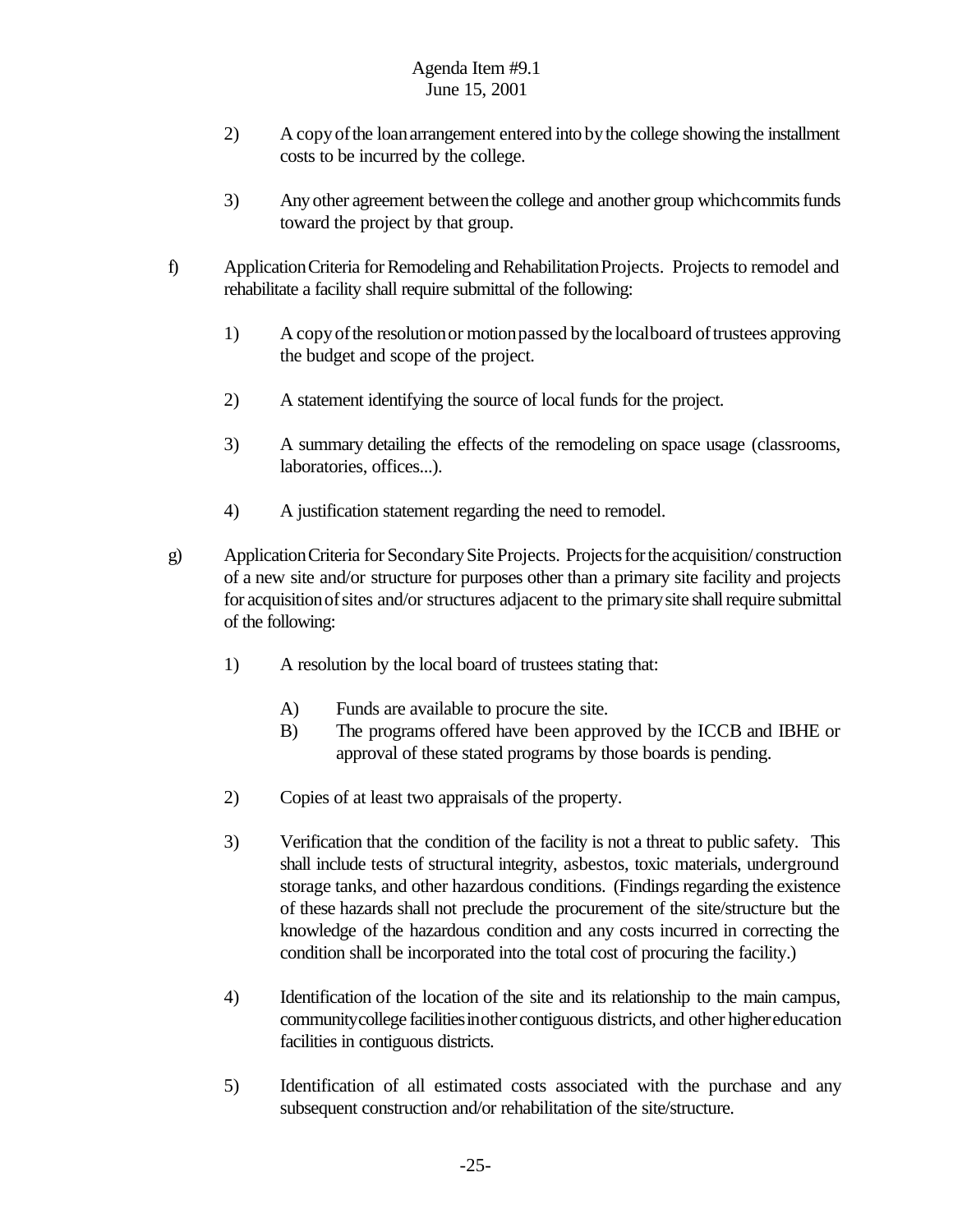h) Construction projects for use by the college which are financed in whole or in part by college foundations are to be submitted for ICCB approval as locally funded projects.

The motion was approved by unanimous voice vote. Student advisory vote: Yes.

### Item #9 - Information Items

### Item #9.1 - Fiscal Year 2001 Financial Statements (July 2000-April 2001)

The financial statements are provided for Board information.

### Item#9.2 - Proposed Policy Guidelines for Restricted Grant Expenditures and Reporting for Fiscal Year 2002 (Future Consideration)

Provided to the Board for review are proposed Policy Guidelines for Special Populations, Deferred Maintenance, Retirees Health Insurance, Workforce Development, Advanced Technology, Current Workforce Training, Illinois Community Colleges Online, and Accelerated College Enrollment. Staff will review these proposed policy guidelines with various constituent groups from the community college system before the June 15meetingwhenformalapproval will be requested.

### Item#10 - Other Business

Chairman Duffy presented Dave Davis with a plaque in recognition of his 14 years of outstanding service to the Illinois Community College Board.

Inez Galvan made the following motion, which was seconded by Laurna Godwin:

The Illinois Community College Board recognizes Dave Davis with grateful appreciation for outstanding service as a member of the Illinois community College Board from- 1987 to 2001.

The motion was approved by unanimous voice vote. Student advisory vote: Yes.

### Item #11 - Adjournment

Dave Davis made a motion, which was seconded by Jim Berkel, to adjourn the meeting at 12:15 p.m. The motion was approved by unanimous voice vote. Student advisory vote: Yes.

Edward T. Duffy Joseph J. Cipfl Chair President/CEO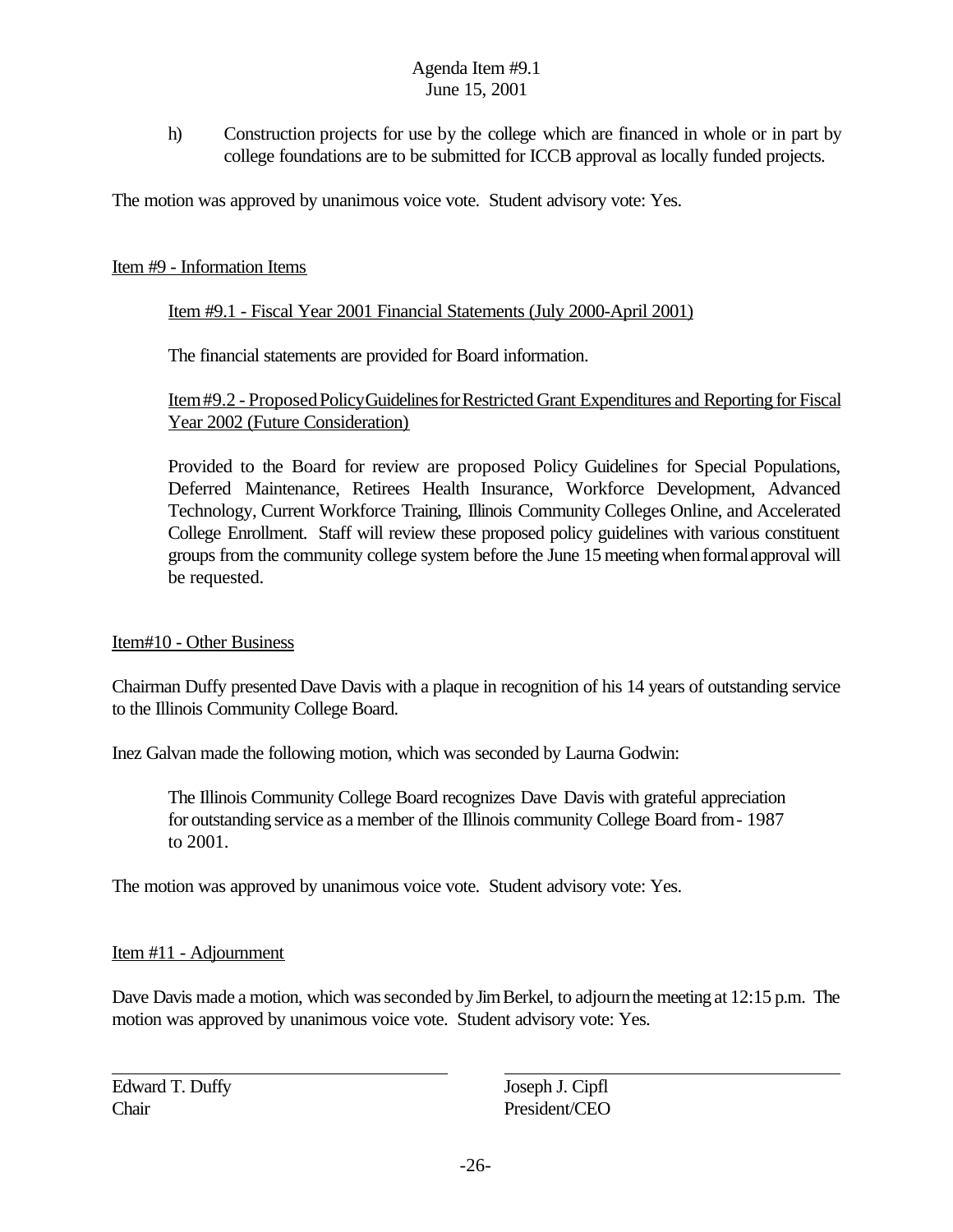#### Illinois Community College Board

### **REVIEW OF EXECUTIVE SESSION MINUTES**

The Illinois Open Meetings Act requires public bodies to review, at least twice per year, minutes of the executive sessions to determine if the contents of such minutes continue to require confidentiality or if they may be made available for public inspection.

The last review of executive session minutes was made on January 19, 2001. At that time, all confidential minutes of executive sessions were deemed available for public inspection. No executive sessions have been held since that review.

The next review of executive session minutes will be made on January 18, 2002.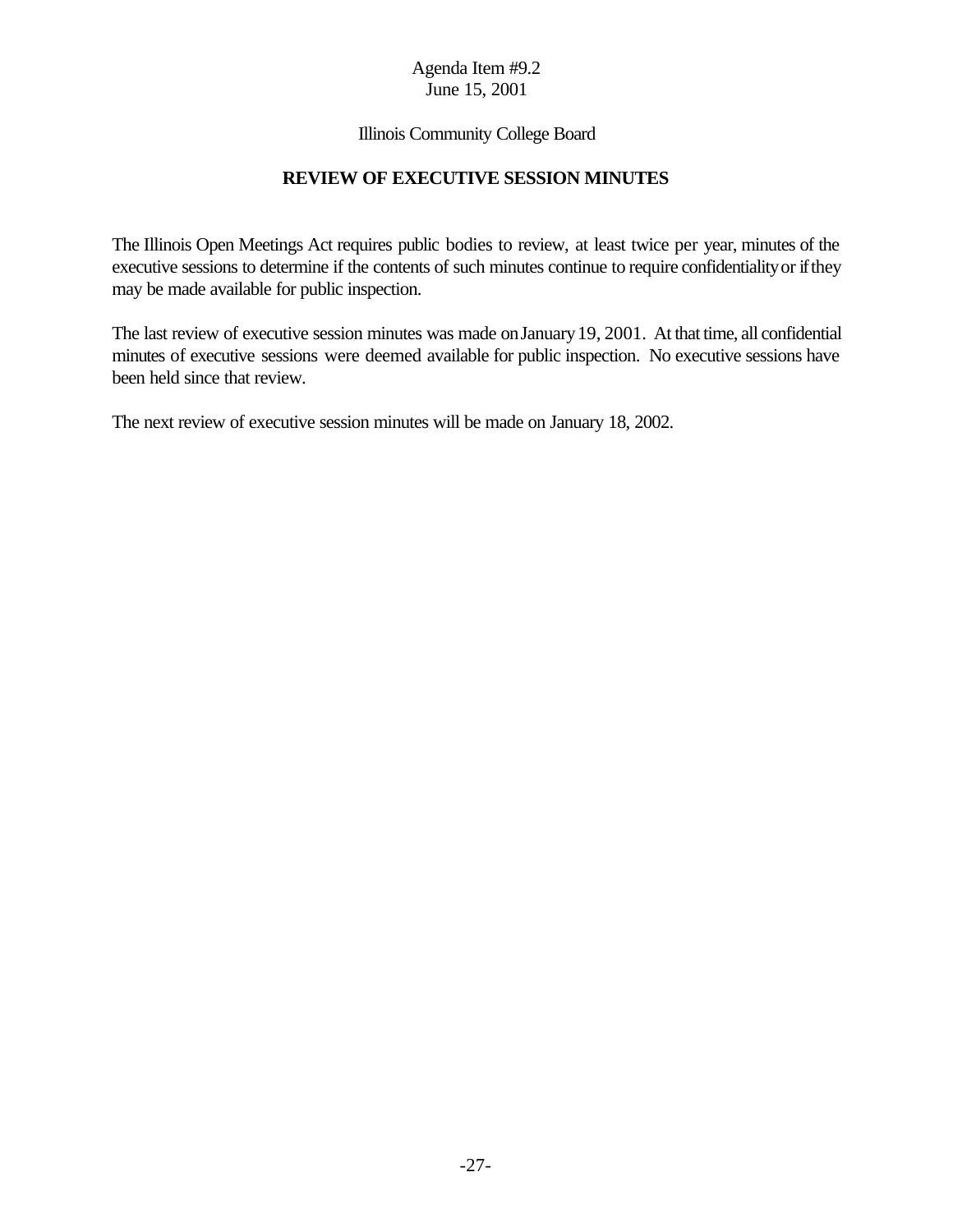Illinois Community College Board

## **ILLINOIS COMMUNITY COLLEGE BOARD FISCAL YEAR 2002 AND FISCAL YEAR 2003 CALENDAR OF MEETINGS**

Each fiscal year, the Board will conduct two meetings at campuses around the state, two meetings in Springfield, one in Chicago, and the June meeting at a location to be determined by the Trustees Association.

#### **RECOMMENDED ACTION**

It is recommended that the following motions be adopted:

The Illinois Community College Board hereby adopts the following **revised** fiscal year 2002 calendar of meetings.

#### **Fiscal Year 2002**

| July 20, 2001    | (Subject to Call)                                                      |
|------------------|------------------------------------------------------------------------|
| September 21     | 9:45 a.m. - Joliet Junior College, Joliet                              |
| October 19       | 9:45 a.m. - ICCB Office, Lincoln Land Community College<br>Springfield |
| December 7       | (Subject to Call)                                                      |
| January 18, 2002 | 9:45 a.m. - ICCB Office, 401 East Capitol Avenue, Springfield          |
| March 15         | 9:45 a.m. - Illinois Valley Community College, Oglesby                 |
| May 17           | 9:45 a.m. - ICCB Office, James R. Thompson Center, Chicago             |
| June 14          | 9:45 a.m. - Crowne Plaza Hotel, Springfield                            |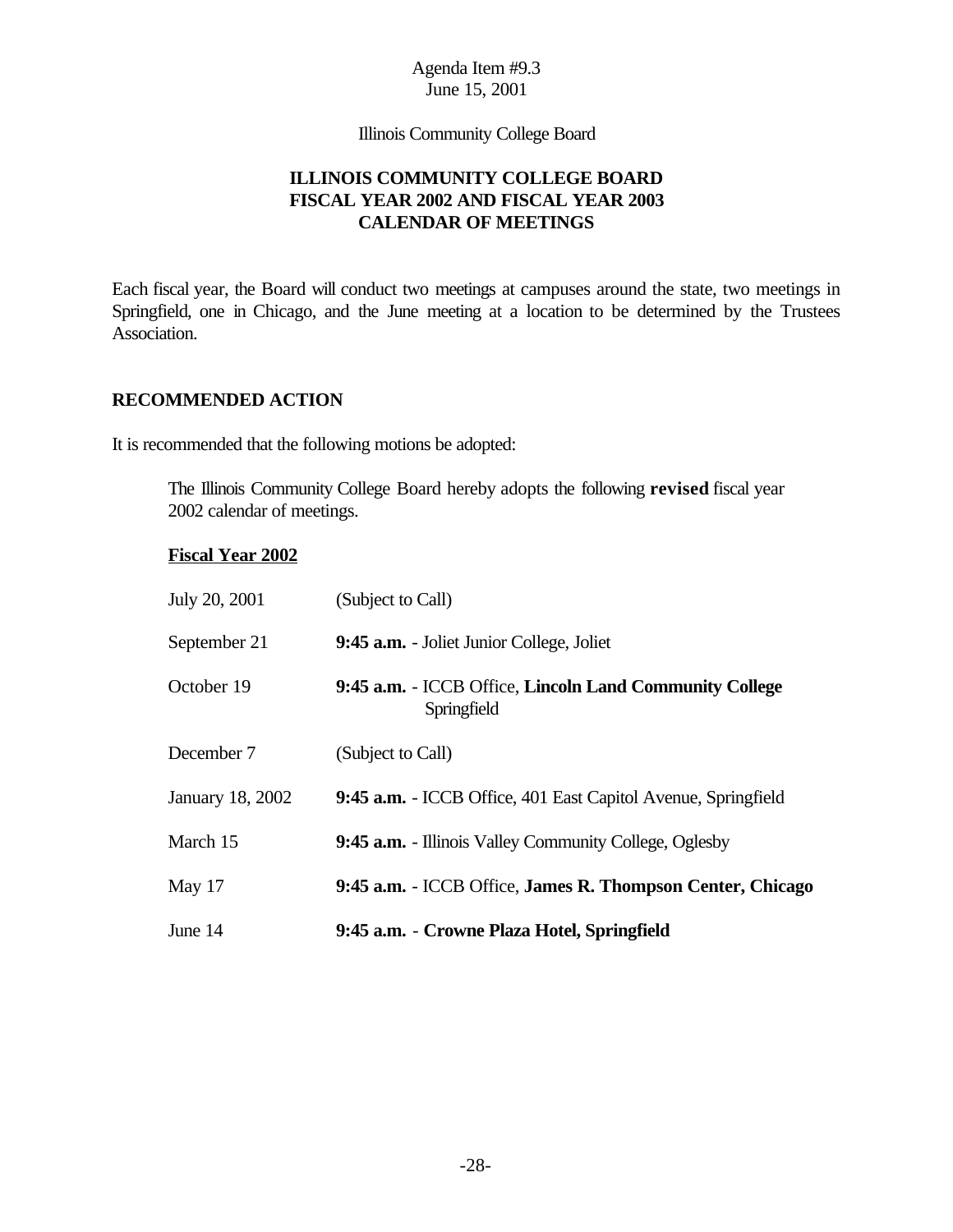The Illinois Community College Board hereby adopts the following fiscal year 2003 calendar of meetings.

### **Fiscal Year 2003**

| July 19, 2002    | (Subject to Call)                                                      |
|------------------|------------------------------------------------------------------------|
| September 20     | 9:45 a.m. - Black Hawk College, Moline                                 |
| October 18       | 9:45 a.m. - ICCB Office, Lincoln Land Community College<br>Springfield |
| December 6       | (Subject to Call)                                                      |
| January 17, 2003 | 9:45 a.m. - ICCB Office, 401 East Capitol Avenue, Springfield          |
| March 21         | 9:45 a.m. - Oakton Community College, Des Plaines                      |
| May 16           | 9:45 a.m. - ICCB Office, James R. Thompson Center, Chicago             |
| $*$ June         | 9:45 a.m. - (Day and Location are Undetermined)                        |

\* June meetings of the ICCB are held in conjunction with the ICCTA and the Presidents Council

**BACKGROUND**. The calendar of meetings for fiscal year 2002 has been revised to reflect the change in start time of ICCB meetings; the change in locations of meetings on October 19, 2001 and May 17, 2002; and the determination of the meeting date and location on June 2002.

Invitations to host Board meetings for fiscal year 2003 have been received from presidents of Black Hawk College and OaktonCommunityCollege. The Board last met at Black Hawk College on March 21, 1997, and at Oakton Community College on March 20, 1981.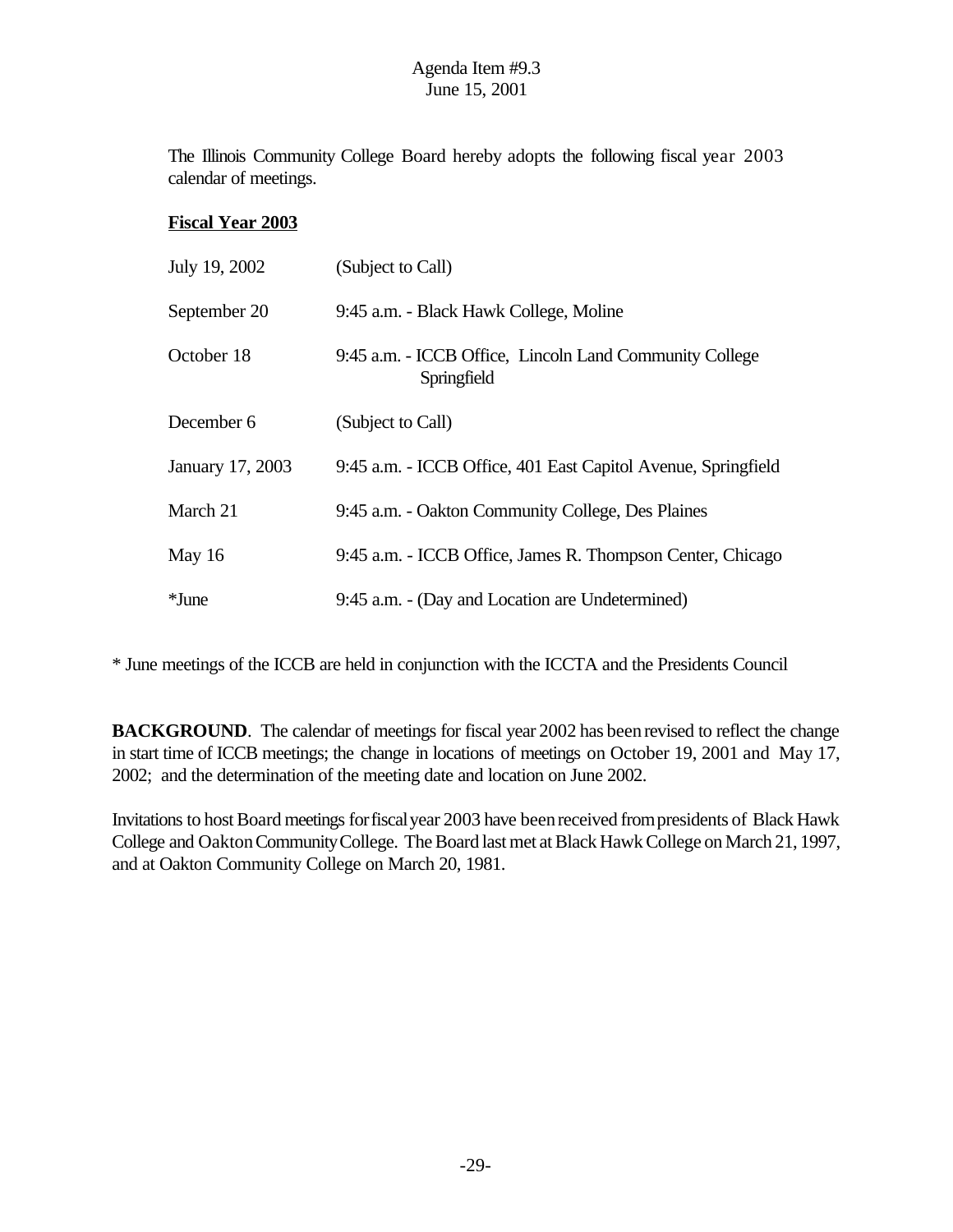Illinois Community College Board

## **FISCAL YEAR 2002 CONTRACTS FOR THE ILLINOIS COMMUNITY COLLEGE BOARD OFFICE**

ICCB policy provides for contracts over \$20,000 to be approved by the Board. Contracts under \$20,000 require written notification to the Board before execution and those under \$5,000 require no Board approval. At the beginning of the fiscal year, all known contracts are presented to the Board for approval.

#### **RECOMMENDED ACTION**

It is recommended that the following motion be adopted:

The Illinois Community College Board hereby approves the following fiscal year 2002 contractual agreements:

|                                                 |                                                                 |    | FY 2002<br>Estimated<br><b>Annual Cost</b> |  |
|-------------------------------------------------|-----------------------------------------------------------------|----|--------------------------------------------|--|
| Vendor                                          | <b>Purpose of Contract</b>                                      |    |                                            |  |
| Schiff Hardin & Waite                           | <b>Legal Services</b>                                           | \$ | 40,000                                     |  |
| Illinois Community College System<br>Foundation | Rental of Office Space                                          | \$ | 233,573                                    |  |
| <b>Lincoln Land Community College</b>           | Rental of Office Space                                          | \$ | 48,510                                     |  |
| Dougherty, Bridget                              | <b>State Legislative Services</b>                               | \$ | 45,000                                     |  |
| Xerox                                           | Maintenance on 3 Copiers                                        | \$ | 25,000                                     |  |
| Adult Education (to be named)                   | <b>Regional Technical Assistants</b><br>(3 Personnel Contracts) | \$ | 110,000                                    |  |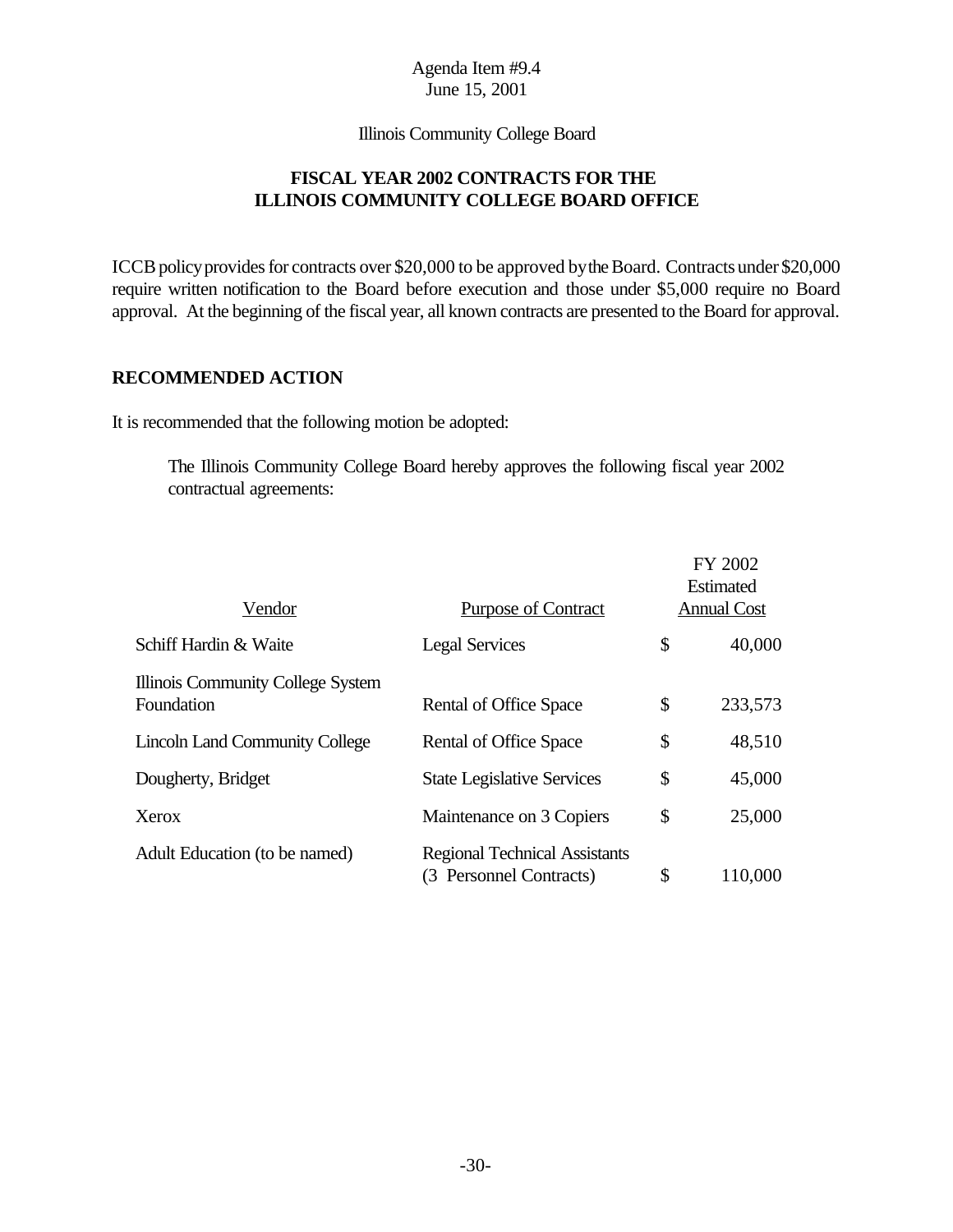Illinois Community College Board

### **AUTHORIZATION FOR SALARY INCREASES AND SALARY RANGE ADJUSTMENTS**

The President/CEO seeks ICCB authorization to set fiscal year 2002 salary levels.

#### **RECOMMENDED ACTION**

It is recommended that the following motion be adopted:

The Illinois Community College Board hereby authorizes its President/CEO, in concurrence with the ICCB Chair, to set fiscalyear 2002 staff salary levels and to adjust salary ranges as needed, beginning July 1, 2001.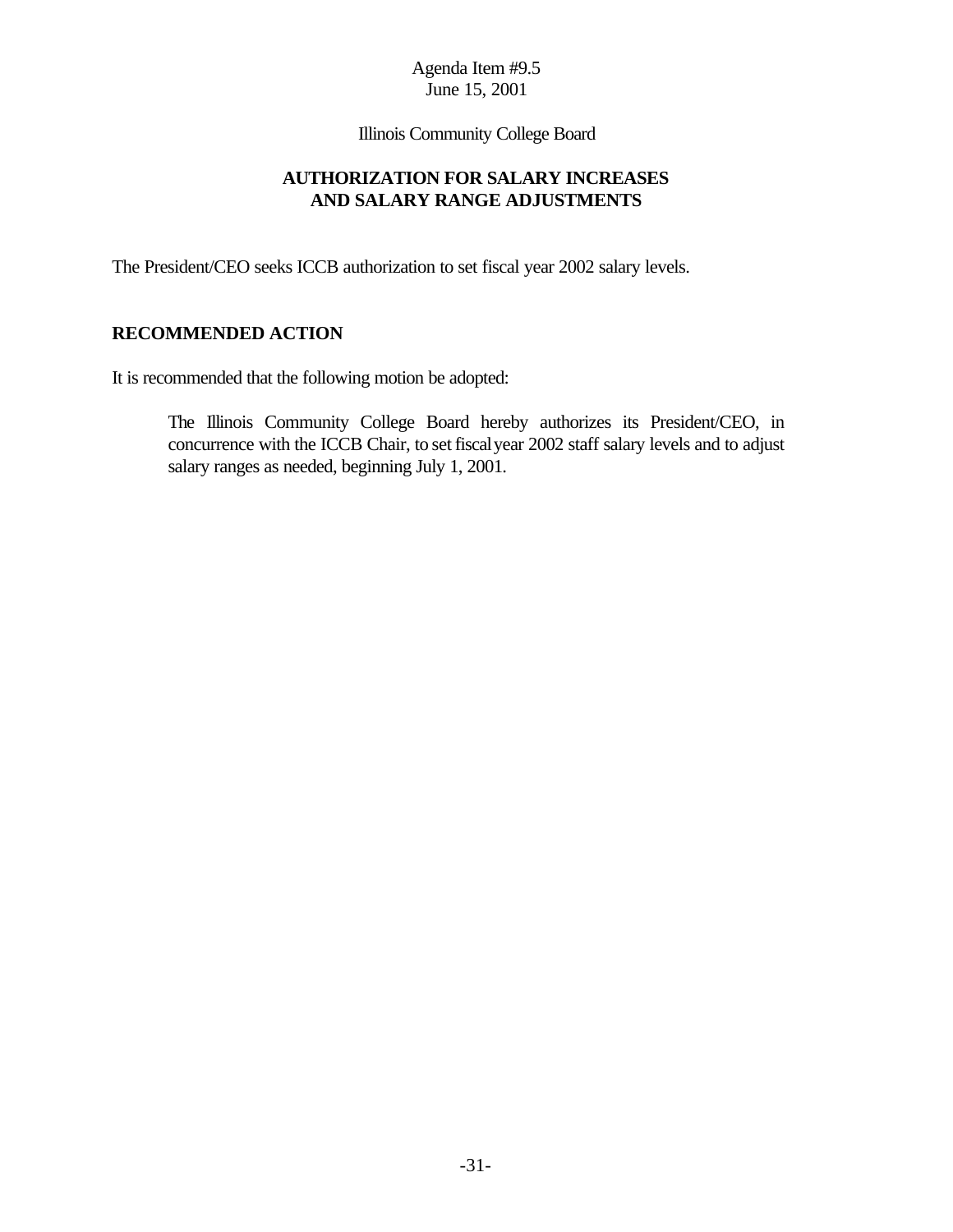Illinois Community College Board

## **AUTHORIZATION TO ENTER INTO INTERAGENCY CONTRACTS/AGREEMENTS FOR FISCAL YEAR 2002**

Each fiscal year the ICCB enters into interagency contracts and agreements for the benefit of the community college system.

### **RECOMMENDED ACTION**

It is recommended that the following motion be adopted:

The Illinois Community College Board hereby authorizes its President/CEO, in concurrence with the ICCB Chair, to enter into interagency contracts/agreements, as needed for fiscal year 2002.

**BACKGROUND.** Each fiscal year, the ICCB enters into interagency contracts and grant agreements for the benefit of the community college system. Examples of annual contracts include the Education-to-Careers and coordination of vocational education with the Illinois State Board of Education and the Allied Health grant with the federal Department of Health and Human Services.

Since several of the fiscal year 2002 grants and contracts are negotiated during June and early July, this authorization will allow the President/CEO to execute agreements with concurrence of the Board Chair, as they are finalized.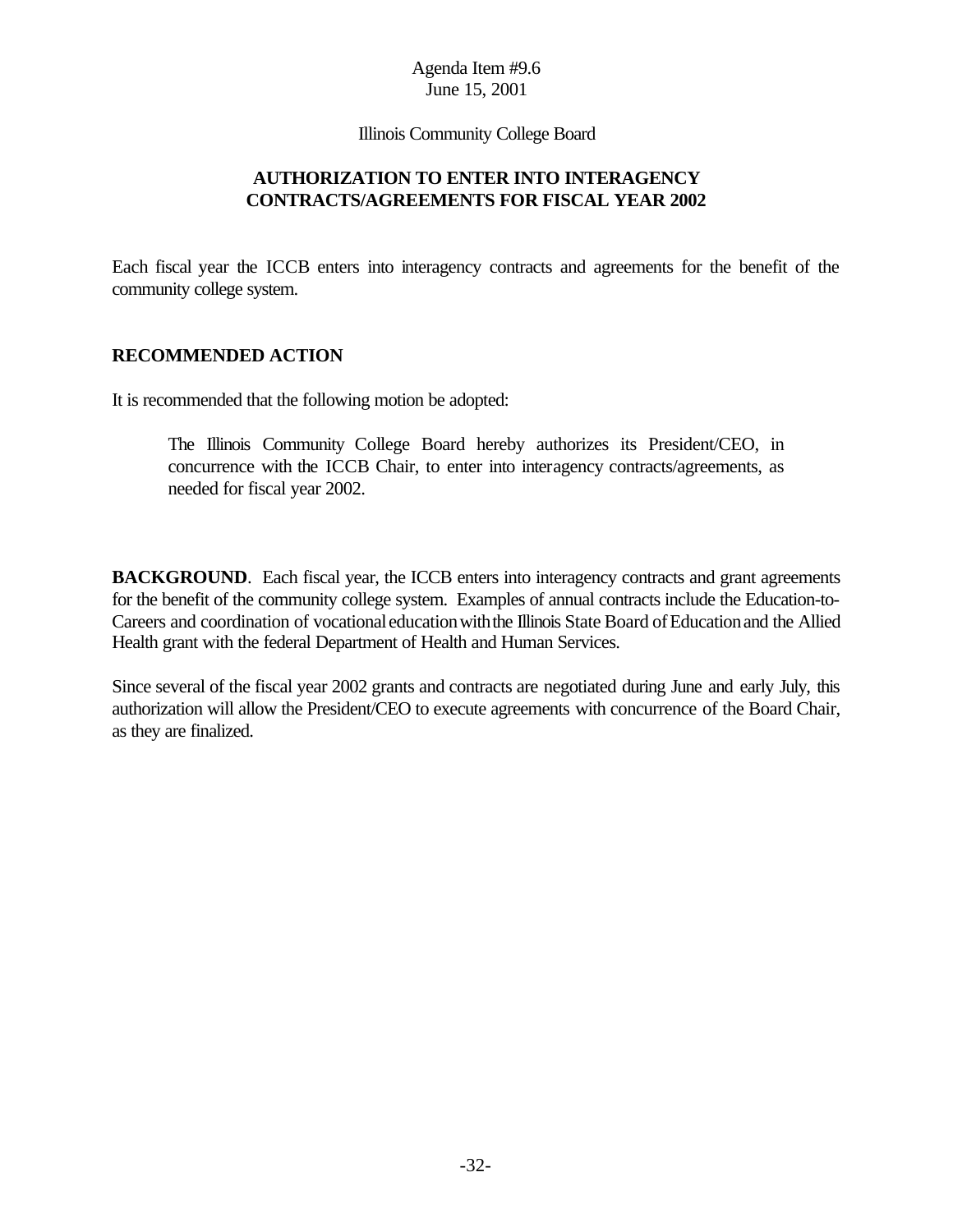Illinois Community College Board

### **AUTHORIZATION TO TRANSFER FUNDS AMONG LINE ITEMS**

The President/CEO seeks ICCB authorization to transfer funds among appropriated line items, as may be necessary.

### **RECOMMENDED ACTION**

It is recommended that the following motion be adopted:

The Illinois Community College Board hereby authorizes its President/CEO, in concurrence withthe ICCB Chair, to transfer funds among fiscalyear 2002 appropriated line items.

**BACKGROUND.** The State Finance Act allows state agencies to transfer up to 2 percent of the operating budget among appropriated line items, within the same fund. This authorization will allow the President/CEO, with concurrence of the Board Chair, to transfer funds among the operating lines in the General Revenue and Education Assistance funds. This is the only flexibility the General Assembly allows inanappropriated budget. Transfers exceeding 2 percent or lines other than agency operations must have General Assembly approval before the funds can be transferred and expended.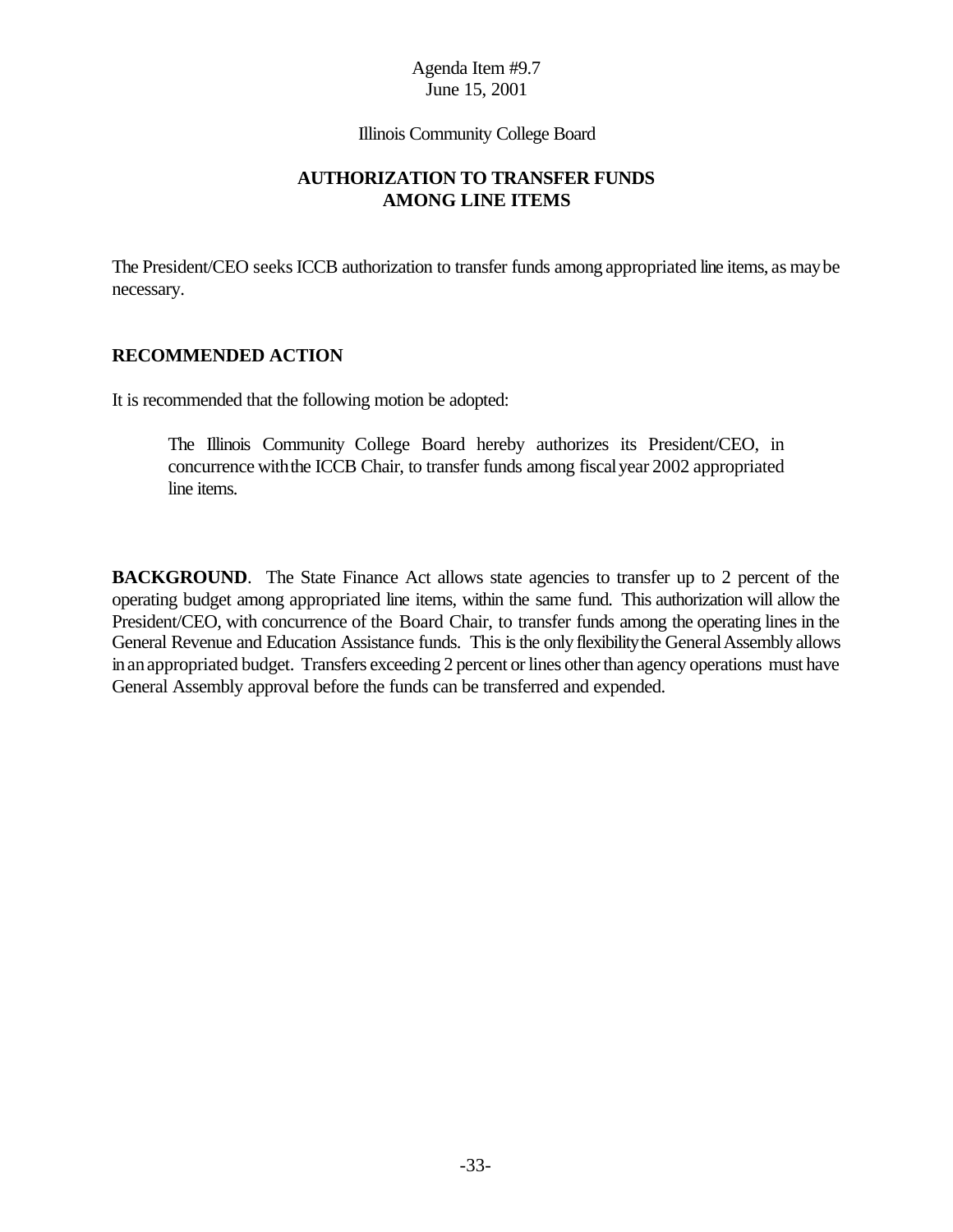#### Illinois Community College Board

## **APPROVAL OF LOCALLY FUNDED CONSTRUCTION PROJECT AT OAKTON COMMUNITY COLLEGE**

OaktonCommunityCollege isrequesting approvalof a locally funded project at the RayHartsteinCampus to be done concurrently witha previously approved state-funded project. The state-funded portion of this project has received a \$392,000 planning appropriation in fiscal year 2001 and is currently project number two on the ICCB fiscal year 2002 proposed capital list. The additional work proposed in this locally funded project would be done concurrently with the state-funded portion.

#### **RECOMMENDED ACTION**

It is recommended that the following motion be adopted:

The Illinois Community College Board takes the following action for Oakton Community College:

- 1) Approves a \$3,762,000 locally funded project to expand a previously approved statefunded project request at the Ray Hartstein Campus; and
- 2) Approves an expansion in the scope ofwork ofthe project to increase total gross square feet from 42,350 GSF to 59,085 GSF (16,735 gross square feet).

**BACKGROUND**. The ICCB has recommended Oakton's Ray Hartstein Addition for funding in the most recent state-funded capital project list. It is currently project number two on the proposed fiscal year 2002 ICCB list of recommended projects with an approved budget totaling \$10,630,000. This project will add 42,350 gross square feet of space to the existing structure byadding a second storyover the existing first floor on the east side of the building and a two-story extension on the northwest arm of the existing building.

Since the college originally proposed the project, they have obtained a \$392,000 planning appropriation in fiscal year 2001. This has allowed the college to further examine its needs more thoroughly with an architect's assistance. Oakton is now requesting to expand the total scope of this project to make the campus addition more technology centered to meet future needs of the students and residents of the district. The college seeks ICCB approval of a locally funded project to expand the gross square feet of the project from 42,350 to 59,085 gross square feet at an additional cost of \$3,219,000 and moveable equipment costing \$543,000 for a total increase in the budget of the project of \$3,762,000. This increase would bring the entire project budget at \$14,392,000. The Capital Development Board would manage the additional work with the exception of the moveable equipment.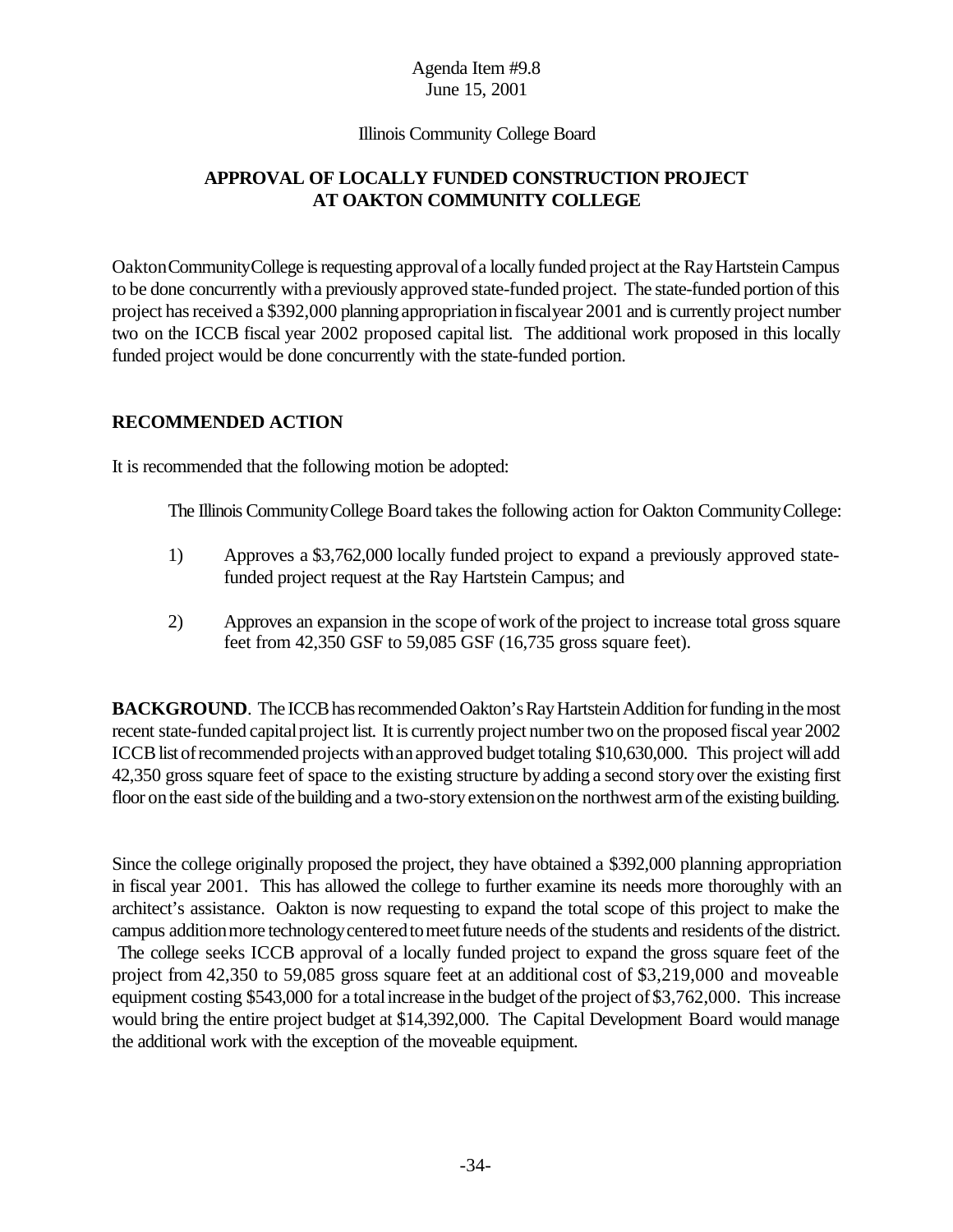Illinois Community College Board

## **POLICY GUIDELINES FOR RESTRICTED GRANT EXPENDITURES AND REPORTING FOR FISCAL YEAR 2002**

In order to have ICCB policy guidelines in place by July 1, 2001, for fiscal year 2002 restricted grants, the Board is now being presented with an externally attached set of proposed policy guidelines. These proposed changes were presented at the May 18, 2001, Board meeting for future consideration. ICCB staff have reviewed these proposed policyguidelines with various constituent groups from the community college system. Policy guidelines for the following programs are included: Special Populations, Deferred Maintenance, Retirees Health Insurance, Workforce Development, Advanced Technology, Current Workforce Training, Illinois Community Colleges Online, and Accelerated College Enrollment. There are no new grants proposed for fiscal year 2002.

### **RECOMMENDED ACTION**

It is recommended that the following motion be adopted:

The Illinois Community College Board hereby approves the attached policy guidelines for restricted grant expenditures and reporting and authorizesits President/CEO to implement the policy guidelines effective July 1, 2001.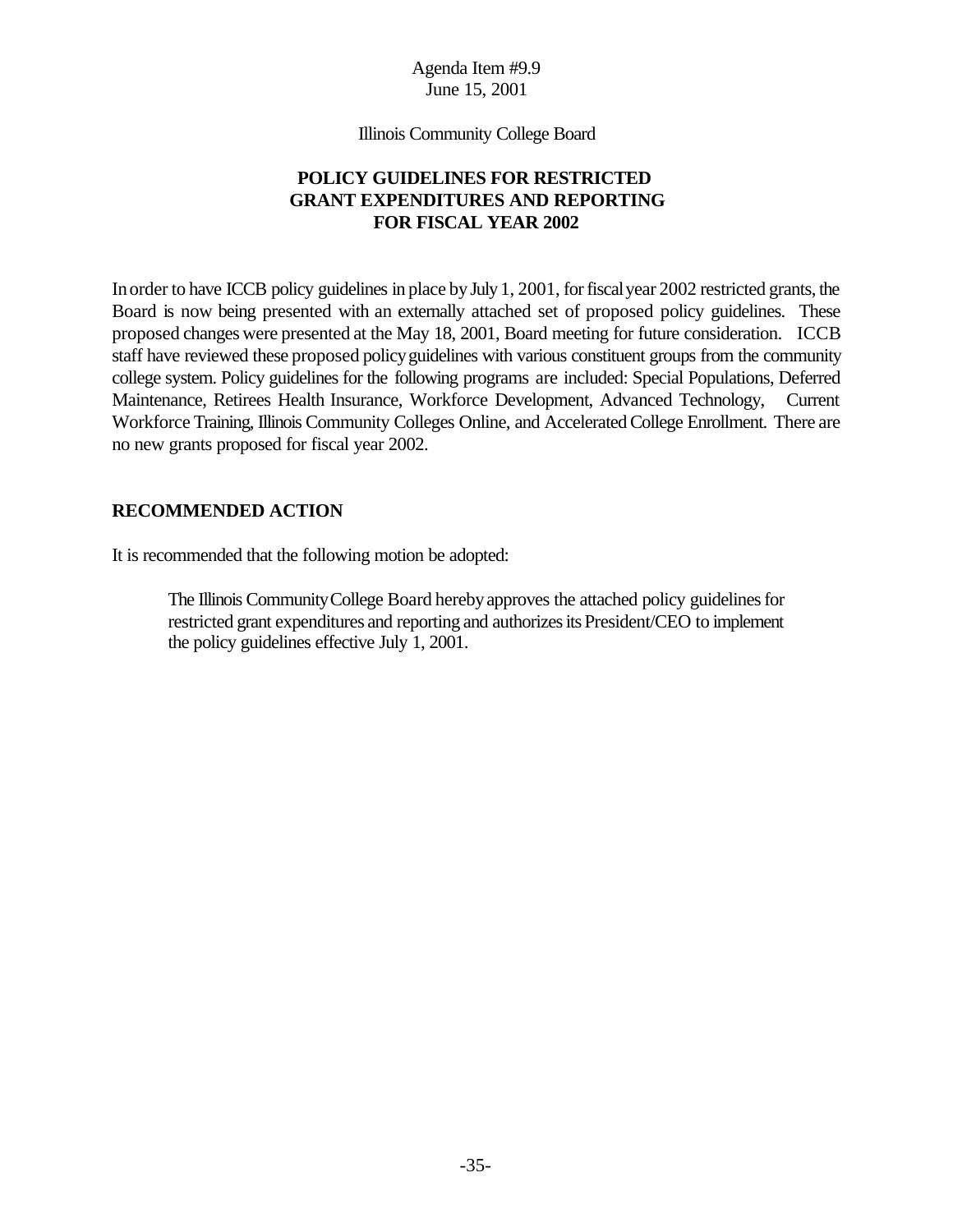Illinois Community College Board

## **NEW UNITS OF INSTRUCTION**

The Illinois Community College Board is requested to approve new units of instruction for the community colleges identified below:

## **RECOMMENDED ACTION:**

It is recommended that the following motion be adopted:

The Illinois Community College Board hereby approves the following new units of instruction:

## **PERMANENT PROGRAM APPROVAL**

#### Black Hawk College

< Microsoft Networking Engineer Certificate (30 semester credit hours)

#### Illinois Central College

- < Computer Programming AAS (64 semester credit hours)
- < Data Base Administration AAS (64 semester credit hours)
- < Web Technology AAS (64 semester credit hours)

Kankakee Community College

- < Construction Management AAS (66 semester credit hours)
- < Construction Management Certificate (37 semester credit hours)

#### Rend Lake College

< Associate in Fine Arts (64 semester credit hours)

Spoon River College

< Web Development Certificate (33 semester credit hours)

### **BACKGROUND**

**Black Hawk College** is seeking approval to offer a 30 semester credit hour "Microsoft Networking Engineer" certificate program. The program will prepare students for employment as network administrators, technicians/specialists, and entry-level network engineers. The program was designed around the Microsoft Certified System Engineer (MCSE) curriculum for networking which leads students towards completing the exam for Microsoft Networking Engineer(MNE) certification. The program will consist of coursework in microcomputer operating systems, microcomputer hardware, Windows Workstation, Windows Server, Windows Network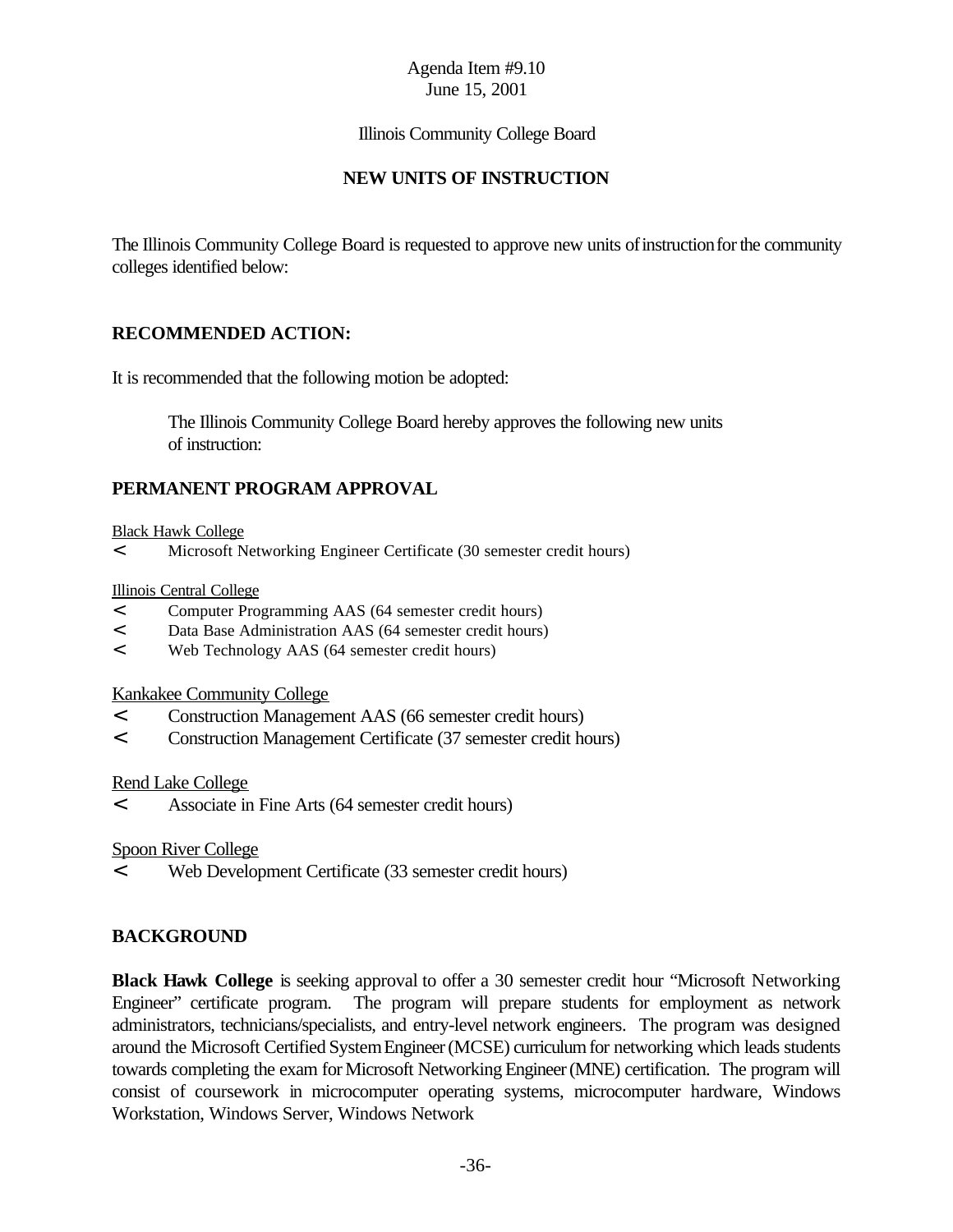Environment, Windows Directory Services, Windows Security, and Windows Network Design. The college anticipates an enrollment of 10 full-time students and 25 part-time students the first year, increasing to 20 full-time and 35 part-time students by the third year. Labor market information provided by the college supports the need for skilled network administrators and technicians both districtwide and statewide. The program will require one existing facultypersonthe first year. The costs for implementing this program will be approximately \$16,500 the first year, \$58,500 the second year, and \$40,000 the third year. Higher second and third year costs are due to new equipment purchases and upgrades to existing equipment.

**Illinois Central College** (ICC) is seeking approval to offer a 64 semester credit hour Associate in Applied Science degree program in "Computer Programming". The program will prepare students for employment as computer programmers knowledgeable in a variety of highly desirable programming languages capable of working mainframe, mid-range, or microcomputer environments. ICC is currently restructuring its current computer programming offerings into this program which will provide students with more flexibility in their studies and more options for programming languages. The curriculum will consist of coursework in introductory computer programming; concepts in microcomputers; networks and mainframe environments; a choice of language sequences in C++, COBOL, Oracle, Java, Visual Basic, UNIX, and Web applications; and a programming internship, in addition to general education studies. The college anticipates an enrollment of 20 full-time and 60 part-time students the first year, increasing to 30 full-time and 100 part-time students bythe third year. Labor market information provided by the college supports the need for skilled computer programmers both within the district and statewide. The program will require eight existing full-time and 10 existing part-time faculty the first year. The program will require no new costs for implementation.

**Illinois Central College** is also seeking approval to offer a 24 semester credit hour certificate and a 64 semester credit hour AAS degree in "Data Base Administration". The certificate program will prepare students for entry-level employment as data base specialists, while the degree program will prepare students for employment as data base administrators both specializing in the use of Oracle relational databases. The certificate program consists of coursework in introductory Oracle, Oracle administration, performance tuning, and networking. The degree program builds on this curriculum to include UNIX programming and system security, web page applications and server administration, TCP/IP, and SQL server administration, in addition to general education studies. The college anticipates a combined enrollment of five full-time and 20 part-time students the first year, increasing to 20 full-time and 40 parttime students by the third year. Labor market information provided by the college supports the need for data base specialists and administrators within the district. The programs will require one existing faculty member the first year, with the addition of one full-time and two part-time faculty by the third year. The cost of implementing these programs will be approximately \$42,100 the first year, \$72,100 the second year, and \$93,100 the third year.

**Illinois Central College** is also seeking approvalto offer a 64 semester credit hour Associate in Applied Science degree program in "Web Technology". The program will prepare students for employment as Web technicians, designers, and developers in a variety of business settings. The program will consist of coursework in web-based programming; business applications of web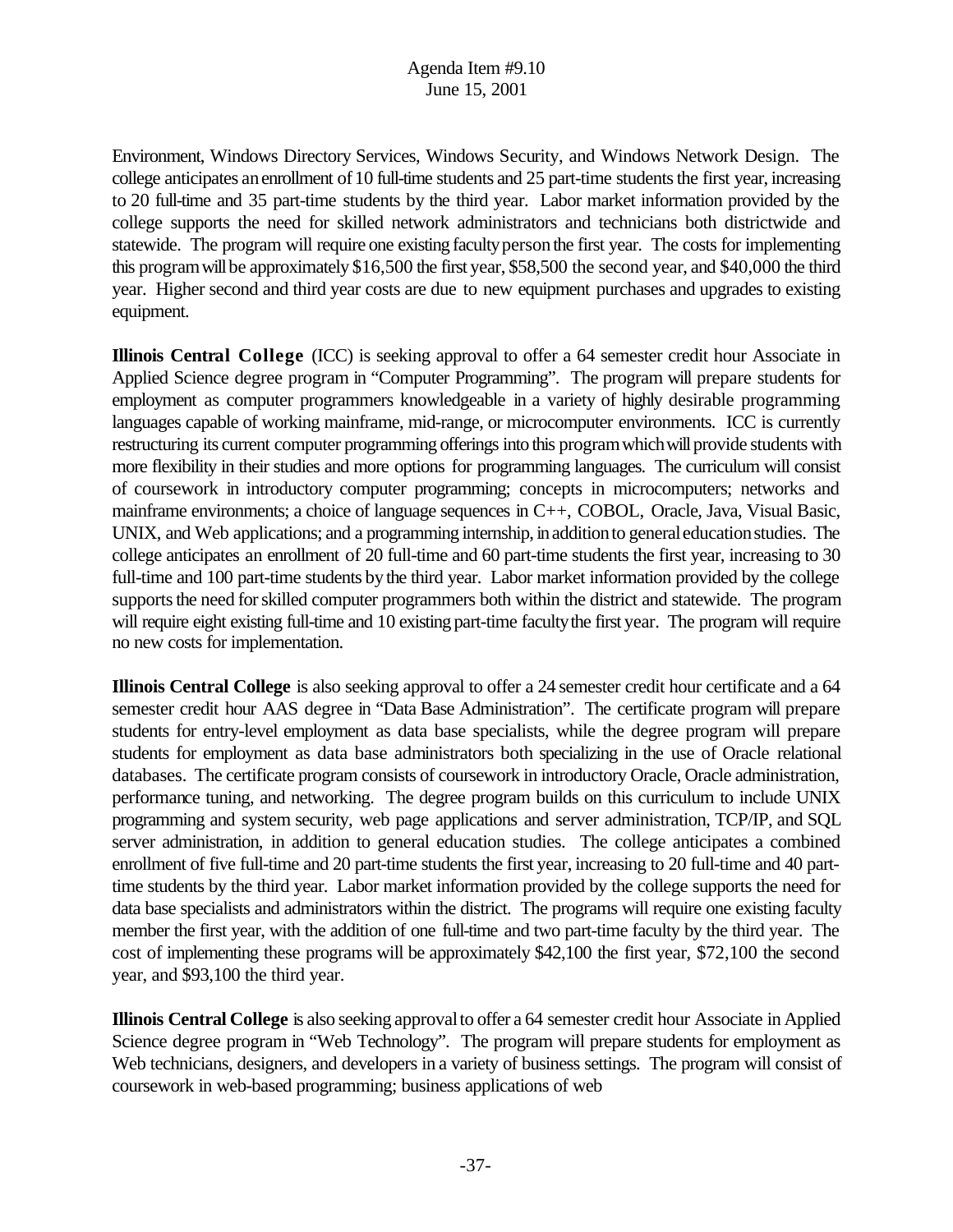technology; web page design and development; E-commerce; a choice of programming languages in  $C_{++}$ , Java, PERL, and UNIX; and a microcomputer internship, in addition to general education studies. The college anticipates an enrollment of 15 full-time and 30 part-time students the first year, increasing to 40 full-time and 45 part-time students by the third year. Labor market information provided by the college supports the need for skilled web page designers and developers both within the district and statewide. The program will require one existing full-time faculty member and one new part-time faculty member the first year. The costs for implementing this program will be approximately \$69,200 the first year, \$40,000 the second year, and \$61,800 the third year. Higher first year costs are due primarily to equipment purchases, while higher third year costs reflect equipment upgrades.

**Kankakee Community College** is seeking approval to offer a 37 semester credit hour certificate program and a 66 semester credit hour Associate in Applied Science degree program in "Construction Management". The certificate-level program will prepare students for entry-level employment in construction management as project leaders or supervisors. The degree program builds on these skills to prepare students for employment as skilled construction managers capable of working in commercial, residential, orspecialtrades construction. The certificate curriculum consists of coursework in introductory building construction, materials, methods, survey/layout management, mechanical systems, concrete structures and foundations, estimating and bidding, blueprint reading, safety, and building codes. The degree curriculumbuilds onthis coursework to includemanagement and supervisoryskills, oral and written communications skills, and a work-based learning experience, inadditiontogeneraleducationstudies. The college anticipates an enrollment of seven full-time and 18 part-time students in the certificate program the first year, and an enrollment offive full-time and tenpart-time studentsinthe degree programthe first year. Labor market information provided by the college supports the need for constructionmanagers within the college's district. The programs will require two new part-time faculty the first year. The cost of implementing the programs will be approximately \$4,050 the first year, \$8,072 the second year, and \$9,126 the third year.

**Rend Lake College** is seeking approval to offer an Associate in Fine Arts Degree with an option for students planning to obtain a baccalaureate major in art. In comparison to the Associate in Art, this degree features less general education and more art instruction to better accommodate the unique sequencing of coursework that occurs in this discipline. The proposed degree requirements fall within acceptable limits as defined by ICCB rules and the IAI Art Major Articulation Panel. Students seeking admission to this degree program will be required to meet admissions criteria equivalent to other transfer degree programs.

The college is currently equipped to offer art instruction. Due to a growing interest in the program, plans have been developed to expand the current art studio. This will replace temporary facilities and allow accommodations for ceramics, sculpture, photography, and printmaking to be housed in the same area. Full-time faculty hold master's degrees and are accomplished and active artists. An evaluation process is in place for full-time instructors.

**Spoon River College** is seeking approval to offer a 33 semester credit hour certificate program in "Web" Development". The program will prepare students for entry-level employment as Web page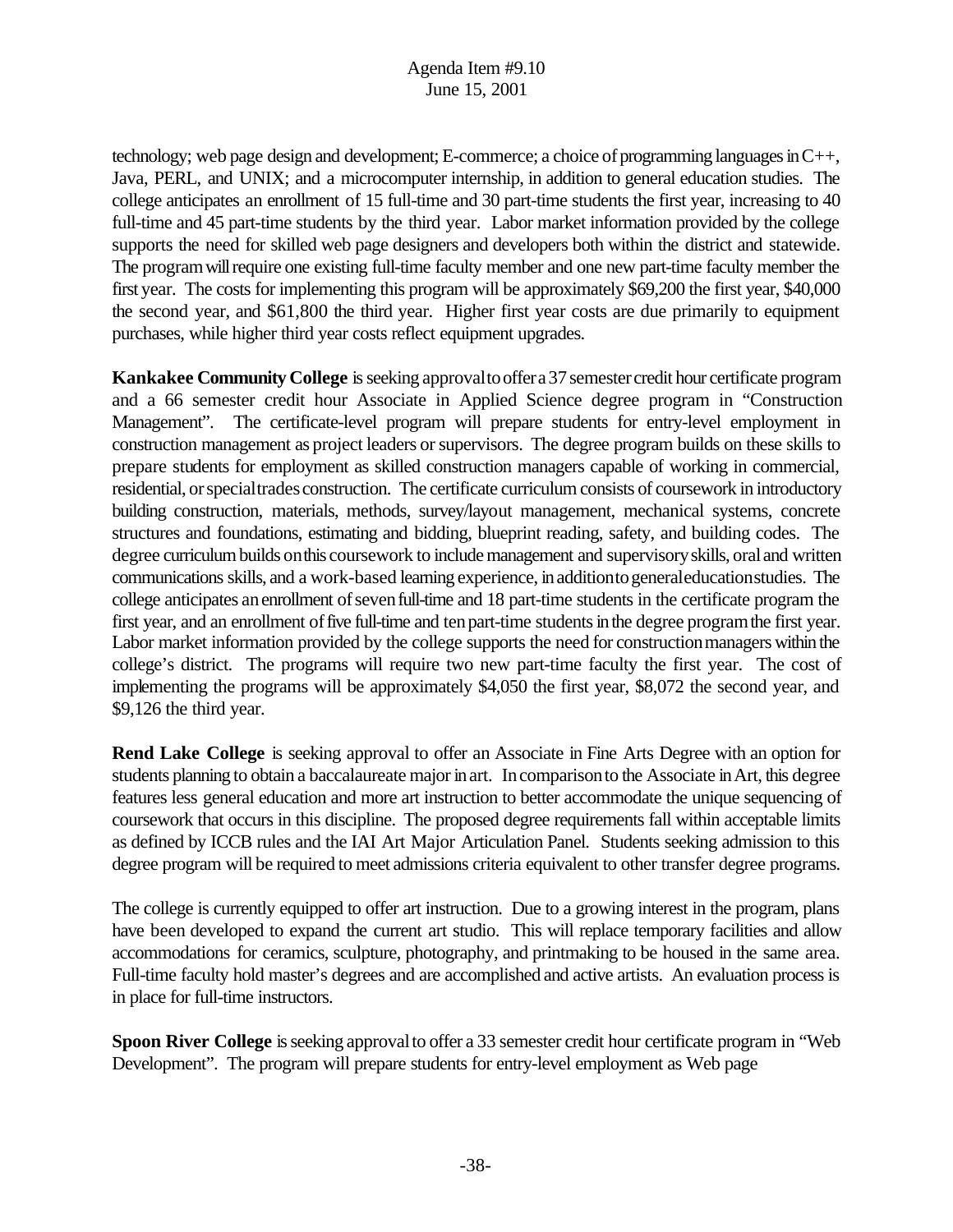designers in a variety of settings, including private businesses, community-based organizations, government agencies, and as consultants. The curriculum consists of coursework in art and graphic design, basic and advanced web page design, web page software applications, digital imagery, computer illustration, web project management, and a web development internship. The college anticipates anenrollment of 40 fulltime students the first year, increasing to 50 full-time students bythe third year. Labor market information provided by the college strongly supports the need forskilled informationtechnology workers bothwithin the district and statewide. Computer and information technology-related occupations are five of the top 20 fastest growing occupations withinSpoonRiver's district. The programwillrequire one existing faculty member the first year. The cost of implementing the program will be approximately \$19,000 the first year, \$8,000 the second year, and \$5,000 the third year. Higher first year costs reflect the purchase of necessary equipment and software.

# **INFORMATION ITEM - BASIC CERTIFICATE APPROVAL**

Following is a list of basic certificates that have been approved on behalf of the Illinois Community College Board by its President/CEO since the last Board meeting:

## Harold Washington College

< Transit Management Certificate (15 semester credit hours)

Highland Community College

< Commercial Drivers License Preparation Certificate (7 semester credit hours)

Illinois Central College

< Data Base Administration Certificate (24 semester credit hours)

### Kankakee Community College

- < Codes and Inspection Certificate (17 semester credit hours)
- < Materials and Methods Certificate (9 semester credit hours)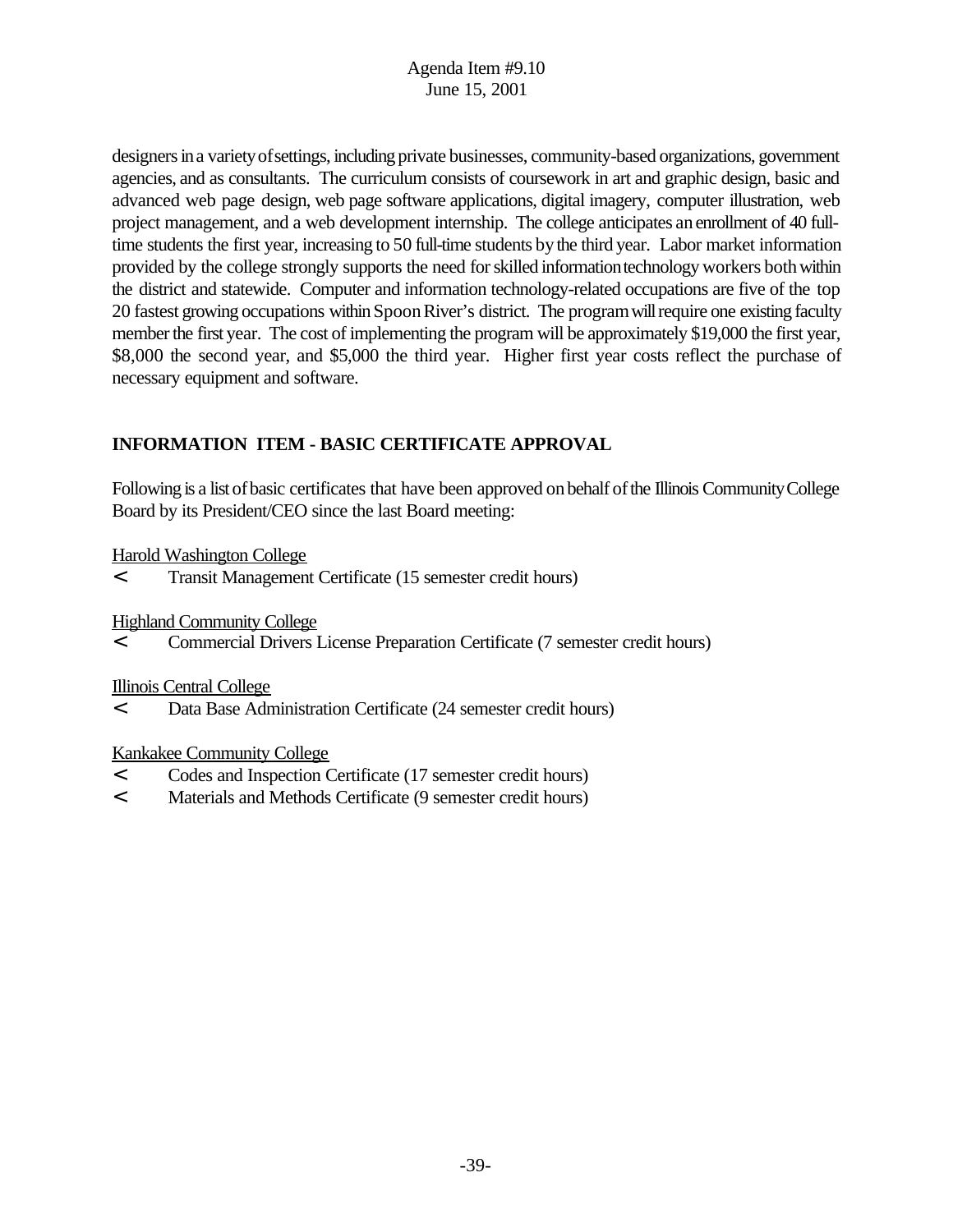# **Addendum** Agenda Item #9.10 June 15, 2001

The Illinois Community College Board is requested to approve these additionalnew units ofinstructionfor the following community colleges:

### **RECOMMENDED ACTION:**

It is recommended that the following motion be adopted:

The Illinois Community College Board hereby approves the following new units of instruction listed below:

#### **PERMANENT PROGRAM APPROVAL**

College of Lake County

< Surgical Technology Certificate (38 semester credit hours)

Wilbur Wright College

< Advanced Teacher Assistant Certificate (36 semester credit hours)

#### **TEMPORARY PROGRAM APPROVAL**

Rend Lake College

- < Computer Programming AAS degree (65 semester credit hours)
- < Webmaster Certificate (31 semester credit hours)

#### **BACKGROUND**

**College of Lake County** (CLC)isseekingapprovaltooffer a 38 semester credit hour certificate program in "Surgical Technology". The program will prepare students for employment as surgical technologists, allied health professionals who work in the surgical suite delivering surgical patient care, such as passing instruments, sutures, and sponges during surgery. The program consists of coursework in anatomy and physiology, medical terminology, pharmacology, surgical technology principles, procedures, and an internship. The curriculum was developed based on guidelines recommended by the Association of Surgical Technologists (AST), the certification guidelines of Liaison Council on Certification for Surgical Technologists (LCC-ST), and the program accreditation guidelines of the Commission on Accreditation of Allied Health Education Programs (CAAHEP). CLC plans to apply for program accreditation during the first academic year of program operation. Once accredited, program graduates will be eligible for taking the Certified SurgicalTechnologist(CST) examination, avoluntarydesignationavailable to practicing surgical technologists. The college projects an enrollment of 22 full-time and four part-time students the first year. Labor market information provided by the college indicates employment of "surgical technologists" in College of Lake County's district is growing faster than the average for all occupations districtwide and statewide. An independent survey of area hospitals and surgical centers conducted by the college also supports the need for skilled surgical technologists within their district. The program will require one new full-time and one new part-time faculty member the first year. Costs for implementing this program will be approximately \$95,760 the first year; \$77,336 the second year; and \$79,798 the third year.